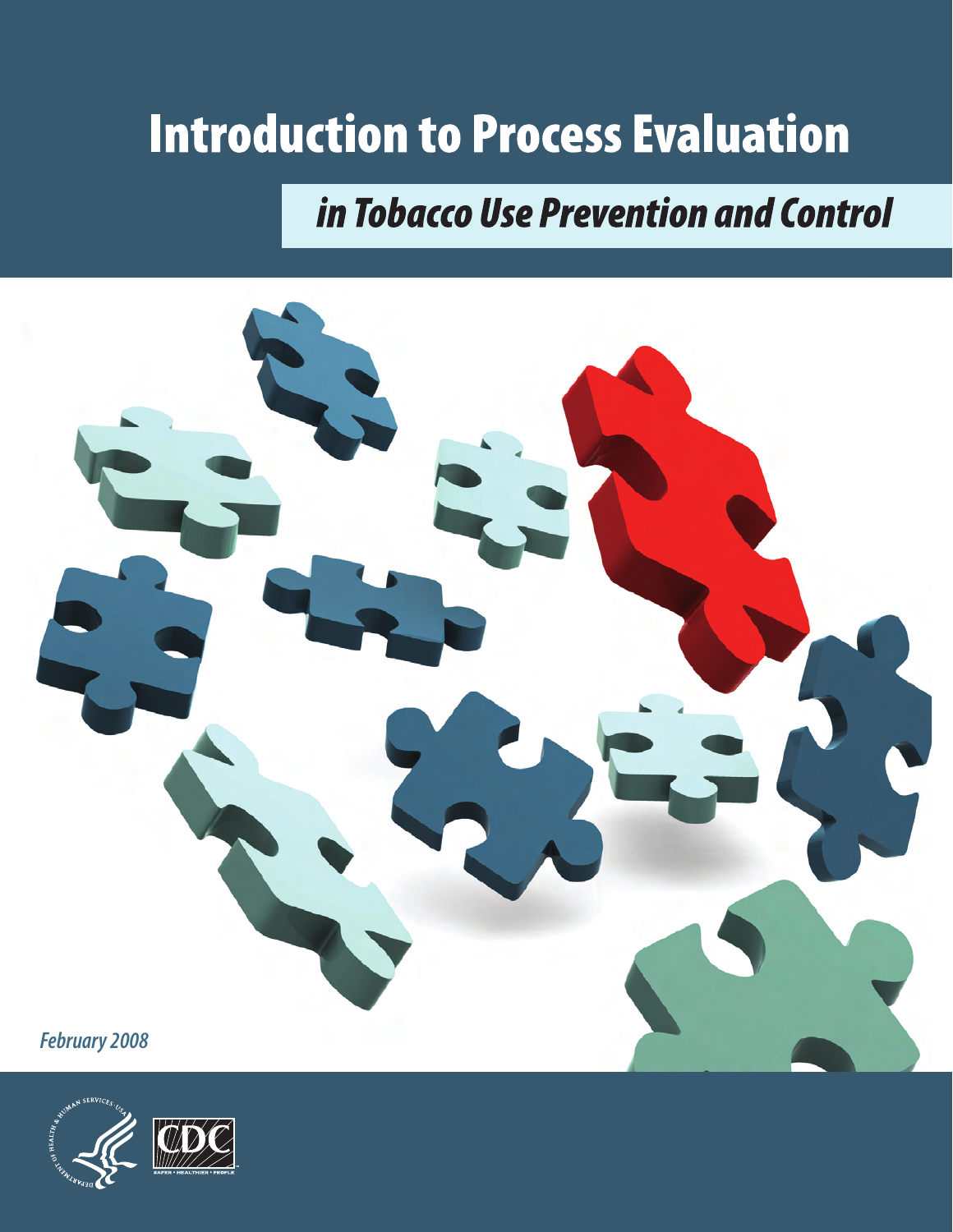## **Suggested Citation**

Centers for Disease Control and Prevention. *Introduction to Process Evaluation in Tobacco Use Prevention and Control*. Atlanta, GA: U.S. Department of Health and Human Services, Centers for Disease Control and Prevention, National Center for Chronic Disease Prevention and Health Promotion, Office on Smoking and Health; 2008. Available at: http://www.cdc.gov/tobacco/publications/index.htm.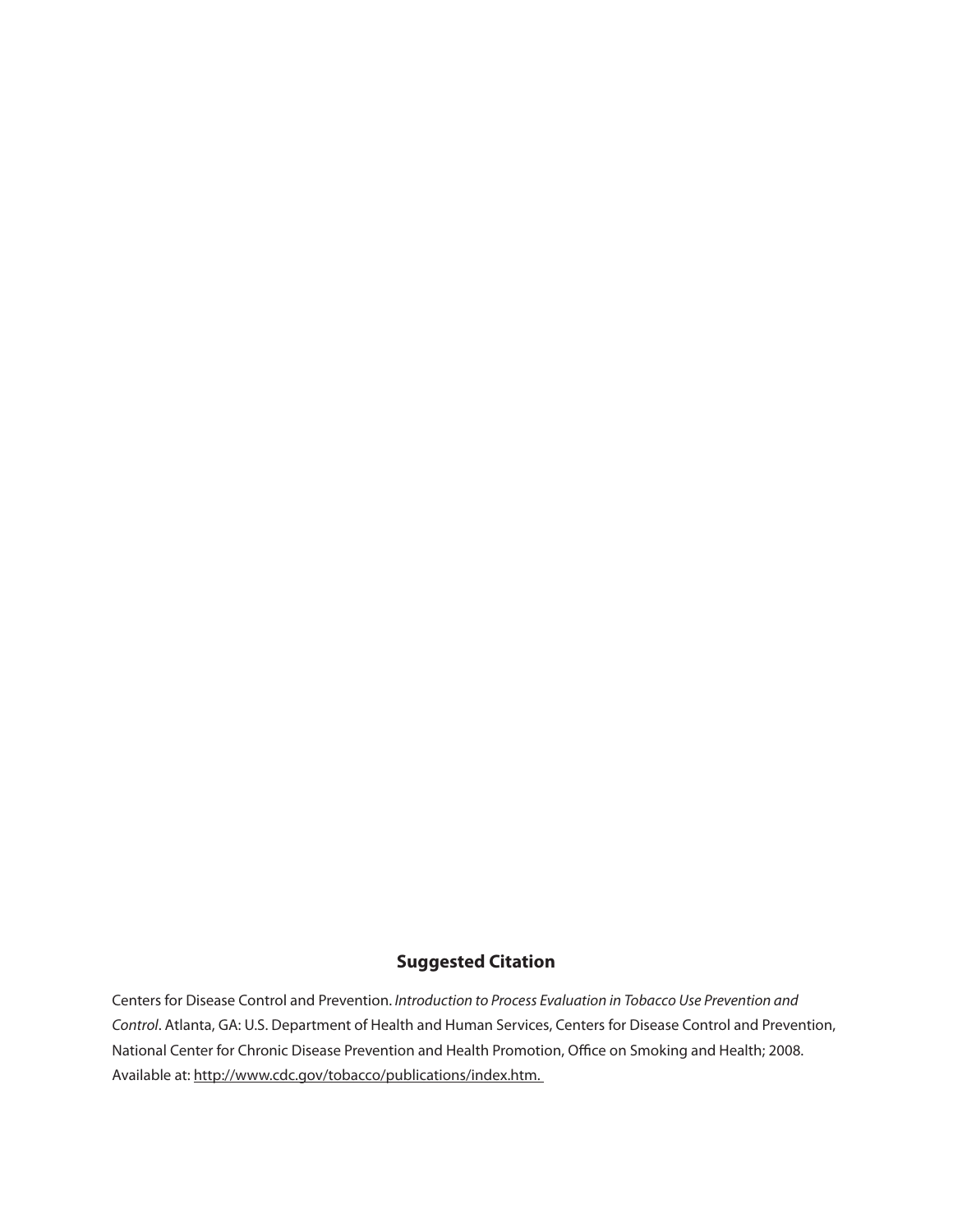## **Introduction to Process Evaluation in Tobacco Use Prevention and Control**

**February 2008**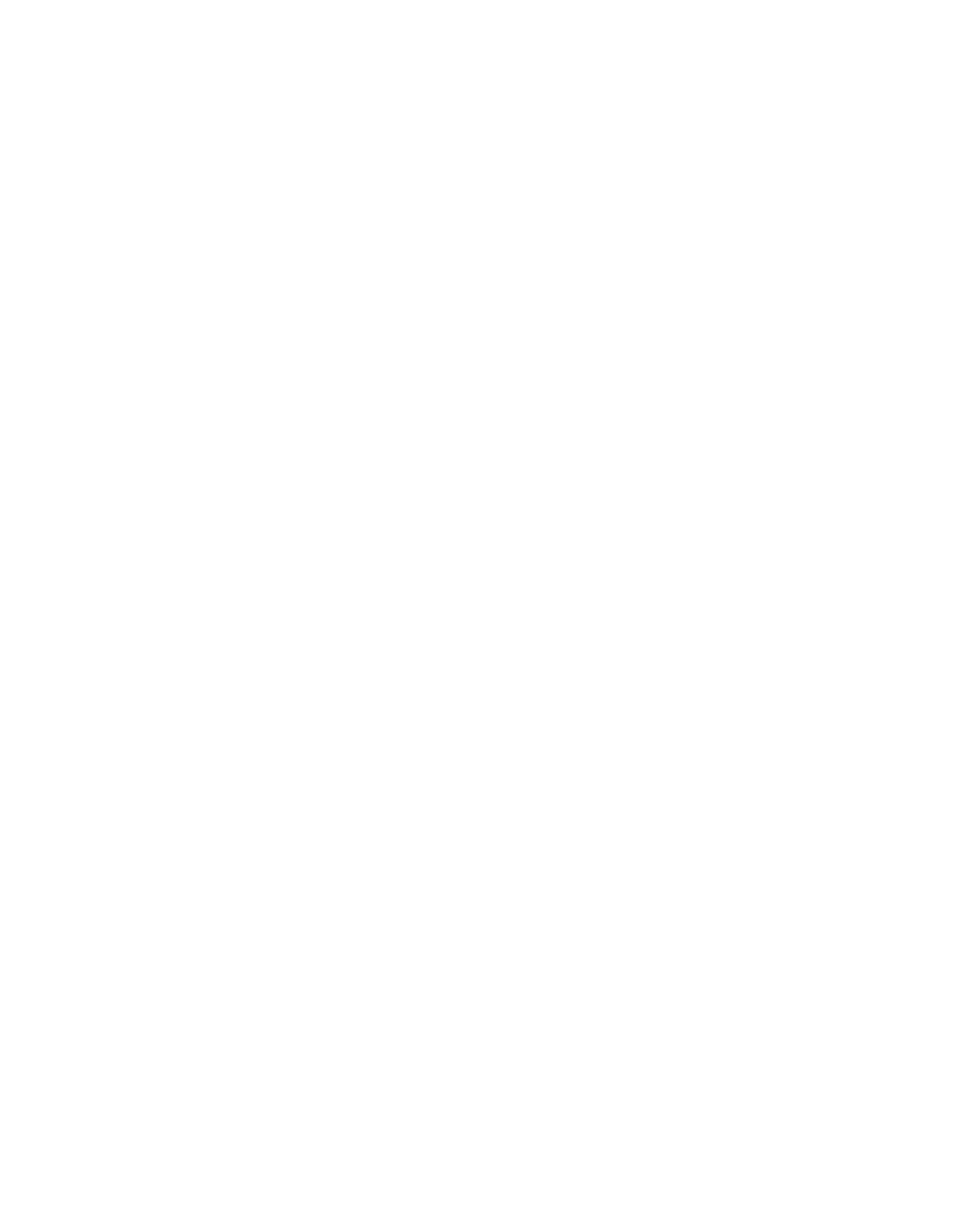## **ACknowlEdgEmEnTs**

The manual was prepared by the Centers for Disease Control and Prevention, Office on Smoking and Health.

Matthew McKenna, Director Corinne Husten, Branch Chief, Epidemiology Branch Robert Merritt, Team Lead, Evaluation Team

Donald Compton, Project Lead Nicole Kuiper Sheila Porter

#### **Contributing Authors**

Paul Mattessich, Wilder Research Center Patricia Rieker, Boston University

Battelle Centers for Public Health Research and Evaluation Pamela Clark Mary Kay Dugan, Task Leader Carol Schmitt

RTI International Barri Burrus Suzanne Dolina Erika Fulmer, Task Leader Maria Girlando Michelle Myers

We thank the members of the Editorial Review Group and the Expert Panel for contributing their expertise and experience in developing and reviewing this manual.

#### **Editorial Review group**

Centers for Disease Control and Prevention Deborah Borbely Robert Merritt Michael Schooley Gabrielle Starr Debra Torres

Tobacco Technical Assistance Consortium Pamela Redmon

State Health Department Representatives Jennifer Ellsworth, Minnesota Lois Keithly, Massachusetts Mike Placona, North Carolina Scott Proescholdbell, North Carolina

Saint Louis University Douglas Luke Nancy Mueller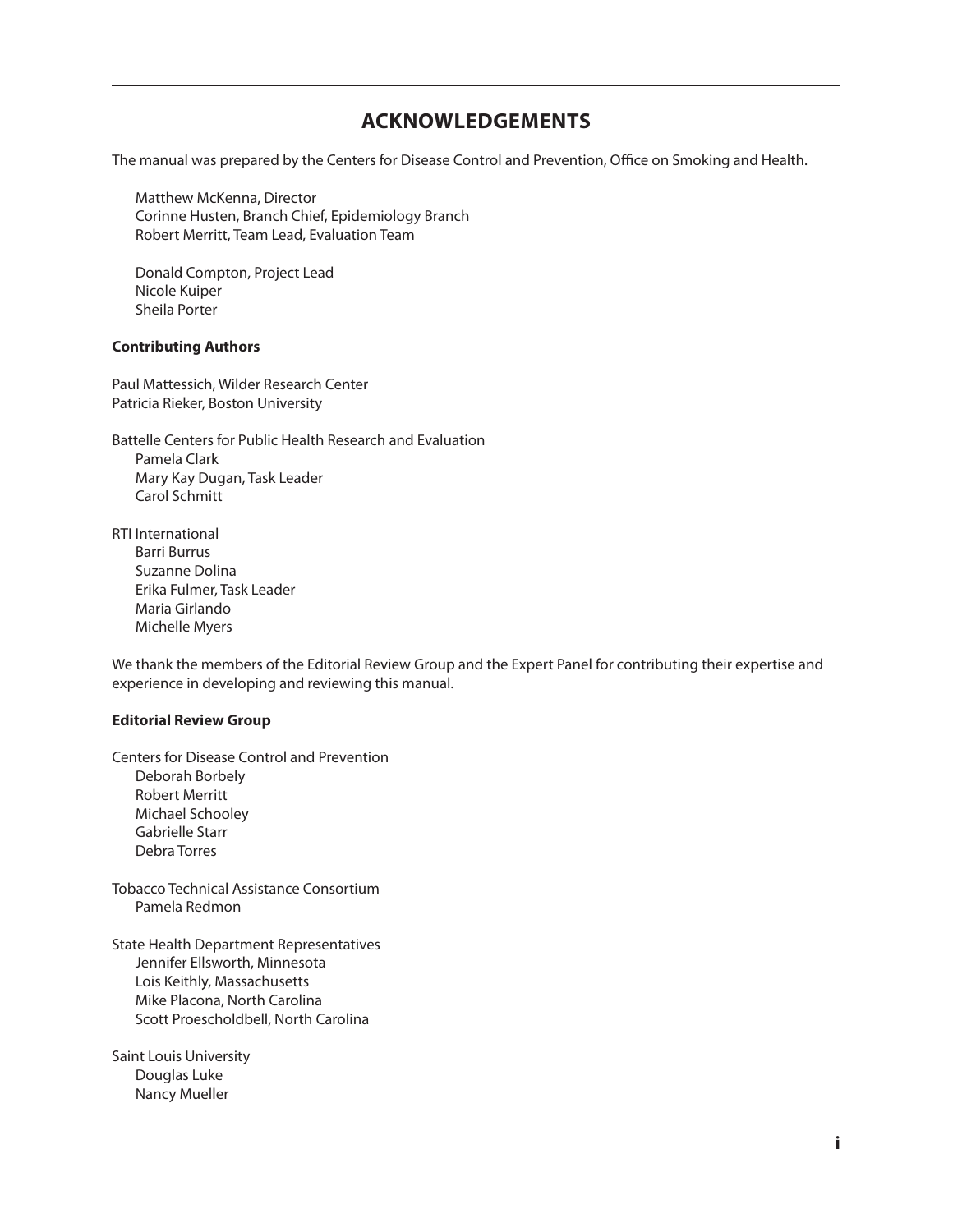#### **Expert Panel**

Centers for Disease Control and Prevention

Deborah Borbely Robert Robinson Michael Schooley Brick Lancaster Patty McLean Lisa Petersen Gabrielle Star Deborah Torres

Michael Baizerman, University of Minnesota Ursula Bauer, New York Department of Health Robert Goodman, University of Pittsburgh Donna Grande, American Medical Association Paul Mattessich, Wilder Research Center Edmund Ricci, University of Pittsburgh Todd Rogers, Public Health Institute Stacy Scheel, More Voices, Inc. Laura Linnan, University of North Carolina Douglas Luke, Saint Louis University Karla Sneegas, Indiana Tobacco Prevention and Cessation Agency Frances Stillman, Johns Hopkins University

CDC acknowledges the following National Tobacco Control Program (NTCP) program managers and their staff for participating in interviews to identify key factors associated with successful tobacco use prevention and control programs. We also thank the Ohio Tobacco Use Prevention and Control Foundation for their participation.

Joann Wellman Benson, California Karen DeLeeuw, Colorado Joan Stine, Maryland Lois Keithly, Massachusetts Paul Martinez, Minnesota Sally Malek, North Carolina Terry Reid, Washington Joan Stine, Ohio Ken Slenkovitch, Ohio Tobacco Use Prevention and Control Foundation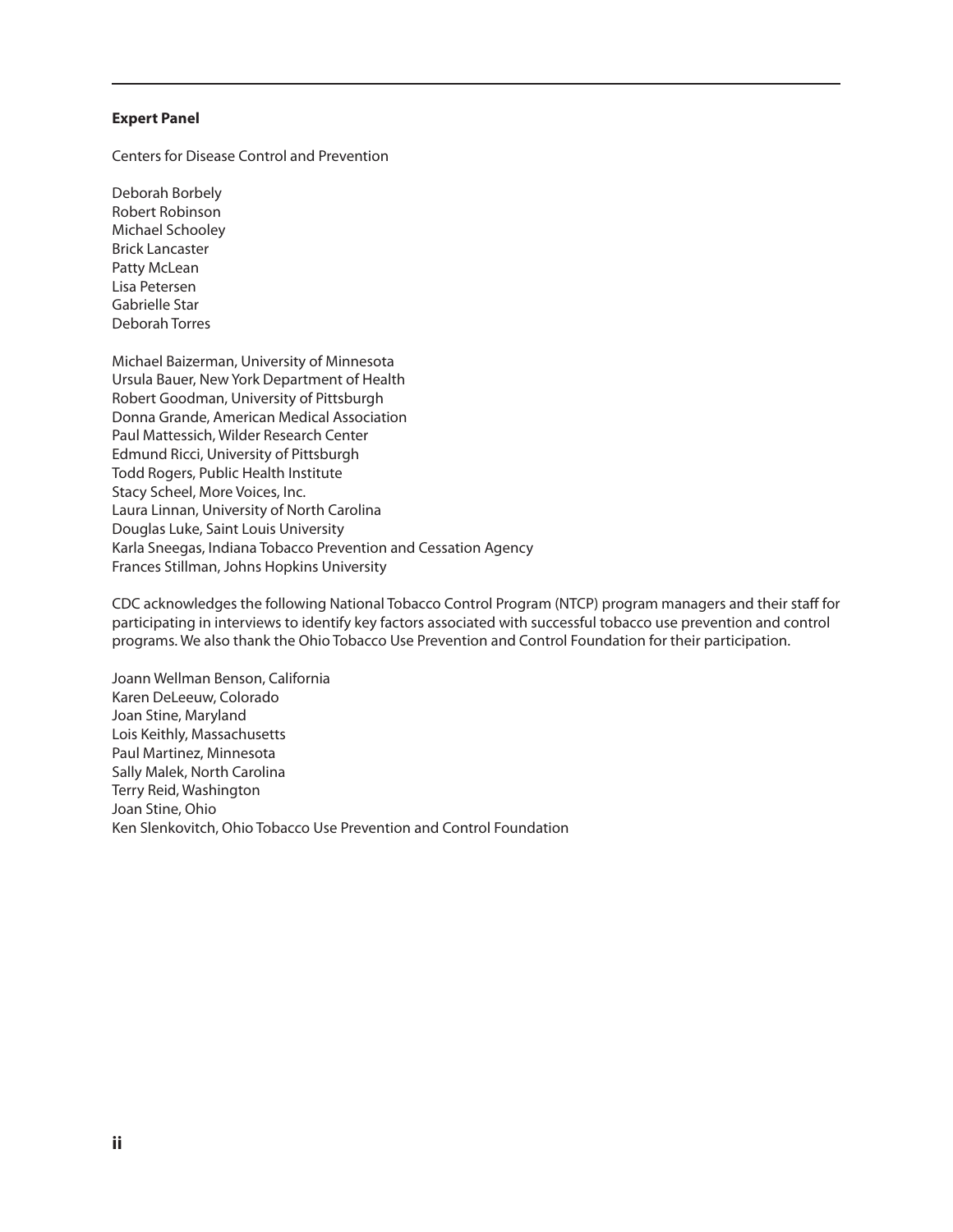## **Contents**

| <b>Section</b> |     |                         | Page                                                                                  |    |
|----------------|-----|-------------------------|---------------------------------------------------------------------------------------|----|
|                |     | <b>Acknowledgements</b> |                                                                                       |    |
| 1.             |     | <b>Introduction</b>     |                                                                                       | 1  |
|                | 1.1 |                         |                                                                                       |    |
|                | 1.2 |                         |                                                                                       |    |
| 2.             |     |                         | <b>Purposes and Benefits of Process Evaluation</b>                                    | 4  |
|                | 2.1 |                         |                                                                                       |    |
|                | 2.2 |                         |                                                                                       |    |
|                | 2.3 |                         |                                                                                       |    |
|                |     | 2.3.1                   |                                                                                       |    |
|                |     | 2.3.2                   |                                                                                       |    |
|                |     | 2.3.3                   |                                                                                       |    |
|                |     | 2.3.4                   |                                                                                       |    |
|                | 2.4 |                         |                                                                                       |    |
|                |     | 2.4.1                   |                                                                                       |    |
|                |     | 2.4.2                   |                                                                                       |    |
| 3.             |     |                         | <b>Information Elements Central to Process Evaluation</b>                             | 17 |
|                | 3.1 |                         |                                                                                       |    |
|                | 3.2 |                         |                                                                                       |    |
| 4.             |     |                         | <b>Managing Process Evaluation</b>                                                    | 29 |
|                | 4.1 |                         |                                                                                       |    |
|                |     | 4.1.1                   |                                                                                       |    |
|                |     | 4.1.2                   |                                                                                       |    |
|                |     | 4.1.3                   |                                                                                       |    |
|                |     | 4.1.4                   |                                                                                       |    |
|                | 4.2 |                         | The Program Evaluation Standards and Protecting Participants in Evaluation Research37 |    |
|                |     |                         |                                                                                       |    |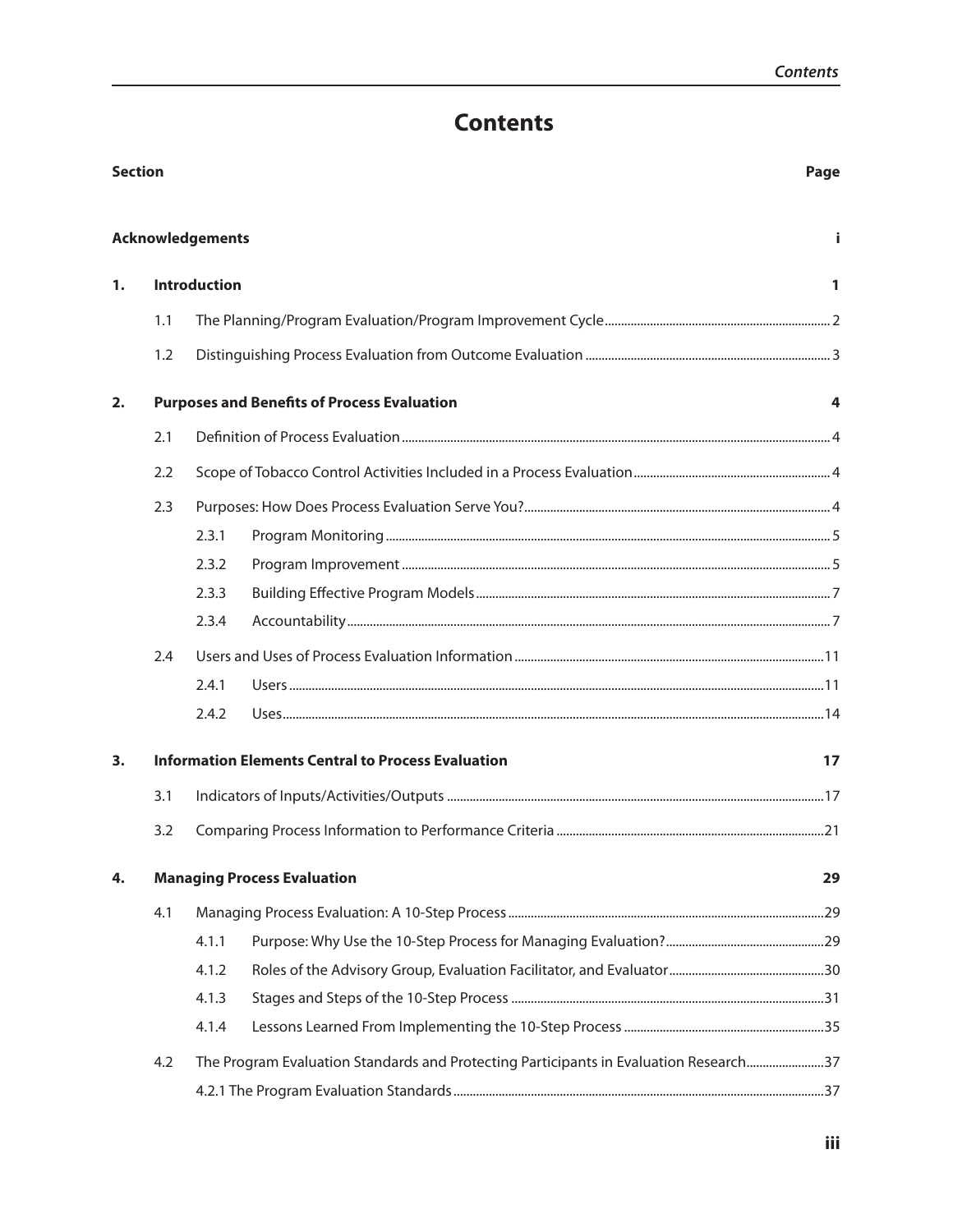|                   | 4.3                            |                                                                                                      |  |  |
|-------------------|--------------------------------|------------------------------------------------------------------------------------------------------|--|--|
|                   | 4.4                            |                                                                                                      |  |  |
| 5.                |                                | <b>Conclusion</b><br>43                                                                              |  |  |
|                   | <b>Glossary of Terms</b><br>45 |                                                                                                      |  |  |
| <b>Appendices</b> |                                |                                                                                                      |  |  |
|                   | A                              |                                                                                                      |  |  |
|                   | B                              | Detailed List of The Joint Committee on Standards for Evaluation: The Program Evaluation Standards49 |  |  |
|                   | C                              | 153 Additional Information on the Purpose, Selection, and Roles of the Evaluation Advisory Group 53  |  |  |
|                   | D                              | Process Evaluation Questions and Logic Model from the Center for Tobacco Policy Research 57          |  |  |
|                   |                                |                                                                                                      |  |  |

#### **References 59**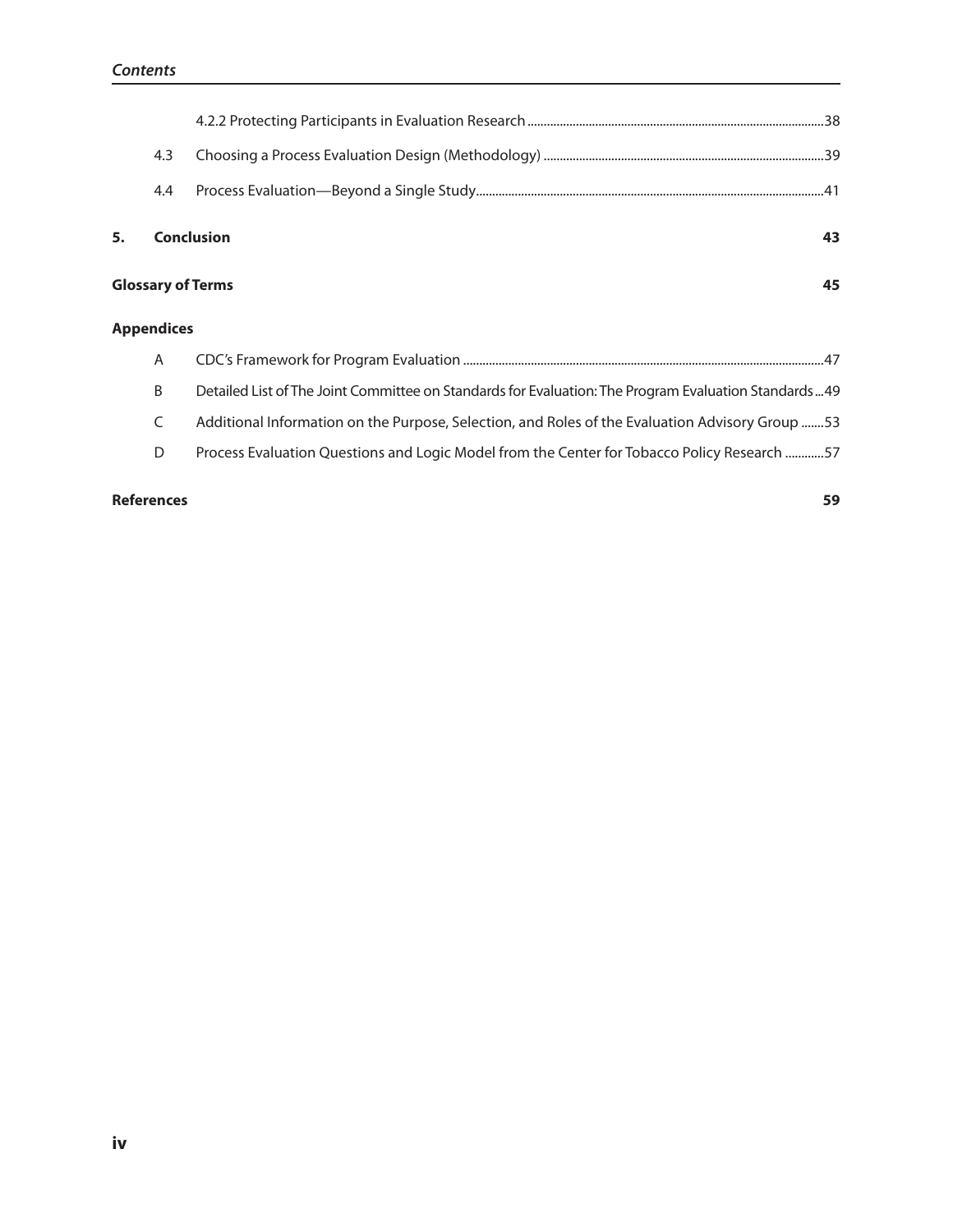## **ExhIBITs**

| <b>Number</b> | Page |
|---------------|------|
| $1 - 1$       |      |
| $1 - 2$       |      |
| $2 - 1$       |      |
| $3 - 1$       |      |
| $3 - 2$       |      |
| $3 - 3$       |      |
| $3 - 4$       |      |
| $4 - 1$       |      |
| $4 - 2$       |      |
| $D-1$         |      |

## **Case Examples Based on logic model Categories**

| Assessment of Learning from truth <sup>sm</sup> : Youth Participation in Field Marketing Techniques to Counter Tobacco |  |
|------------------------------------------------------------------------------------------------------------------------|--|
| Outcome and Process Evaluation of a School-Based, Informal, Adolescent Peer-Led Intervention to Reduce                 |  |
|                                                                                                                        |  |
| Assessing the Effectiveness of a Training Curriculum for Promotores, Spanish-Speaking Community Health                 |  |
|                                                                                                                        |  |
| Incorporating Process Evaluation Findings into Development of a Web-Based Smoking Cessation Program for                |  |

## **Case Examples Based on Process Information Components**

| Implementation of the Henry J. Kaiser Family Foundation's Community Health Promotion Grant Program26 |
|------------------------------------------------------------------------------------------------------|
|                                                                                                      |
| Elimination of Secondhand Smoke through the Seattle and King County Smoke-Free Housing Initiative28  |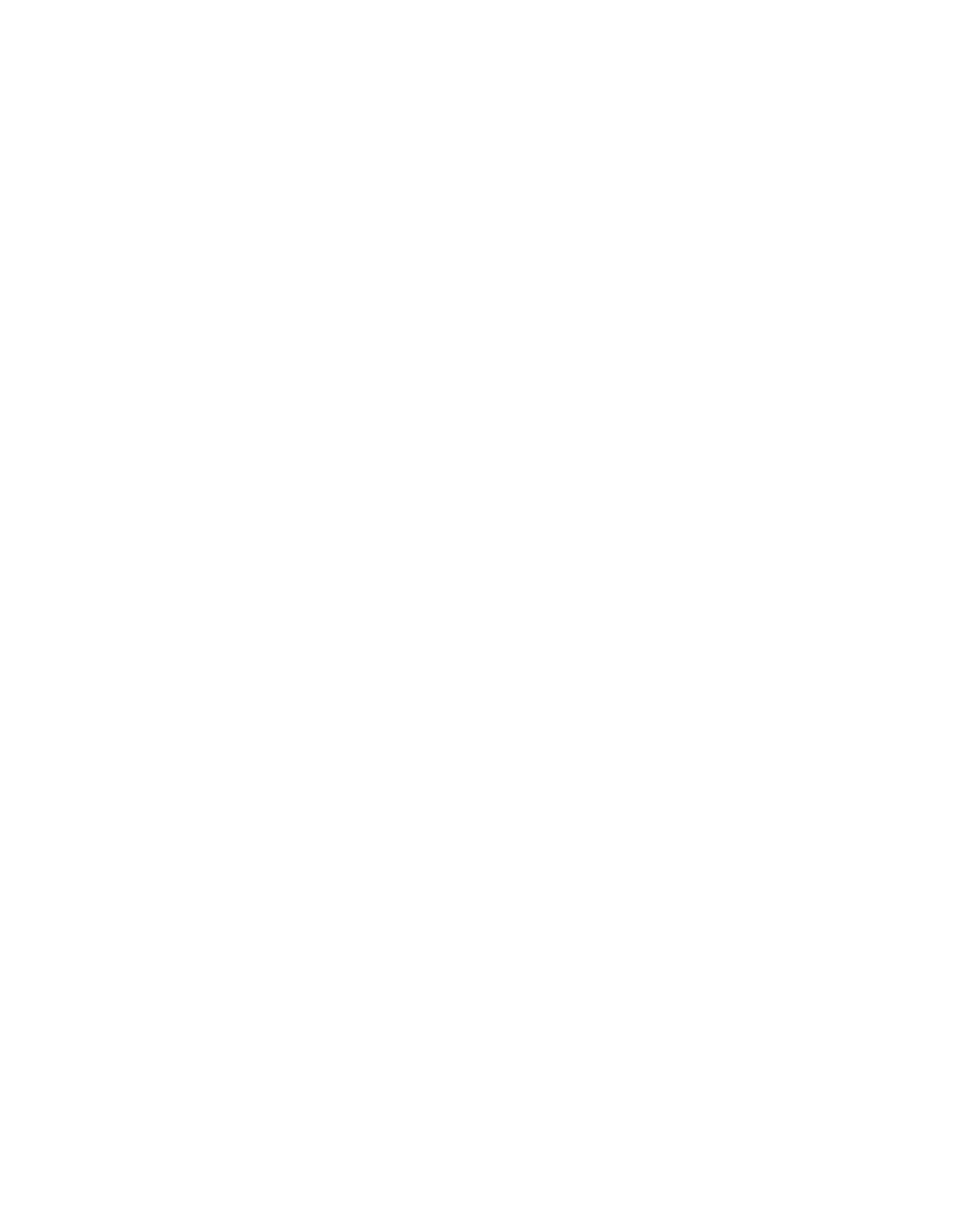## **1. InTRodUCTIon**

Tobacco use in the United States is the single most preventable cause of death and disease.<sup>1</sup> The Centers for Disease Control and Prevention's Office on Smoking and Health (CDC/OSH) created the National Tobacco Control Program (NTCP) to foster and support coordinated, nationwide, state-based activities to advance its mission to reduce disease, disability, and death related to tobacco use.

CDC/OSH has identified four program goal areas:

- Preventing initiation of tobacco use among young people;
- Eliminating nonsmokers' exposure to secondhand smoke;
- Promoting quitting among adults and young people; and
- Identifying and eliminating tobacco-related disparities.

To determine the effectiveness of NTCP programs, both their implementation and their outcomes must be measured $<sup>2</sup>$ </sup>

This manual is intended to provide process evaluation technical assistance to OSH staff, grantees and partners. It defines process evaluation and describes the rationale, benefits, key data collection components, and program evaluation management procedures. It also discusses how process evaluation links with outcome evaluation and fits within an overall approach to evaluating comprehensive tobacco control programs. Previous CDC initiatives have provided resources for designing outcome evaluations. (See, for example, the CDC framework depicted in Exhibit 1-1.) This manual complements CDC's approach to outcome evaluation by focusing on process evaluation as a way to document and measure implementation of NTCP programs.

The content of this manual reflects the priorities of CDC/OSH for program monitoring and evaluation, and augments two other CDC/OSH publications: *Key Outcome Indicators for Evaluating Comprehensive Tobacco Control Programs*<sup>3</sup> and *Introduction to Program Evaluation for Comprehensive Tobacco Control Programs.*<sup>2</sup>

#### This manual:

- Provides a framework for understanding the links between inputs, activities, and outputs and for assessing how these relate to outcomes; and
- Can assist state and federal program managers and evaluation staff with the design and implementation of process evaluations that will provide valid, reliable evidence of progress achieved through their tobacco control efforts.

As you read this manual, keep in mind that it is not a "cookbook" for process evaluation. State and local programs have unique features and contexts that create a need for different types of process-related information. This manual does explain general principles of process evaluation and provides a guide for determining what types of information to gather. Also, be mindful that process evaluation of an overall comprehensive state program such as tobacco control is not typically conducted because the scope of such an evaluation would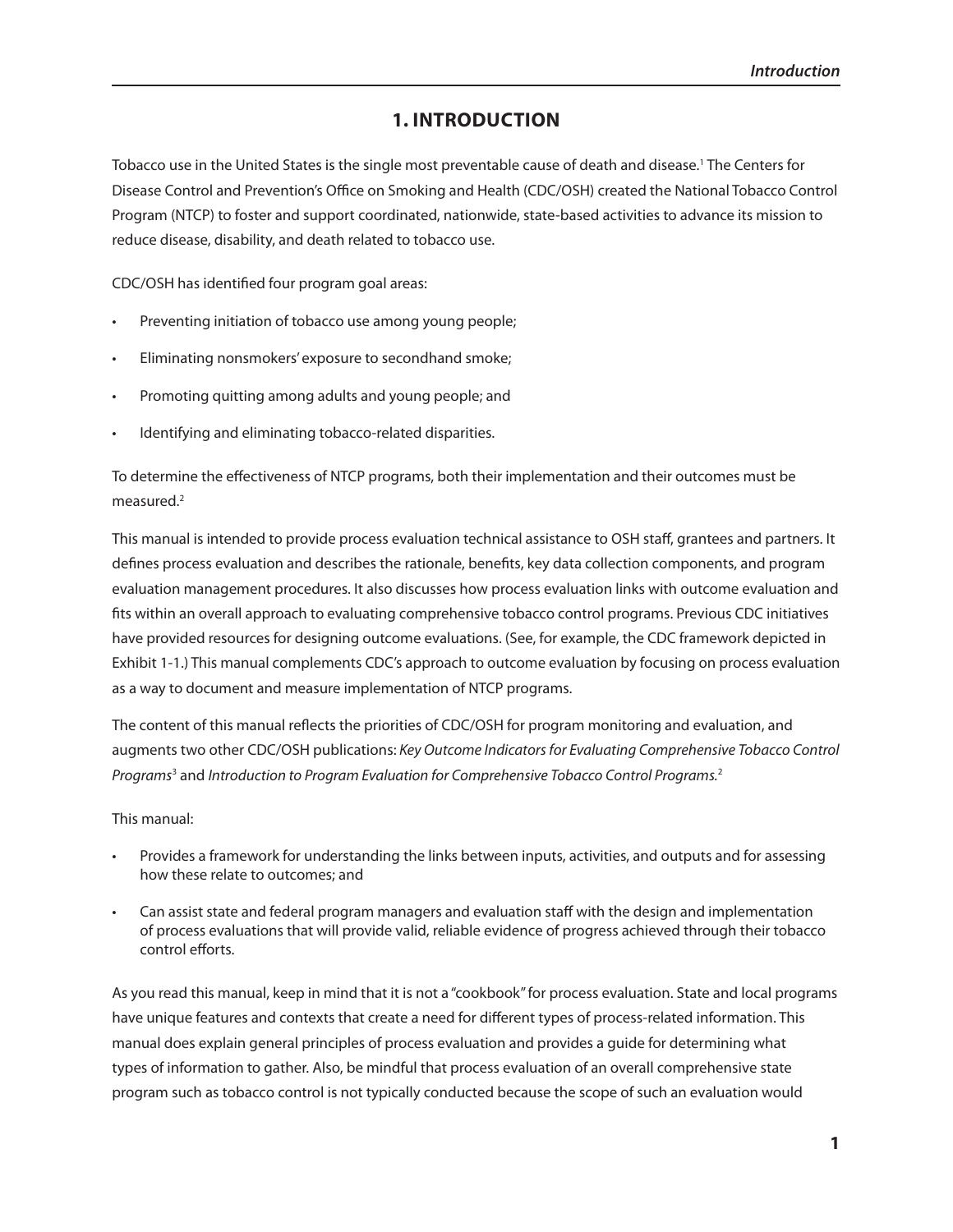not be practical and would be extremely costly. Rather, process evaluation is typically used to evaluate a given component or activity within an overall comprehensive program. Finally, please note that for the purposes of this manual, the terms program, project, and intervention are used interchangeably.

## **1.1 The Planning/Program Evaluation/Program Improvement Cycle**

Evaluation is a systematic process to understand what a program does and how well the program does it. Evaluation results can be used to maintain or improve program quality and to ensure that future planning can be more evidence-based. Evaluation constitutes part of an ongoing cycle of program planning, implementation, and improvement.

**Exhibit 1-1** provides a visual representation of the six-step CDC framework for general program evaluation.<sup>4</sup> The six steps in the CDC framework represent an ongoing cycle, rather than a linear sequence, and addressing each of the steps is an iterative process.<sup>4</sup> Implicit in the framework is the connection between evaluation and planning. Additional information about each step is provided in Appendix A.





SOURCE: Centers for Disease Control and Prevention. Framework for program evaluation in public health. *MMWR*  1999;48(RR11):1–40.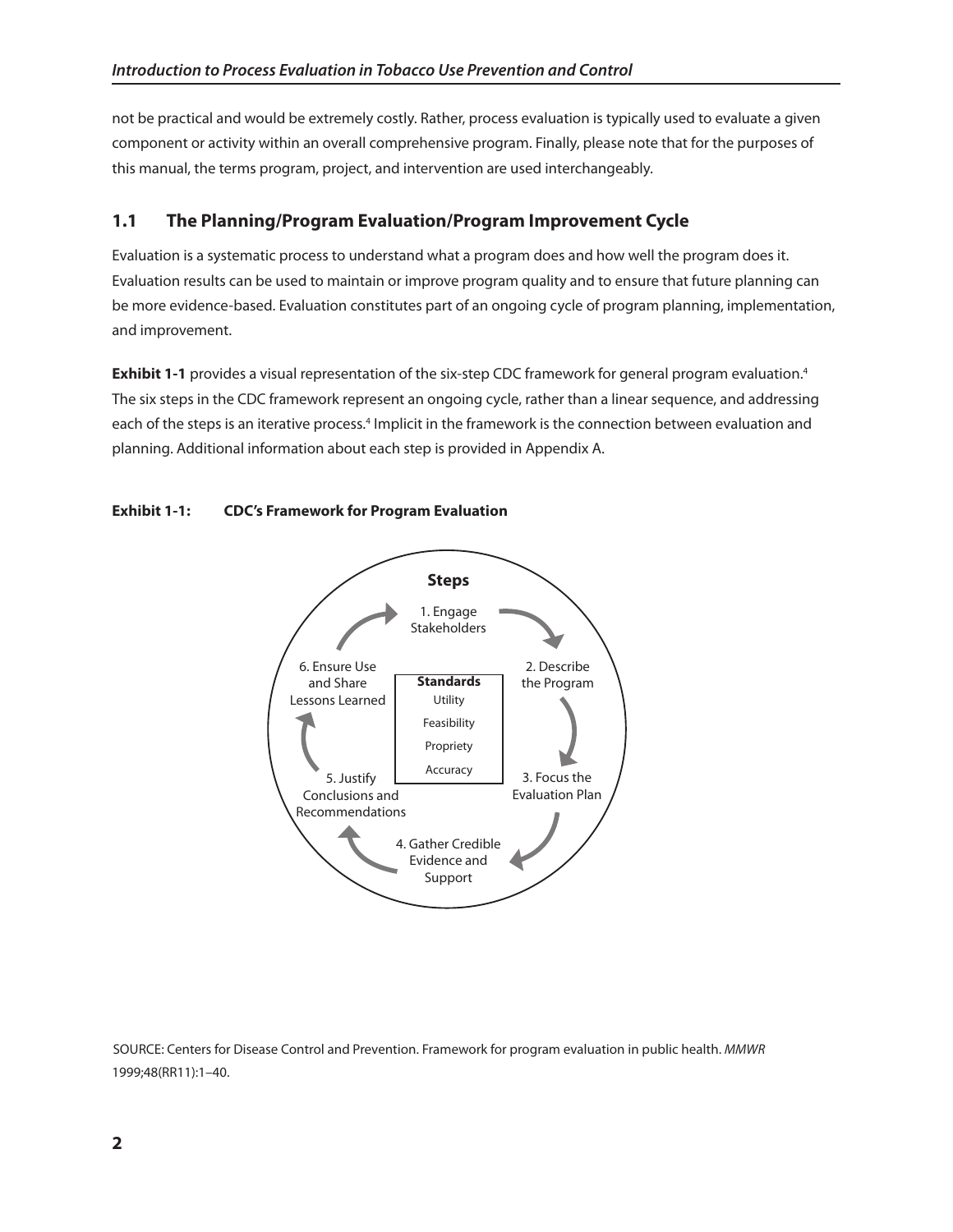## **1.2** Distinguishing Process Evaluation from Outcome Evaluation

The NTCP is guided by logic models which address each of the four goals described earlier. The CDC/OSH approach to tobacco control evaluation is also based in the use of logic models. As shown in **Exhibit 1-2,** logic models specify program inputs, activities, outputs, and outcomes (short-term, intermediate, and long-term).<sup>2,3</sup> (See Glossary for definition of terms.)

#### **Exhibit 1-2: logic models**



To date, CDC/OSH has developed an approach that emphasizes the last three boxes in **Exhibit 1-2**, focusing on outcomes and providing resources to enable program staff to measure and report them. This is outcome evaluation.

The NTCP has focused on outcome evaluations for several good reasons. Outcome evaluation allows researchers to document health and behavioral outcomes and identify linkages between an intervention and quantifiable effects. Also, epidemiologists and other practitioners often have a well-developed evidence base for populationlevel intervention outcomes, making it feasible to conduct outcome evaluations.

On the other hand, process evaluation focuses on the first three boxes of the logic model. It enables you to describe and assess your program's activities and to link your progress to outcomes. This is important because the link between outputs and short-term outcomes remains an empirical question. Unlike outcome evaluations, process evaluations often use practice wisdom (that is, the observations and opinions of professionals in the field) to help identify the links between inputs/activities/outputs and short-term outcomes.

A variety of evidence-based guidance is available for NTCP grantees. For example, anticipating the new funds available to states from the 1998 Master Settlement Agreement (MSA), in 1999, CDC/OSH published *Best Practices for Comprehensive Tobacco Control Programs (Best Practices).*1 This was the first document to describe the nine core components of a comprehensive tobacco control program. *Best Practices* also contained a formalized set of funding recommendations which helped shape state tobacco control programs by providing national frameworks and standards.<sup>5</sup> Since *Best Practices* was released, new guides and reviews have been published. For instance, the *Guide to Community Preventive Services,*<sup>6</sup> and the *California Communities of Excellence in Tobacco Control*7 establish planning frameworks that help to define state activities, expected outputs, and standards useful for process evaluation. We have included an example of an actual logic model for a process evaluation (Appendix D), which was provided by the Center for Tobacco Policy Research (CTPR), Saint Louis University School of Public Health.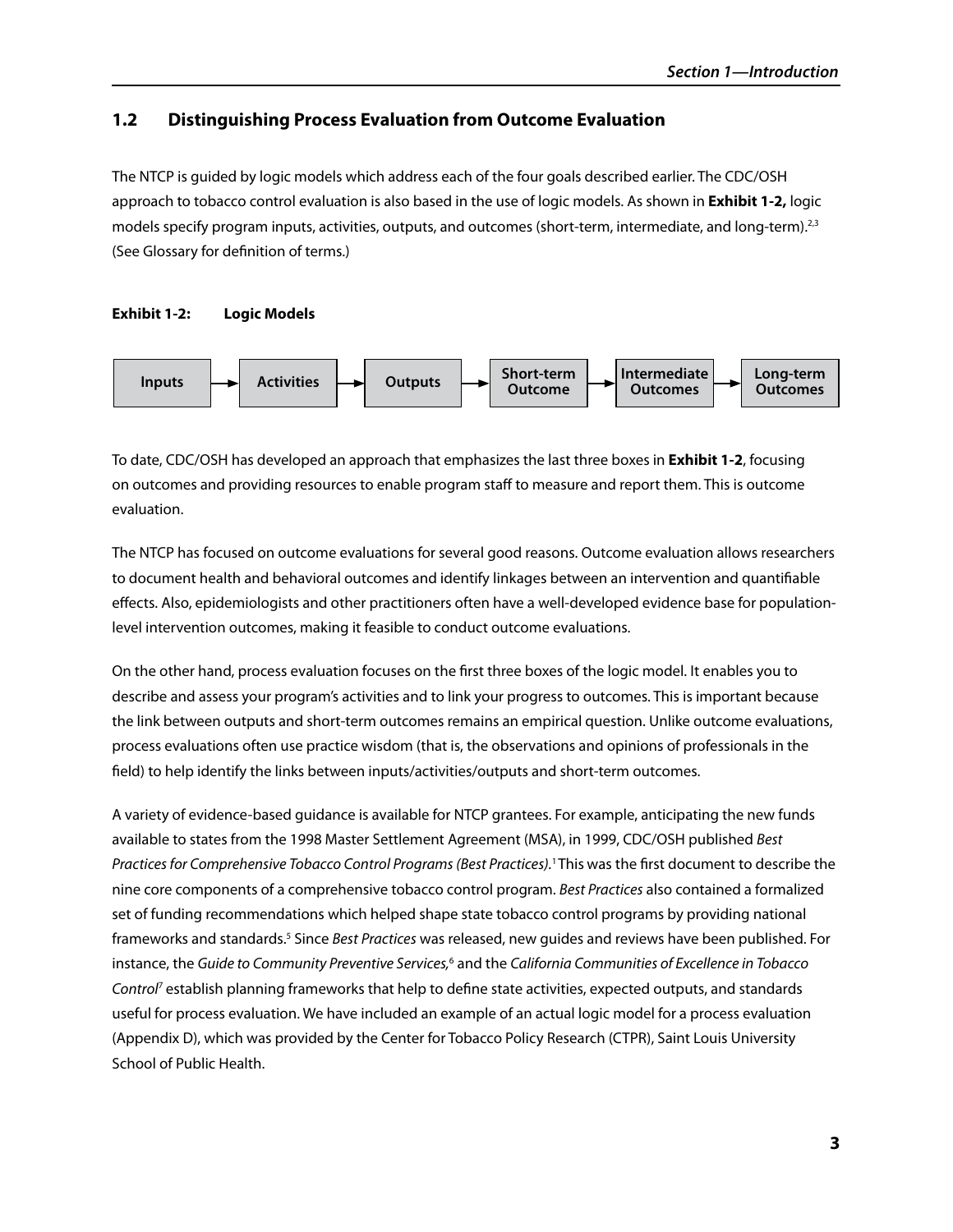## **2. PURPosEs And BEnEFITs oF PRoCEss EvAlUATIon**

This chapter is intended to answer fundamental questions about the value and implementation of process evaluation within tobacco use prevention and control efforts.

## **2.1 Definition of Process Evaluation**

Process evaluation, as one aspect of overall program evaluation, is:

The systematic collection of information on a program's inputs, activities, and outputs, as well as the program's context and other key characteristics.

Process evaluation involves the collection of information to describe what a program includes and how it functions over time. In and of itself, the information is "neutral." It is merely descriptive, although people often attach meaning and value to the information. It does not reflect "quality" until you compare it to an external set of standards or criteria.

Process evaluations can occur just once, periodically throughout the duration of a program, or continuously. The type of information gathered, and its frequency, will depend on the kinds of questions that you seek to answer.

## **2.2 scope of Tobacco Control Activities Included in a Process Evaluation**

In evaluations of tobacco-control programs, a question commonly arises: On what "level of program(s) or activities" should the evaluation focus? The answer is: The number and type of programs and activities included in a process evaluation will depend on the interests and questions of stakeholders and the intended uses of the information.

For example, if the objective of a process evaluation is solely to assess the efforts of a particular program (e.g., efforts to increase the cigarette tax or increase use of a quitline), and to improve that program, then a process evaluation will gather information related only to that program. On the other hand, if the purpose of a process evaluation is to assess comprehensive tobacco control efforts within a community, a state, or some other geographic region, then a process evaluation will gather information related to all of the varied programs in the specified geographic area. As another example, a number of states have already passed smoke-free work place laws; thus the objective of a process evaluation might be to assess the education, training, and technical assistance provided to interpret and implement these laws.

## **2.3 Purposes: how does Process Evaluation serve You?**

Process evaluation has four primary purposes related to individual programs and to the general field of tobacco control: program monitoring, program improvement, development of effective program models, and accountability. This section provides a brief overview of these purposes, along with case examples. Later in this manual, you will find more examples, as well as details on the information you can collect to fulfill these purposes.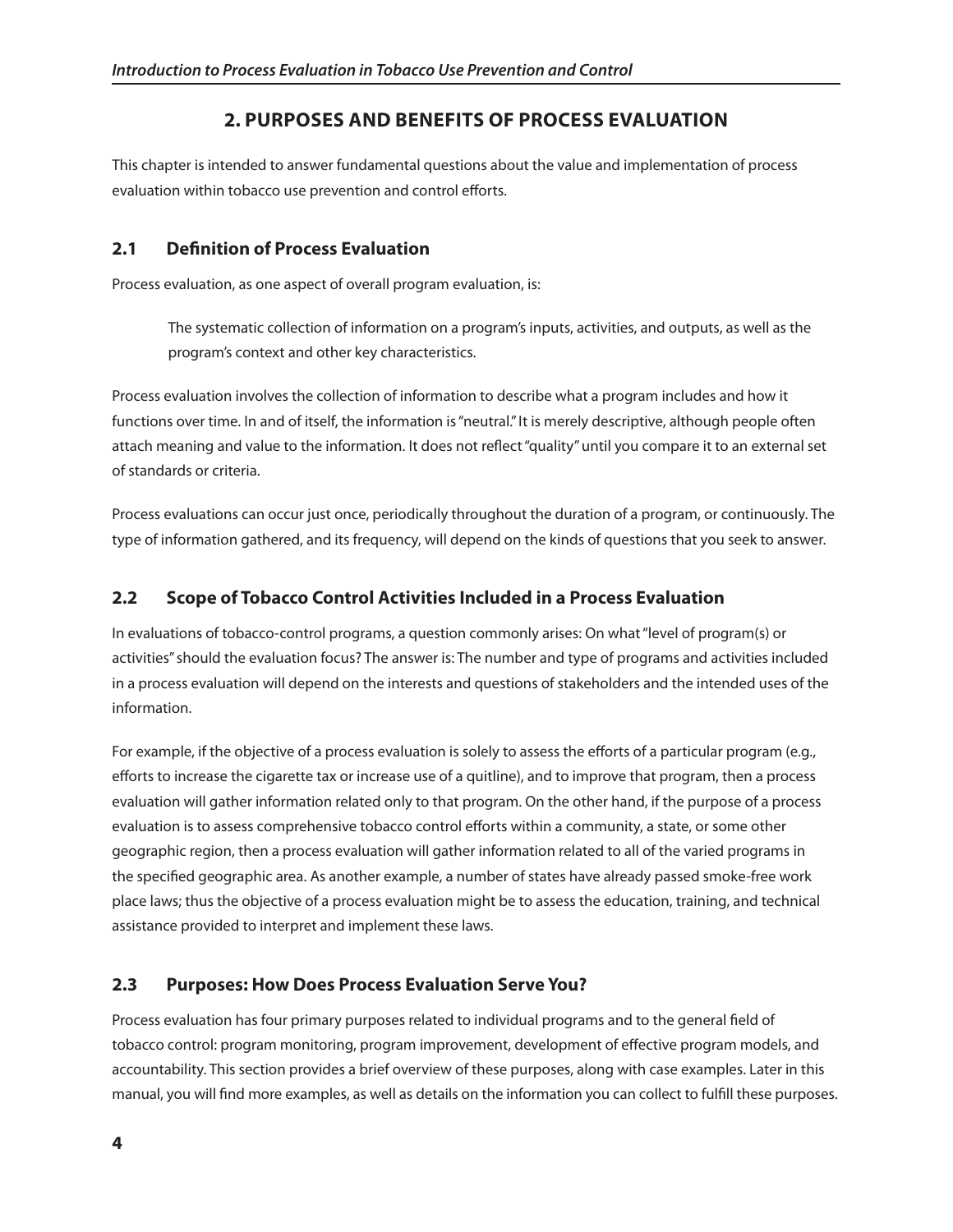## *2.3.1 Program Monitoring*

Program monitoring includes tracking, documenting, and summarizing the inputs, activities, and outputs of your program. So, for example, you may record at one or more points in time:

- How much money is spent,
- The number of staff and/or volunteers involved in the activities of the program,
- The amount and types of activities related to tobacco use prevention and control,
- The number or proportion of people reached,
- The economic, social, and demographic characteristics of people reached, and
- The number of meetings or training sessions conducted.

Second, program monitoring includes the description of characteristics of the program and its context, which might be important for understanding how and why it worked the way it did. For example, you might note:

- The locale where a program carries out its activities (e.g., rural, urban),
- Demographic or economic characteristics of the target population of the program,
- Amount of training that staff received,
- Age of the program at the time of the evaluation, and
- Unique events that occurred during the course of a program's efforts.

Careful, reliable monitoring of the inputs, activities, and outputs of your program—along with a description of the program's characteristics and context—provides the basic, elemental data necessary for process evaluation. Such information enables you to determine what you are doing; you can use this information on its own, and you can use it in connection with the other three purposes of process evaluation or link it with outcomes.

Later, we discuss specific data that process evaluations usually collect for program monitoring. Note, however, that no hard and fast rules apply to the selection of data to collect. The information that you need will depend on the questions you want to answer.

## *2.3.2 Program Improvement*

Once you have information about inputs, activities, and outputs, along with information on the characteristics and context of a program, you can use this information to support decisions regarding program improvement or future planning.

Consider the example of a quitline program. For those individuals who actually make contact and complete the program, it may be achieving good quit rates. However, suppose the program suffers from insufficient recruitment and retention of participants. Process evaluation can reveal why participation levels fall short of program objectives. For instance, results may show that the program has some inconvenient features,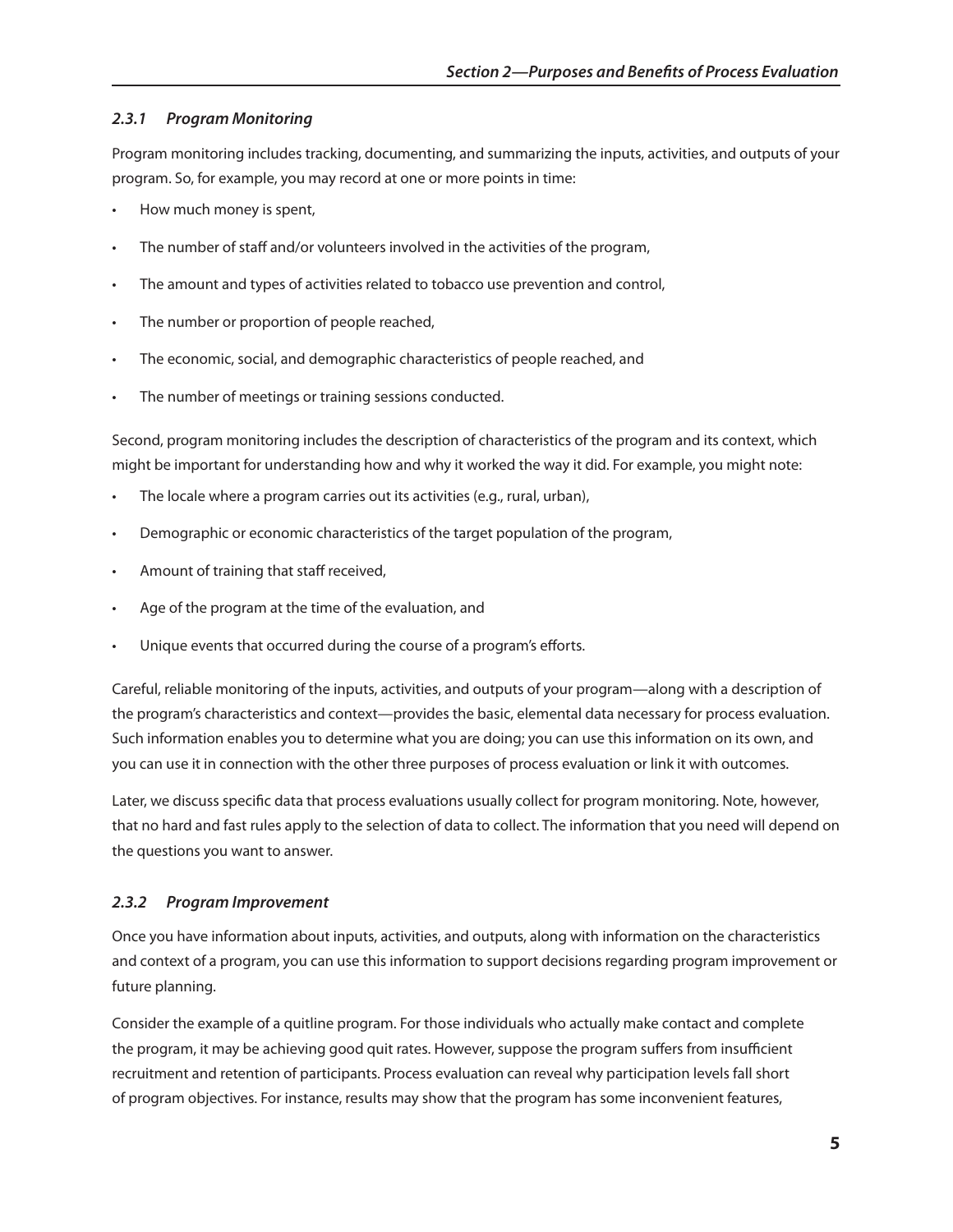lacks optimal language or cultural attributes, or has other characteristics that create barriers. You and your fellow program managers can then use these findings to improve the quitline by increasing participation and completion.

In using process evaluation for program improvement, you will most commonly approach your task in either or both of two ways:

a. Comparing a program to a standard or expectation (e.g., program goals/objectives, funding recommendations and guidelines, or standards of practice).

You can compare any of the data that you obtain in a process evaluation to the specific goals or objectives of your program. For example, you may have targets regarding the number or type of people you will reach or the amount of service that you will provide. Process evaluation will show whether you are meeting those targets; if not, you can adjust your efforts accordingly.

Process information (e.g., information on the types of persons reached by the program, languages spoken, features of the program) can help you understand whether you are reaching specific populations. Process information can also support your decision-making regarding the best ways to adapt or fine tune the program to appeal to the broadest array of persons in the intended population.

"Evidence-based" or "best practice" standards 1,6 sometimes exist for a program. When they do, you can compare your performance to these standards, using process evaluation information. (This is sometimes called assessing "fidelity" to established practice standards.) If you discover a lack of alignment with established standards or guidelines, you can adjust your program for a better fit. In the absence of standards derived from evidence-based research, normative standards can be developed based on the experience of programs of a similar type. For example, if you are planning a print media campaign, you may learn from other programs that multi-media campaigns are more effective than print media alone.

b. Relating process data to outcome data.

Program outcome data enable you to know whether you are producing the desired effects. You can examine your outcome evaluation data and process evaluation data together to identify steps you can take to increase effectiveness.

In fact, process evaluation is most effective when implemented in conjunction with outcome evaluation. Knowing what actually occurred as the program was implemented helps you to understand and analyze the conditions that are responsible for a given outcome. Ideally, process evaluation will allow you to attribute strengths and/or weaknesses of your program to specific program characteristics or activities. Without this information, you may find it very difficult to take action when attempting to improve the program using only outcome information.<sup>8</sup>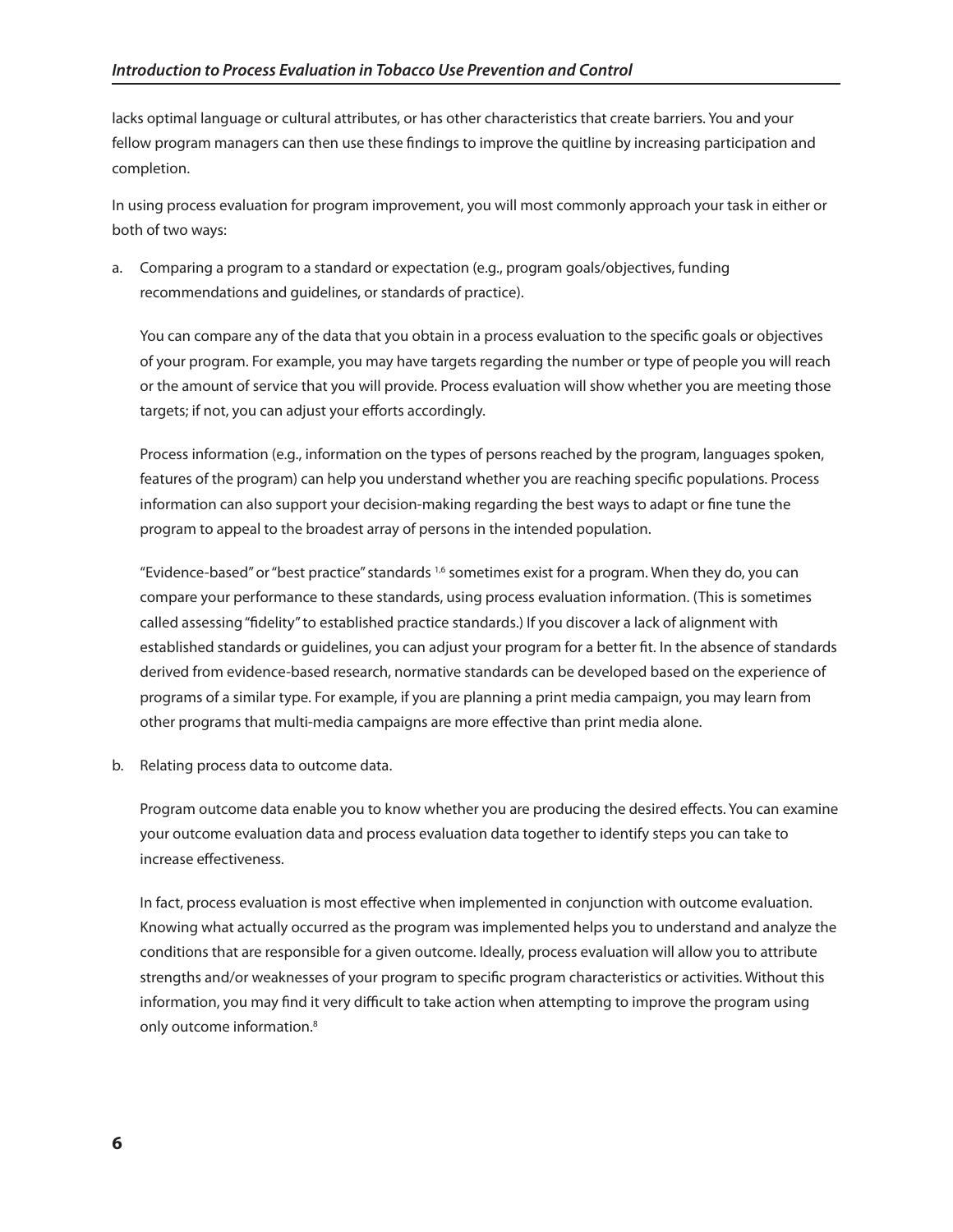## *2.3.3 Building Effective Program Models*

The experiences of multiple programs have shown that the tobacco control field can use process and outcome information jointly to build effective program models. Evaluation research can identify, for example, which activities tend to lead to the best outcomes. This use of process evaluation typically lies outside the purview of a single program, unless that program is large enough to vary its activities systematically and test how that variation affects outcomes. More commonly, individual programs will simply report their process and outcome data to CDC/OSH or in annual reports; or they might participate in a controlled or natural field experiment.

Controlled scientific experiments to validate evidence-based practices can incorporate process evaluation for multiple functions. For example, documentation of inputs and activities produces information for comparing the extent to which experimental and control programs have carried out their work in conformity with study protocols. Accurate recording of outputs enables researchers to compare the relative productivity of experimental and control programs. Documentation of activities, as well as unique occurrences that affected a specific program, can assist in the interpretation of experimental data, in the explanation of anomalies, and in decisions concerning validity of specific cases to be included in the analysis of an experiment's findings. See also Steckler and Linnan (2002)<sup>9</sup> for a discussion of process evaluation in the development of theory-based interventions.

## *2.3.4 Accountability*

Process evaluation assists a program in being accountable to its funders, regulators, and other stakeholders, including government officials and policy makers. It does so, first of all, by providing the data necessary to justify expenditures of time and money—for example, demonstrating the number of materials produced, the amount of public advertising, the number of people reached or served, and so forth. A clear demonstration of the links between program inputs, activities, and outcomes enhances justification for funding.

Second, process evaluation supports accountability by documenting compliance with externally imposed standards<sup>1</sup> or criteria established by program funders for continued funding of the program. For example, process evaluation can indicate whether staffing for a program meets the level recommended by CDC.

See **Exhibit 2-1** for more information on the purposes of process evaluation and examples of questions that process evaluation enables you to answer.

<sup>1</sup> These standards are often based on research that has established evidence-based practice, but not necessarily.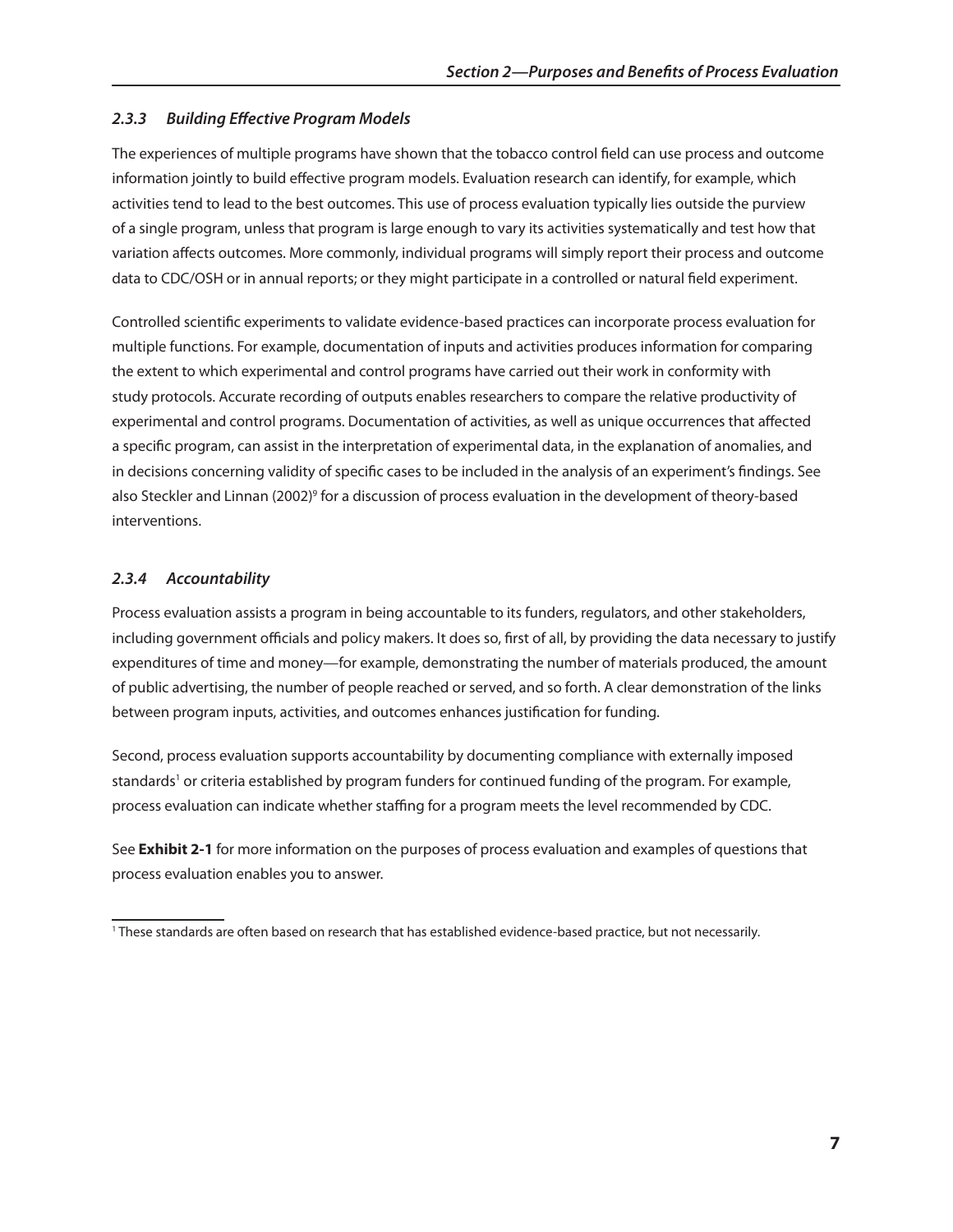| <b>Purpose</b>                             | <b>What You Can Do with Process</b><br><b>Evaluation</b>                                                                  |           | <b>Sample Questions</b>                                                                                                          |
|--------------------------------------------|---------------------------------------------------------------------------------------------------------------------------|-----------|----------------------------------------------------------------------------------------------------------------------------------|
| 1. Program<br>monitoring                   | Track, document, and summarize the<br>inputs, activities, and outputs of a<br>program.                                    | $\bullet$ | How much money do we spend on this<br>program?                                                                                   |
|                                            |                                                                                                                           | $\bullet$ | What activities are taking place?                                                                                                |
|                                            | Describe other relevant characteristics                                                                                   |           | Who is conducting the activities?                                                                                                |
|                                            | of the program and/or its context.                                                                                        |           | How many people do we reach?                                                                                                     |
|                                            |                                                                                                                           | $\bullet$ | What types of people do we reach?                                                                                                |
|                                            |                                                                                                                           |           | How much effort (e.g., meetings, media<br>volume, etc.) did we put into a program or<br>specific intervention that we completed? |
| 2. Program                                 | Compare the inputs, activities, and                                                                                       | $\bullet$ | Do we have the right mix of activities?                                                                                          |
| improvement                                | outputs of your program to standards<br>or criteria, your expectations/plans, or<br>recommended practice (fidelity).      |           | Are we reaching the intended targets?                                                                                            |
|                                            |                                                                                                                           |           | Are the right people involved as partners,<br>participants, and providers?                                                       |
|                                            | Relate information on program inputs,<br>activities, and outputs to information<br>on program outcomes.                   | $\bullet$ | Do the staff/volunteers have the necessary<br>skills?                                                                            |
| 3. Building<br>effective<br>program models | Assess how process is linked to<br>outcomes to identify the most<br>effective program models and                          | ٠         | What are the strengths and weaknesses<br>within discrete components of a multi-<br>level program?                                |
|                                            | components.                                                                                                               | $\bullet$ | What is the optimal path for achieving a<br>specific result (e.g., getting smoke-free<br>regulations passed)?                    |
| 4. Program<br>accountability               | Demonstrate to funders and other<br>decision makers that you are making<br>the best possible use of program<br>resources. |           | Have the program inputs or resources<br>been allocated or mobilized efficiently?                                                 |

In the following case examples, tobacco control professionals have found process evaluation useful for assisting with practical issues they face in implementing high quality programs. (Note that these case examples, as well as the others later in this manual, are tied to specific parts of a logic model and/or to the categories of information typically gathered in a process evaluation. This link to the model is intended to strengthen the use of process evaluation within the overall CDC approach to evaluation.)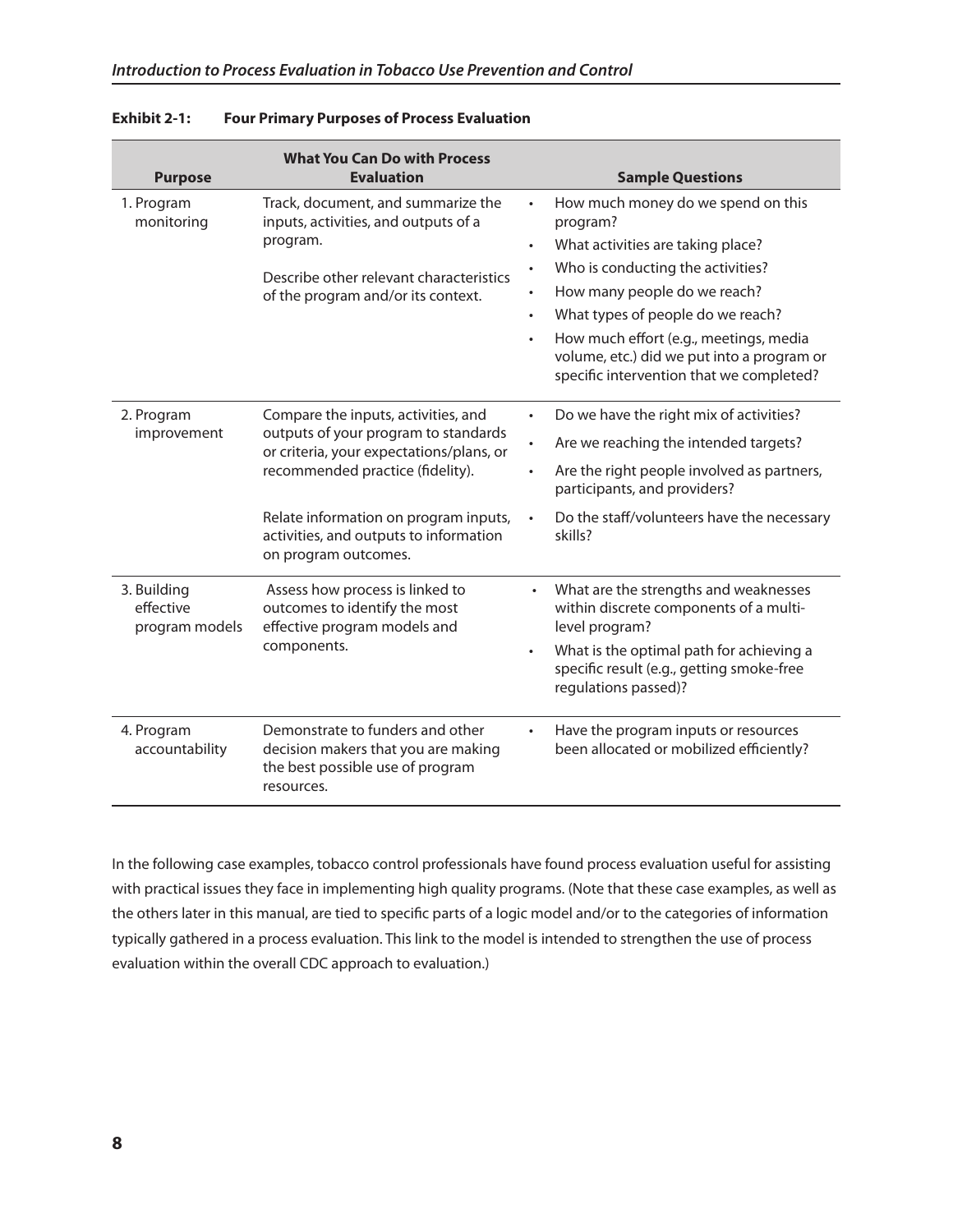## **CAsE ExAmPlE BAsEd on logIC modEl CATEgoRY:** *ACTIVITIES*

## **Assessment of learning from truth® : Youth Participation in Field marketing Techniques to Counter Tobacco Advertising**

The **truth**<sup>®</sup> campaign, a mass-media (print and television) counter-marketing activity targeting youth age 12-17, was funded by the American Legacy Foundation and included a national field marketing component (the **truth**<sup>®</sup> tour). This unique campaign promotes an "edgy youth" brand and provides information about tobacco, the tobacco industry, and the social costs of tobacco use. It advocates that teens take control of their lives and reject the influence of the industry's advertising practices.The goal is to reach non-mainstream teens, a group that evidence shows to be at risk for smoking initiation, by using youth who reflect the target audience to staff a field marketing endeavor."

#### **how process evaluation was helpful:**

The tour was designed to encourage direct youth-to-youth contact to facilitate the transmission of tobacco counter-marketing information. This unique approach posed several problems for a traditional outcome evaluation design. The age of the target audience precluded follow-up interviews without parental permission, so an ethnographic approach was used to provide process evaluation data instead. Methods consisted of observation, participant-observation, informal conversations, and semistructured and unstructured open-ended interviews with the tour riders, staff, and adults from the visited communities.

The purpose of the evaluation was program improvement. Data were needed to document tour activities and group dynamics, and to assess the impact of tour participation on the riders. Riders consisted of three groups of between 6 and 12 carefully selected, diverse, and specially trained youth (under the age of 18) who visited 27 cities in 2000. The tour created three small, close-knit mobile communities who lived and worked together for a 6-week period. The tour was built around high visibility trucks painted with the **truth**<sup>®</sup> logo and specific music geared to appeal to the targeted audience in selected venues. To avoid undermining the edgy youth image, no one from the local markets was involved in the planning or implementation of tour activities.

#### **Advantages for you:**

The evaluation provided an opportunity to assess the implementation of a unique field marketing approach to reaching teens with a public health message about tobacco use. Evaluation results highlight various lessons learned. The evaluation provided an in-depth understanding of the range and type of difficulties associated with underage, "edgy" culturally diverse riders. A possible alternative would be to hire young adults who do not need to be supervised as closely while on the road and to involve youth from local markets in the planning and implementation of the activity. The latter would address the problems that occurred with visiting venues where none of the target audience appeared. Sensitivity training around issues of race, ethnicity, sexual preference, and youth culture is required for all adult staff when traveling on the road with diverse youth. Evaluation results also suggest that field marketing techniques for a national social marketing campaign can benefit from involvement of a local distribution system for the product or message, in order to create linkages that might sustain brand visibility and product availability in the community. Closer ties with local level tobacco control allies who reflect the image of the campaign would be a more effective strategy.

SOURCE: Eisenberg M, Ringwalt C, Driscoll D, Vallee M, Gullette G. Learning from truth®: Youth participation in field marketing techniques to counter tobacco advertising. Journal of Health Communication 2004; 9:223-231.

(Continued)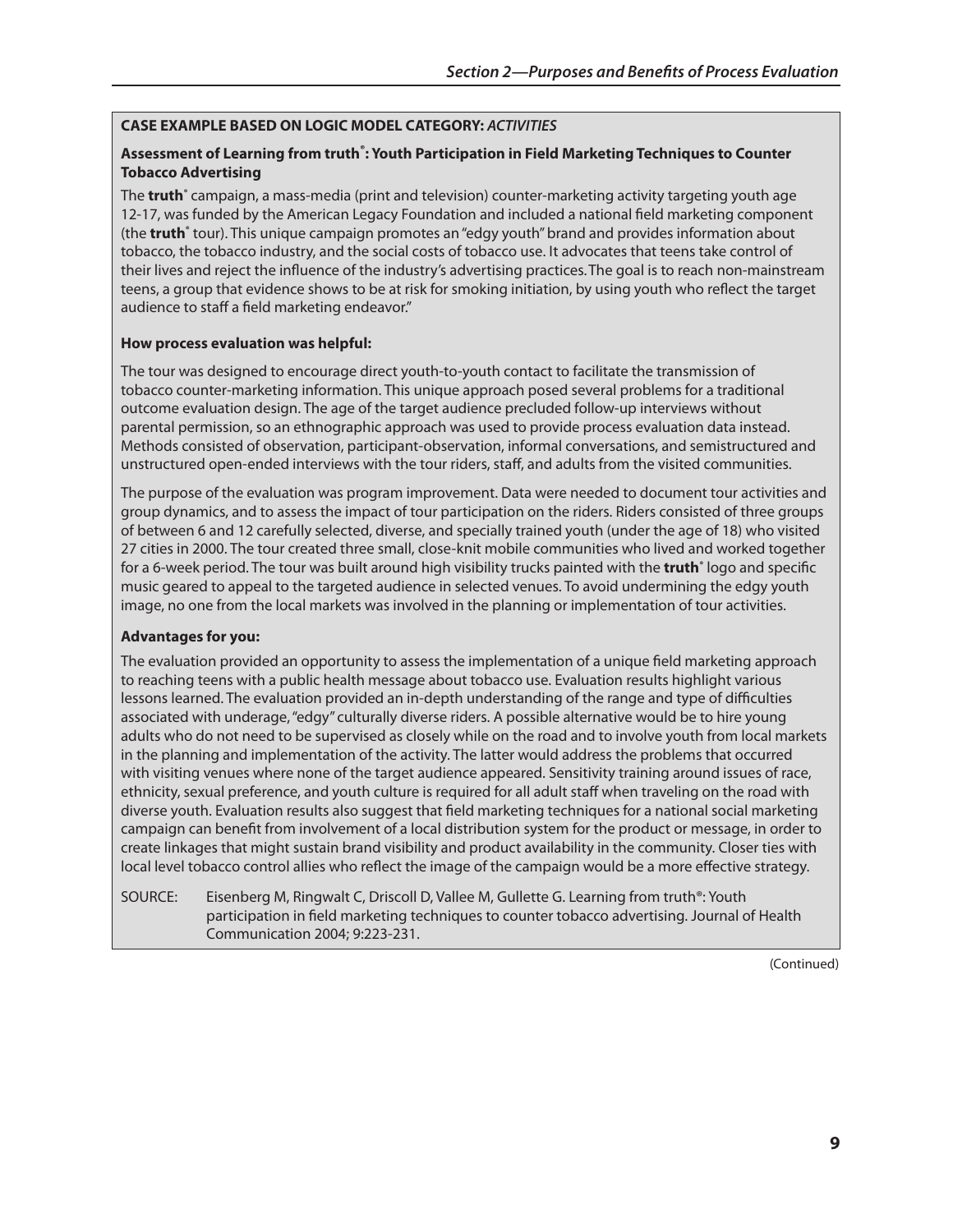## **CAsE ExAmPlE BAsEd on logIC modEl CATEgoRY:** *ACTIVITIES and OUTPUTS*

## **outcome and Process Evaluation of a school-Based, Informal, Adolescent Peer-led Intervention to Reduce smoking**

Peer education as a strategy for youth health promotion is used extensively, although there is mixed evidence for its effectiveness. There are few systematic accounts of what young people actually do as peer educators. To examine the activities of the young people recruited as "peer supporters" for A Stop Smoking in Schools Trial (ASSIST) in southeast Wales and the West of England, 10,730 students in 59 secondary schools were recruited at baseline. The ASSIST peer nomination procedure was successful in recruiting, training, and retaining influential year 8 peer supporters of both genders to intervene informally to reduce smoking levels in their year group.

## **how process evaluation was helpful:**

Outcome data at 1-year follow-up showed that the risk of students who were occasional or experimental smokers at baseline reporting weekly smoking at follow-up was 18.2% lower in the intervention schools. This result was supported by analysis of salivary cotinine. To understand how this short-term outcome was achieved, researchers assessed qualitative data from the process evaluation. These data showed that the majority of peer supporters adopted a pragmatic strategy: they concentrated their attention on friends and peers who were occasional or non-smokers and whom they felt could be persuaded not to take up smoking regularly, rather than those they considered to be already "addicted" or who were members of smoking cliques.

## **Advantages for you:**

By combining process and outcome evaluation, the authors were able to identify how the peer supporters actually implemented the intervention to achieve the outcome. The study showed that school-based peer educators are effective in diffusing health promotion messages when they are asked to work informally rather than under the structured supervision of teaching staff. The smoking behavior of the peer supporters themselves also appears to have been affected by the training. Though not encouraged to use fear-based approaches (as best practice would suggest) the peer educators actually employed such tactics effectively. While the message delivered by the peer educators was relatively unsophisticated and soon appeared to lose momentum, a two-year follow-up will substantiate whether the reduction in smoking levels is maintained.

SOURCE: Audrey A, Holliday J, Campbell R. It's good to talk: Adolescent perspectives of an informal, peer-led intervention to reduce smoking. *Social Science and Medicine* 2006;63:320-334.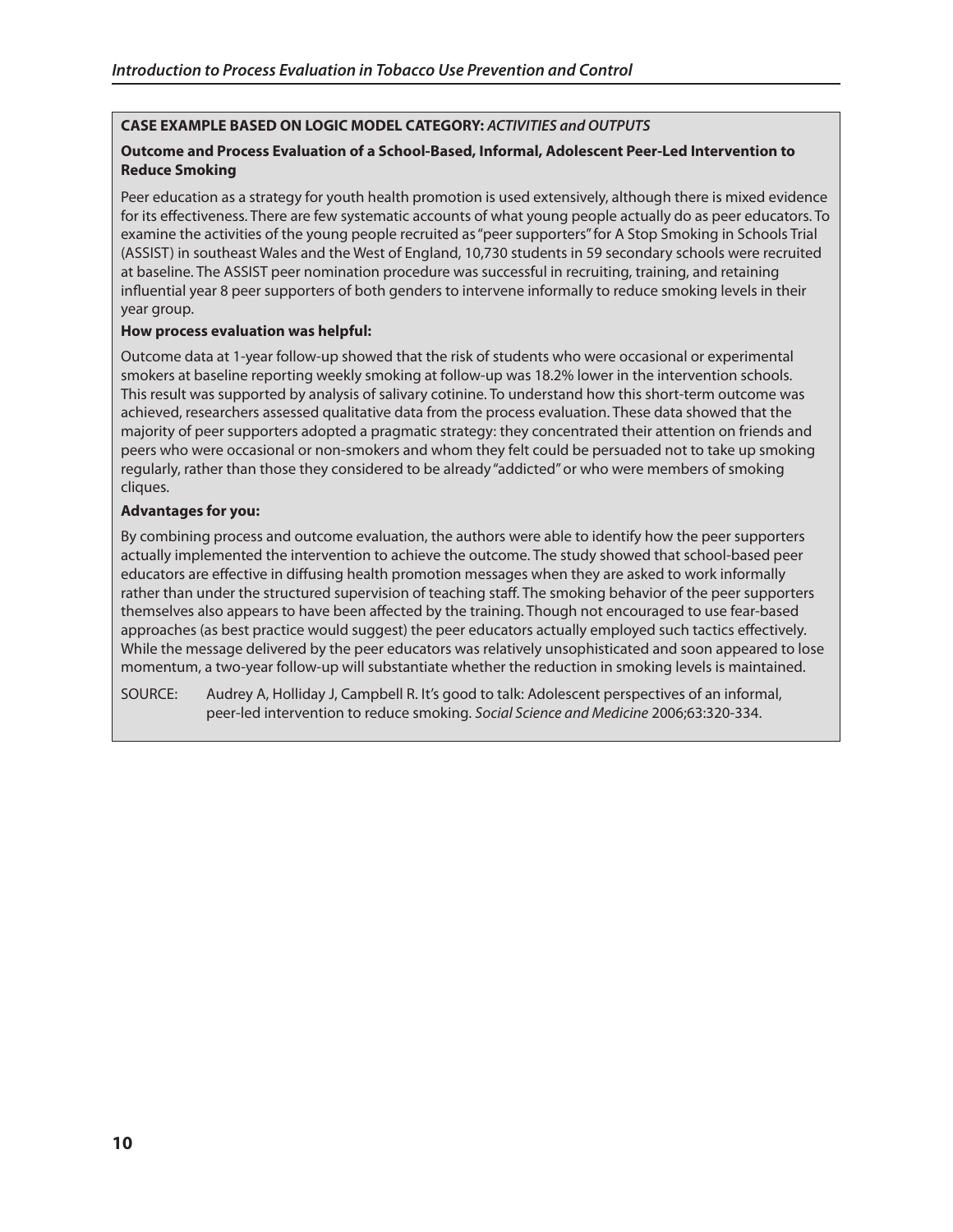## **2.4 Users and Uses of Process Evaluation Information**

## *2.4.1 Users*

There are three major groups of stakeholders integral to program evaluation:

- Those served or affected by the program, such as patients or clients, advocacy groups, community members, and elected officials;
- • Those involved in program operations, such as management, program staff, partners, the funding agency or agencies, and coalition members; and
- Those in a position to make decisions about the program, such as partners, the funding agency, coalition members, and the general public.

A primary feature of an effective evaluation is the identification of the intended users who can most directly benefit from an evaluation.<sup>8</sup> A first step should be to identify evaluation stakeholders, including those who have a stake or vested interest in evaluation results, as well as those who have a direct or indirect interest in program effectiveness.<sup>8</sup> Identification and engagement of intended users in the evaluation process will help increase use of evaluation information. These intended users are more likely to understand and feel ownership in the evaluation process if they have been actively involved in it.8 Additionally, such engagement enhances understanding and acceptance of the utility of evaluation information throughout the lifecycle of a program. So, to ensure that information collected, analyzed, and reported successfully meets the needs of stakeholders, you should work with the people who will be using this information from the beginning of the evaluation process and focus on how they will use it to answer what kind of questions.

The following are possible stakeholders in tobacco prevention and control programs:

- Program managers and staff
- Local, state, and regional coalitions interested in reducing tobacco use
- Local recipients of tobacco-related funds
- Local and national partners (such as the American Cancer Society, the American Lung Association, the American Heart Association, the Centers for Disease Control and Prevention, the American Legacy Foundation, the Substance Abuse and Mental Health Services Administration, and the Robert Wood Johnson Foundation)
- • Funding agencies, such as national and state governments or foundations
- State or local health departments and health commissioners
- • State education agencies, schools, and educational groups
- Universities and educational institutions
- Local government, state legislators, and state governors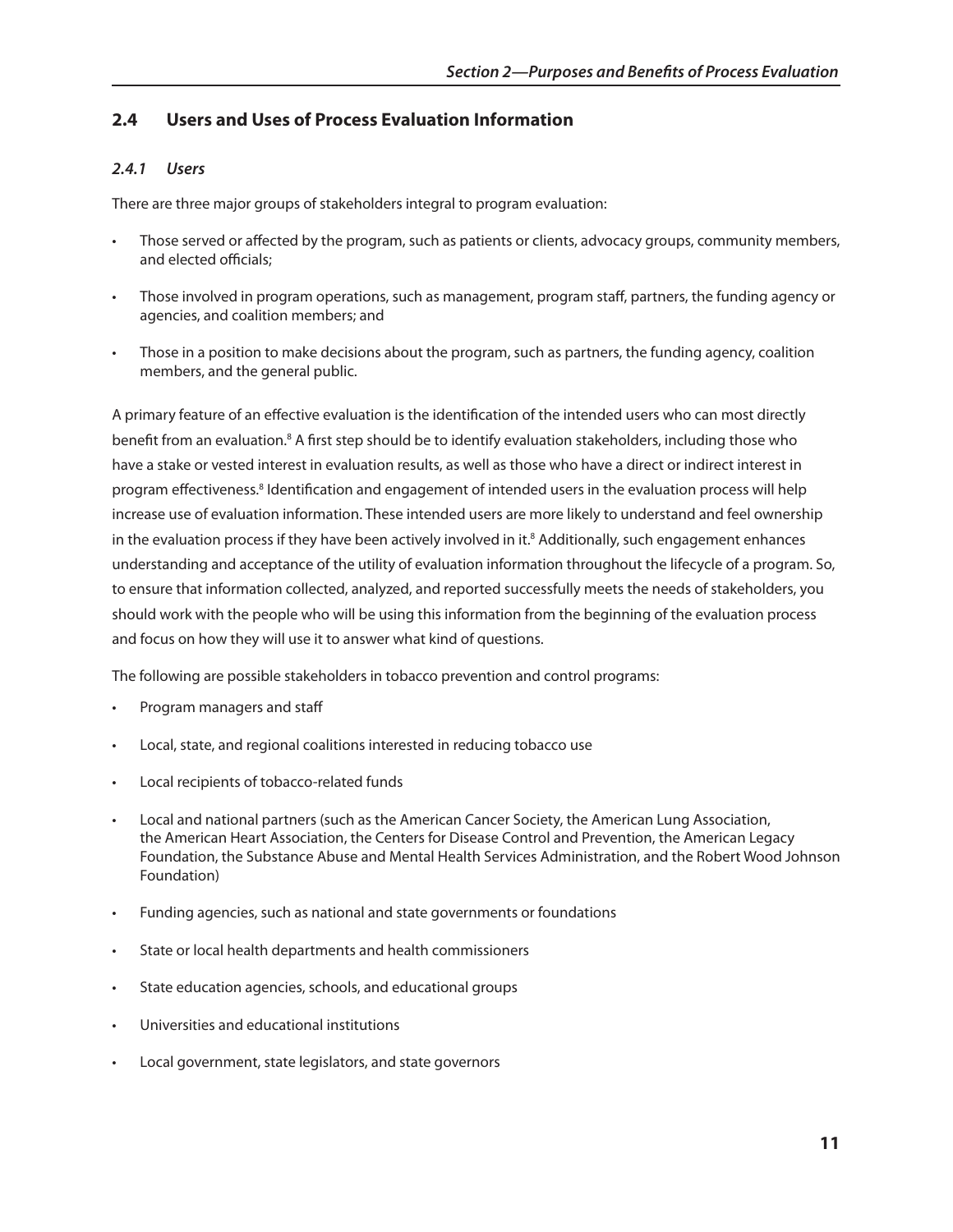- Privately owned businesses and business associations
- Health care systems and the medical community
- Religious organizations
- Community organizations
- Private citizens
- Program critics
- Representatives of populations disproportionately affected by tobacco use
- Law enforcement representatives

As you review this list, consider that many of these stakeholders have diverse and, at times, competing interests. Given that a single evaluation cannot answer all possible issues raised by these diverse interests, the list of stakeholders must be narrowed to a more specific group of primary intended evaluation users; the recommended number of primary intended evaluation users is 8-10.10 These stakeholders/primary intended users will serve in advisory roles on all phases of the evaluation, beginning with identification of primary intended uses of the evaluation (see Section 4).

To identify the primary intended users, you and your program collaborators should identify all possible stakeholders and determine how critical it is for the findings of the evaluation to influence each stakeholder. Only those stakeholders whom you want to be influenced and to take action (as opposed to those for whom information is valuable to know, but not critical) should be included as primary intended users.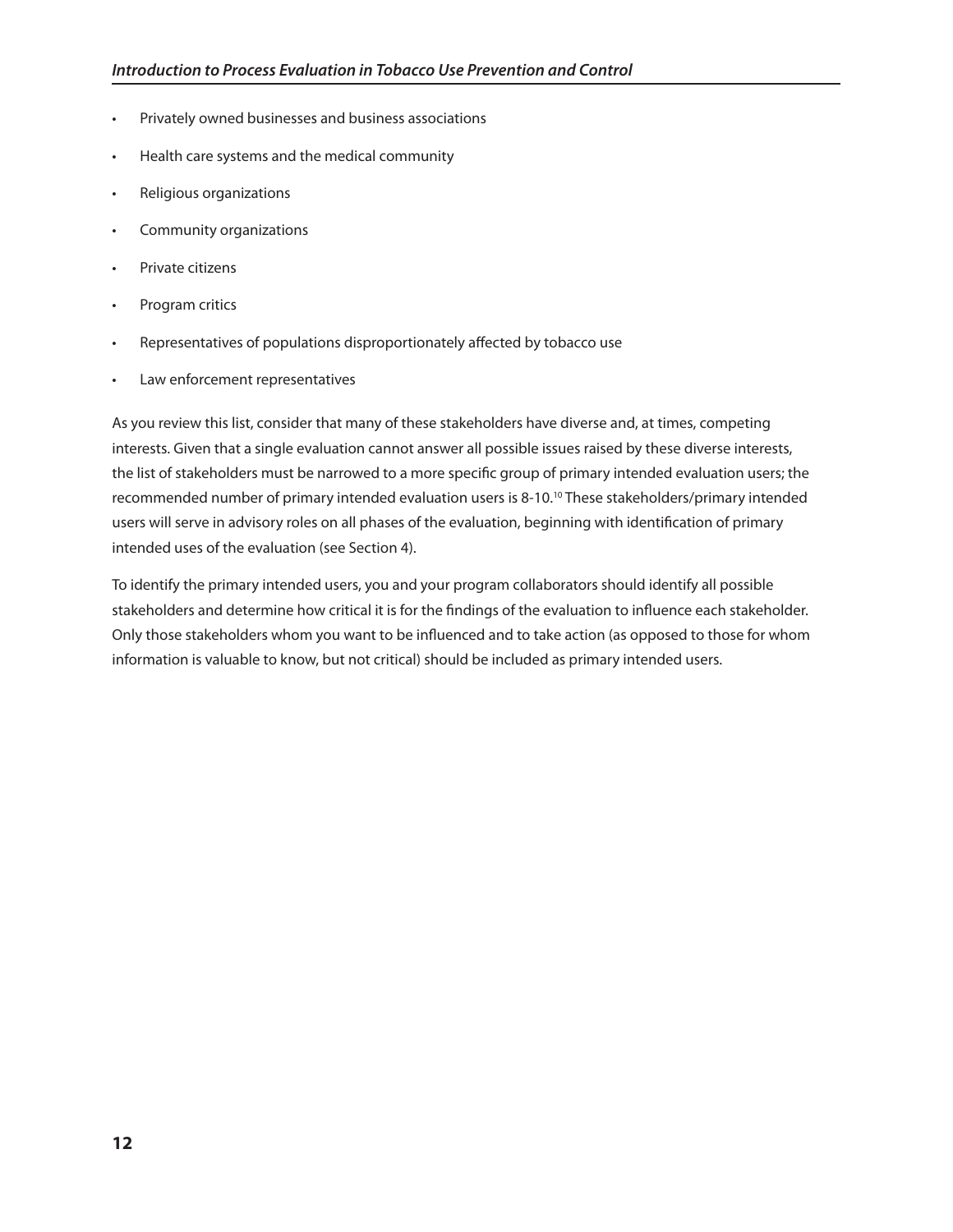#### **CAsE ExAmPlE BAsEd on logIC modEl CATEgoRY:** *INPUTS*

#### **stakeholder Advisory Board The North Carolina Youth Empowerment Study**

The North Carolina Youth Empowerment Study (NC YES) was a three-year participatory evaluation of youthbased tobacco use prevention programs. The study aimed to document the characteristics of youth tobacco use and prevention programs throughout North Carolina, and to track the role youth in these programs played in implementing tobacco-free policies within local school districts.

#### **how process evaluation was helpful:**

One important component of the project involved convening an advisory board of key program stakeholders, including both youth and adults. The purpose of the advisory board was to provide input on all aspects of the study, including the study's research questions, data collection strategies, and interpretation of results. Board members were selected to reflect the racial, ethnic, and geographic diversity of the state, as well as the diversity within types of participating organizations.

#### **Advantages for you:**

The benefits of this collaboration were apparent to both researchers and stakeholders who were members of the advisory board. For example, the research team was able to use the board's input on the data collection tools so that the information collected would be of greater use to the community. The board also requested that the research team disseminate results beyond the university so that a wider audience would have access to the findings. Being involved in the process benefited board members through increased knowledge of evaluation and research methods. They also felt that their experiences and skills had been utilized through the participatory process and that the information disseminated benefited multiple audiences, not just the research community.

SOURCE: Ribisl KM, Steckler A, Linnan L, Patterson CC, Pevzner E, Markatos E, et al. The North Carolina Youth Empowerment Study (NC YES): A participatory research study examining the impact of youth empowerment for tobacco use prevention. *Health Education & Behavior* 2004;31(5):597–614.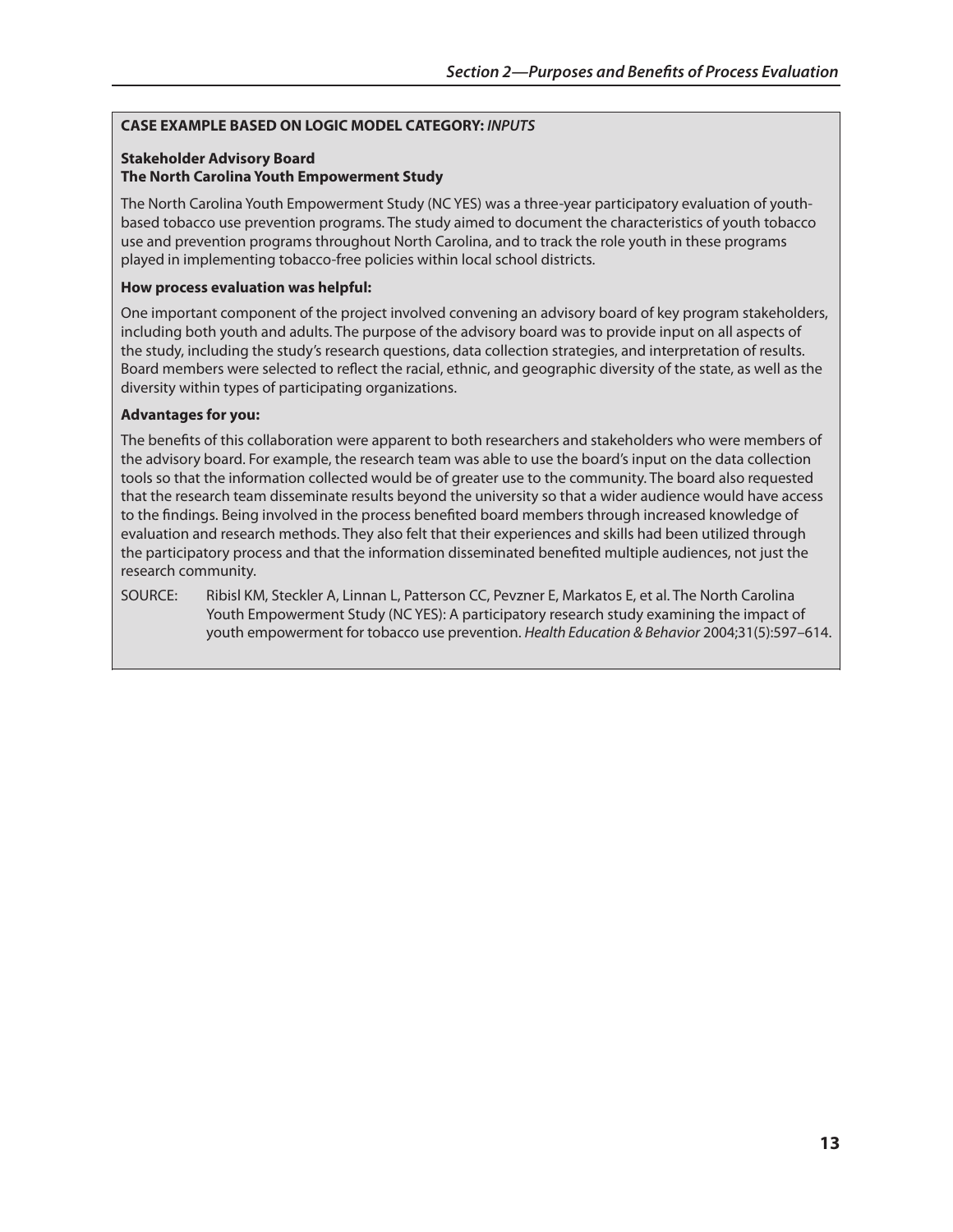## **CAsE ExAmPlE BAsEd on logIC modEl CATEgoRY:** *ACTIVITIES*

## **Assessing the Effectiveness of a Training Curriculum for** *Promotores,* **spanish-speaking Community health outreach workers**

Tobacco Free El Paso's objective was to recruit and train *promotores* who would deliver comprehensive tobacco cessation interventions (including free nicotine replacement therapies) to low-income, predominantly Spanish-speaking populations of smokers. Although *promotores* are used along the U.S. Mexico Border to conduct health education classes on topics related to diabetes and other health-related conditions, there is no research on what role they can play as tobacco cessation counselors.

#### **how process evaluation was helpful:**

The training courses (each of which lasted five days) offered three levels of certification: an introductory basic skills level; intermediate treatment specialist; and, advanced "leave the addiction" specialist. Over a one-year period (August 2003–August 2004), 24 training courses involving 89 participants were delivered. Process information was obtained on the 74 participants who were certified for the introductory level. Of these, 39 went on to the intermediate level and 34 to the advanced certification. To determine the course's effect on self-confidence and satisfaction, participants were given pre- and post-test measures. While self-confidence improved in all participants, those who completed all the three levels showed the most significant increase and were judged capable of delivering a brief smoking cessation intervention. High satisfaction scores indicated that participants felt adequately prepared.

Program staff used this information to validate the program's success and to improve implementation of their "train the trainer" model. The fact that the training courses were easily accessible and free of charge increased attendance. But the length of the course had a deterrent effect as indicated by the smaller number who completed the higher levels of training. As a result, the 5-day training session was shortened to 1-, 2-, and 3-day sessions in order increase the number of participants who advance to the higher training levels. This change was necessary to accommodate participants' diverse work schedules.

#### **Advantages for you:**

*Promotores* who successfully completed the entire program became part of an extended "train the trainer" team, with the intention of producing broad population change, and reducing disparities for low-income, Spanish-speaking people in El Paso. Program staff used the process information to refine the program's activities and maximize the number of *promotores* who would undergo the full training program. Similarly, you can monitor activities, record participation, and assess satisfaction in order to adjust programs systematically to eliminate problems that might be reducing your effectiveness.

SOURCE: Martinez-Bristow Z, Sias JJ, Urquidi U, Feng C. Tobacco cessation services through community health workers for Spanish-speaking populations. *American Journal of Public Health, Field Action Report* 2006;96(2): 211-213.

## *2.4.2 Users*

As discussed earlier in this chapter, process evaluations can serve a variety of purposes and can be useful in different ways. Below are two examples of how ongoing process evaluations were used to improve program guidance and programmatic activities.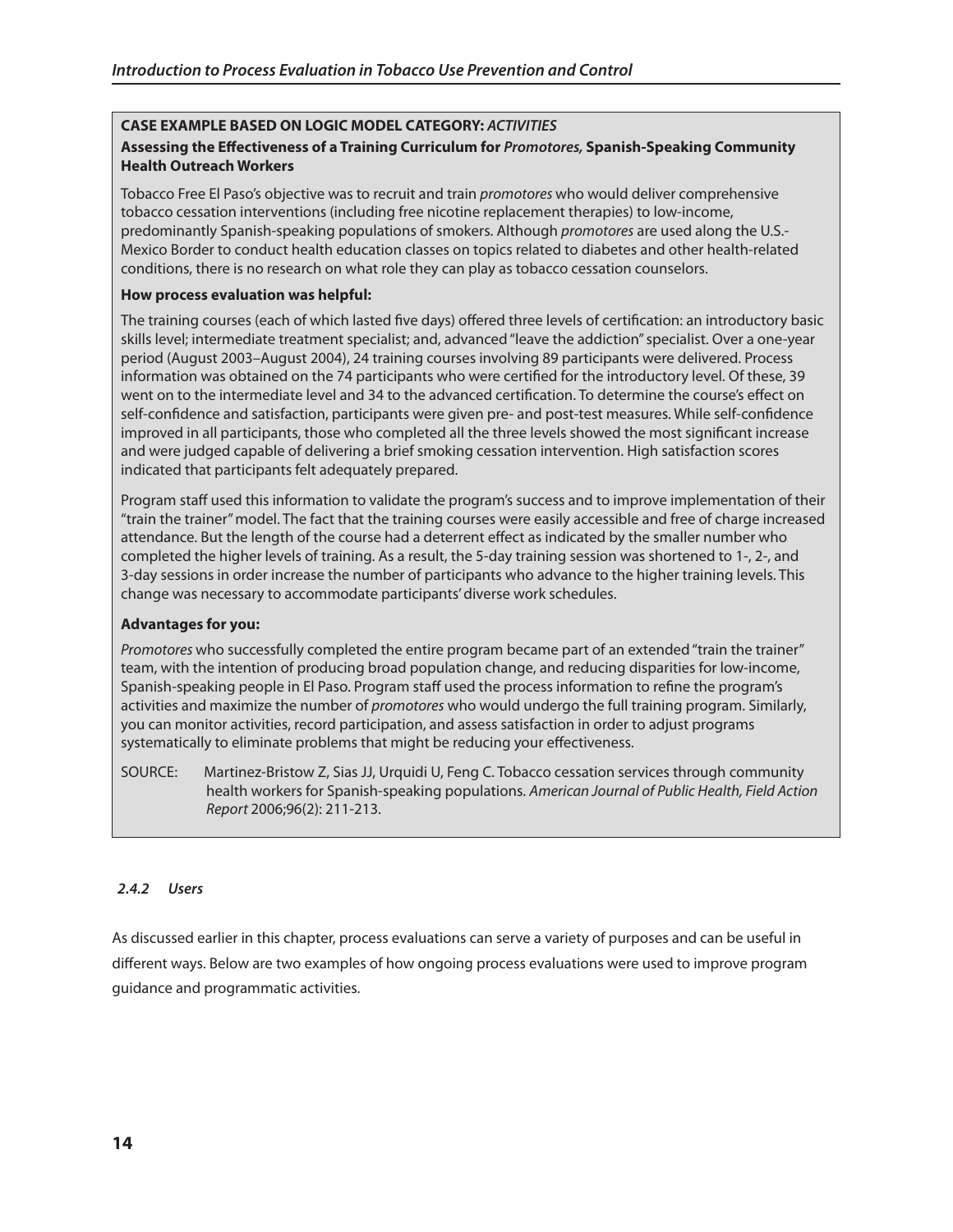### **CAsE ExAmPlE BAsEd on logIC modEl CATEgoRY:** *INPUTS*

### **Assessment of Use of Best Practices guidelines by 10 state Tobacco Control Programs**

The *Best Practices for Comprehensive Tobacco Control Programs* developed by CDC/OSH in 1999 was the first national resource to define the required components of a comprehensive tobacco control program. The guidelines provide a framework for planning and implementing tobacco control activities. The questions addressed in the qualitative process evaluation were whether and how states used the guidelines in their program planning, and what strengths and weaknesses of the guidelines could be identified. During 2002-2003, process evaluation data were collected and analyzed from 10 state tobacco control programs on familiarity, funding, and use of the guidelines. Information was obtained through written surveys and qualitative interviews with key tobacco partners in the states. The typical number of participants interviewed was 17, representing an average of 15 agencies per state.

#### **how process evaluation was helpful:**

The results showed that lead agencies and advisory agencies were most familiar with the guidelines, while other state agencies were less aware of them. Most states modified the guidelines to develop frameworks that were tailored to their context. For example, many states prioritized the nine components and expenditures according to their own available resources because funding levels were not always realistic.

#### **Advantages for you:**

The results show that the strength of the guidelines included providing a basic framework for program planning and specific funding recommendations. Limitations included the fact that the guidelines did not address implementation strategies or tobacco-related disparities, and had not been updated with current evidence-based research. To ensure that the guidelines continued to be useful to the states, the evaluators recommended that the guidelines be updated to address implementation of program components, identify strategies to reduce tobacco-use disparities, and include evidence-based examples. Recommended funding levels also need to be revised to be more effective in changing social and political climates, and, the guidelines need to be disseminated beyond typical lead agencies to other tobacco control partners, such as coalitions and relevant state agencies.

SOURCE: Mueller N, Luke D, Herbers S, Montgomery T. The best practices: Use of the guidelines by ten state tobacco control programs. American Journal of Preventive Medicine 2006;31(4).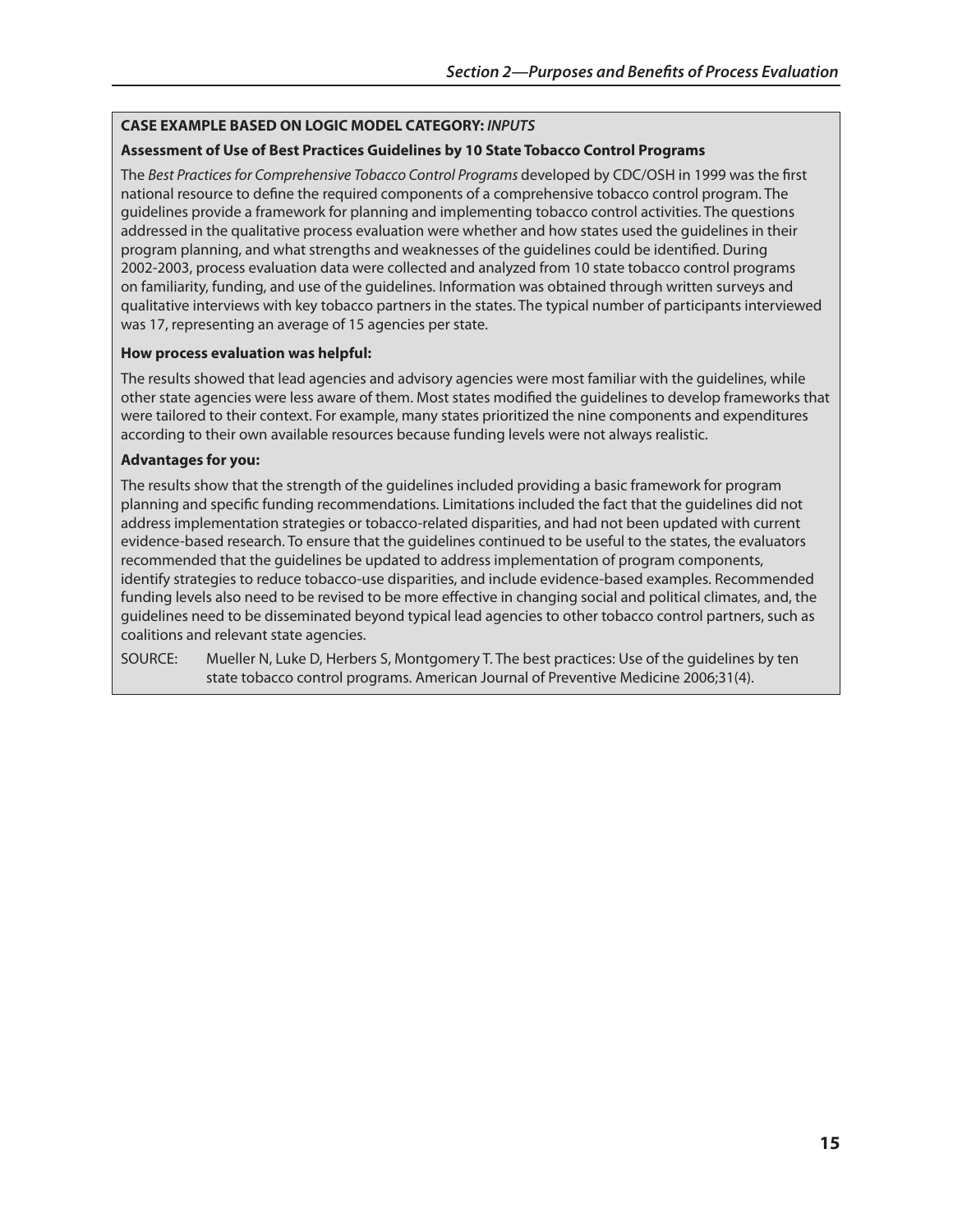## **CAsE ExAmPlE BAsEd on logIC modEl CATEgoRY***: ACTIVITIES*

## **Incorporating Process Evaluation Findings into development of a web-Based smoking Cessation Program for College-Aged smokers**

College-aged smokers often do not use traditional cessation methods, such as support groups and counseling, to reduce their levels of smoking. Therefore, this study aimed to explore the option of an Internetbased cessation intervention, Kick It!, designed especially for college students. The purpose of the study was to develop the system and conduct a process evaluation to understand usage and acceptability of the intervention, as well as to obtain other feedback.

#### **how process evaluation was helpful:**

Thirty-five smokers participated in the intervention, and the research team conducted qualitative interviews with 6 of the 35 students. The interviews were designed to obtain more information on student use of the Kick It! program, their thoughts on the program's strengths and weaknesses, and their recommendations for future change. The in-depth interviews uncovered several useful suggestions for adding components to the program, creating a more personalized system, and making format and content changes.

## **Advantages for you:**

The information collected from respondents was detailed enough to allow Kick It! developers to improve the program for future users and for other researchers to review the work conducted through this process evaluation to inform development of similar programs for college-aged students.

SOURCE: Escoffery C, McCormick L, Bateman K. Development and process evaluation of a Web-based smoking cessation program for college smokers: Innovative tool for education. Patient Education and Counseling 2003; 53:217–5.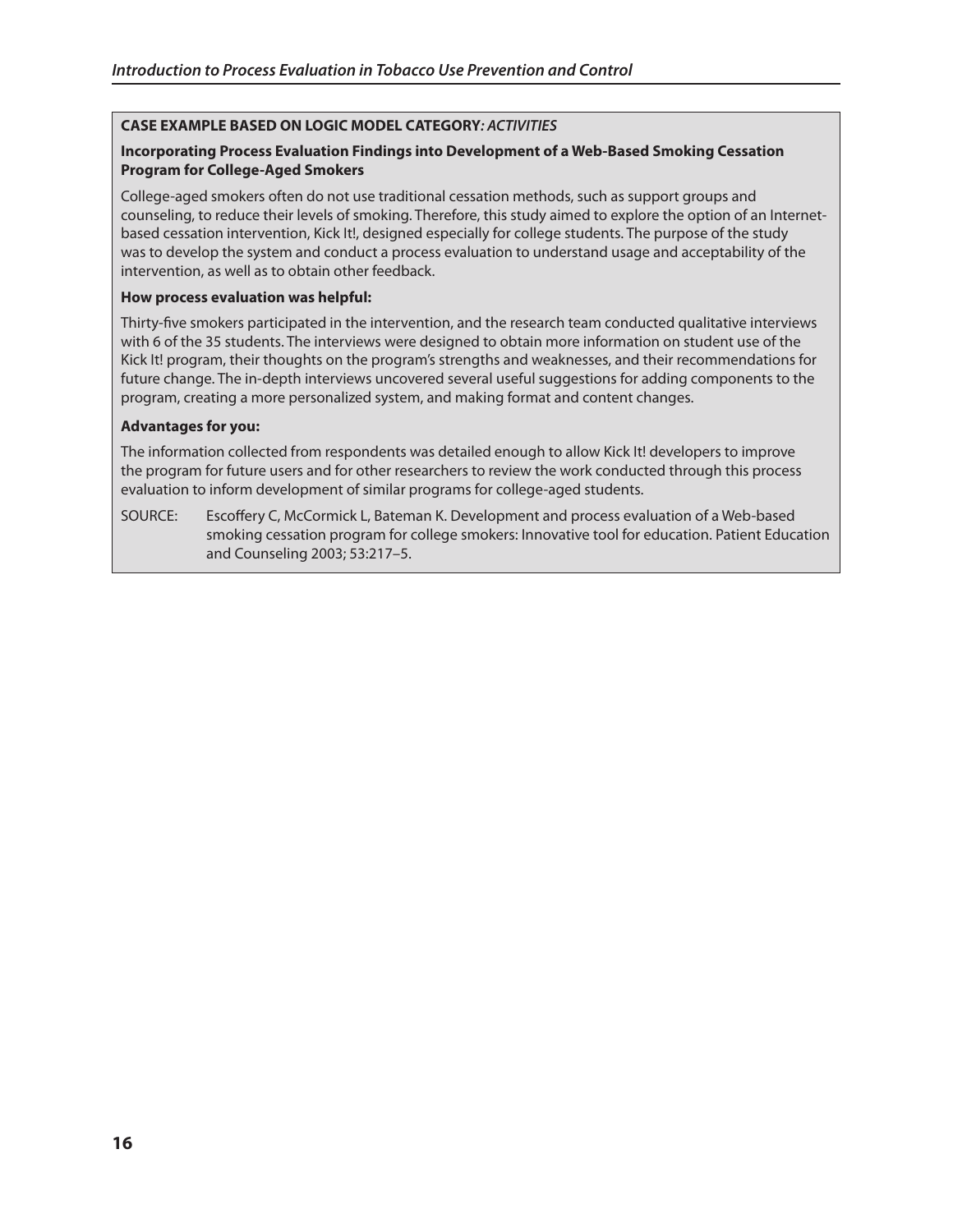## **3. InFoRmATIon ElEmEnTs CEnTRAl To PRoCEss EvAlUATIon**

## **3.1 Indicators of Inputs/Activities/outputs**

In a process evaluation, you will collect indicators related to the first three categories of an evaluation logic model (inputs, activities, and outputs):2

- Input indicators measure the various resources that go into a program. Inputs for a tobacco control program can relate to staffing, funds, and other resources.
- • *Activity indicators* measure the actual events that take place as part of a program. In tobacco control, these events could include youth education campaigns, messages delivered via the media, coalition development, and many other types of efforts.
- • *Output indicators measure* the direct products of a program's activities. Examples include the number of participants using a smoking quitline, a completed media campaign, a higher cigarette tax, the number of posters placed in stores and buses, and other products.

The following table (Exhibit 3-1) lists typical information elements gathered through process evaluation, describes them, and provides examples of measures or indicators<sup>2</sup> that can provide this information. The first three sets of information elements appear within the categories of inputs, activities, and outputs. Next, some additional information elements that relate holistically to the overall program and/or its context are listed.

Note that the types of information you collect will depend on the program's objectives and should be related to the questions the process evaluation will address. For example, it is typically very important to obtain information on the characteristics of persons reached or otherwise affected by your program or policy/ regulations. However, which characteristics will you choose to monitor? Gender? Ethnicity? Age? In designing your process evaluation, the characteristics you select to measure will depend on your specific information needs. So, for example, if an evidence-based program applies only to a specific age group, you will want to measure age; or if you need to understand differences in outcomes among persons of different ethnic backgrounds, then you will want to measure ethnicity.

<sup>&</sup>lt;sup>2</sup>In some cases, a single information element constitutes an indicator on its own (e.g., the number of staff). In other cases, two or more elements combine to make a meaningful indicator (e.g., dollars spent per capita).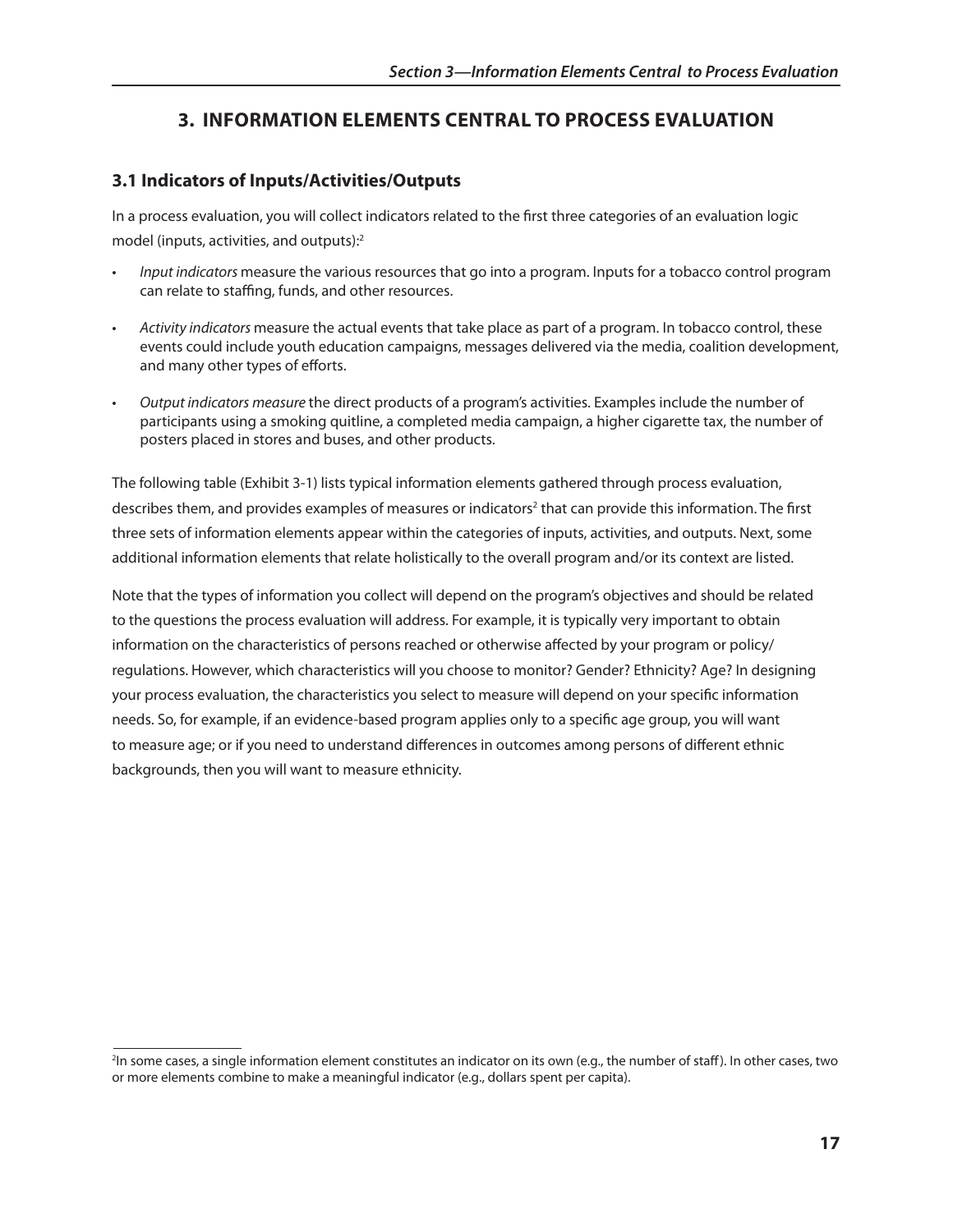| <b>Item</b>                                    | <b>Description</b>                                                                                                                                                               | <b>Example Process Indicators<sup>1</sup></b>                                                                                                                             |
|------------------------------------------------|----------------------------------------------------------------------------------------------------------------------------------------------------------------------------------|---------------------------------------------------------------------------------------------------------------------------------------------------------------------------|
|                                                | <b>Inputs</b>                                                                                                                                                                    |                                                                                                                                                                           |
| Financial                                      | Revenues to support prevention and<br>control activities, by source; costs<br>(total or specific to each activity)                                                               | Expenses for staff, supplies, media, etc.<br>Dollars spent per capita<br>Sources of funds                                                                                 |
| Personnel-<br>Quantity                         | The number of paid staff and/or<br>volunteers involved;<br>hours of paid staff and volunteers                                                                                    | Number of staff who carry out the prevention/<br>control activities<br>Hours of effort to produce a product                                                               |
| Personnel-<br>Professional<br>Characteristics  | Qualifications/experience/ training of<br>staff/volunteers involved                                                                                                              | Number of staff with special certification<br>Educational background of staff and<br>volunteers                                                                           |
| Personnel-<br>Personal<br>Characteristics      | Individual characteristics of staff/<br>volunteers involved                                                                                                                      | Ethnic background of staff<br>Age of staff<br>Gender of staff                                                                                                             |
| <b>Facilities</b>                              | Key characteristics of the building(s)<br>and equipment                                                                                                                          | Hours of operation<br>Accessibility<br>Technological capability                                                                                                           |
| Locale                                         | Location where the initiative occurs or<br>the program operates                                                                                                                  | Geographic scope of prevention/control<br>activities<br>Neighborhood type (e.g., urban)                                                                                   |
|                                                | <b>Activities</b>                                                                                                                                                                |                                                                                                                                                                           |
| Population-<br>oriented<br>prevention activity | Description of activities to discourage<br>use or exposure voluntarily, or to<br>eliminate use or exposure legally-<br>focused on the community or a<br>segment of the community | Whether and how counter-marketing occurs<br>Whether and how information is presented to<br>legislators<br>Whether and how technical assistance is<br>provided to agencies |
| Individual-<br>oriented activity               | Description of activities directed<br>toward individuals, on an individual<br>basis or in defined groups                                                                         | Type of training<br>Type of counseling                                                                                                                                    |
| Accessibility                                  | Characteristics of the program that<br>facilitate exposure to the intervention                                                                                                   | Language of campaign materials<br>Time of day that program is offered<br>Languages spoken by staff and/or volunteers<br>Proximity to mass transit                         |
| Recruitment                                    | Processes for identifying,<br>approaching, and engaging targeted<br>audience                                                                                                     | Type of contact<br>Means of advertising<br>Incentives used to engage audience                                                                                             |

## **Exhibit 3-1: Information Commonly obtained in a Process Evaluation**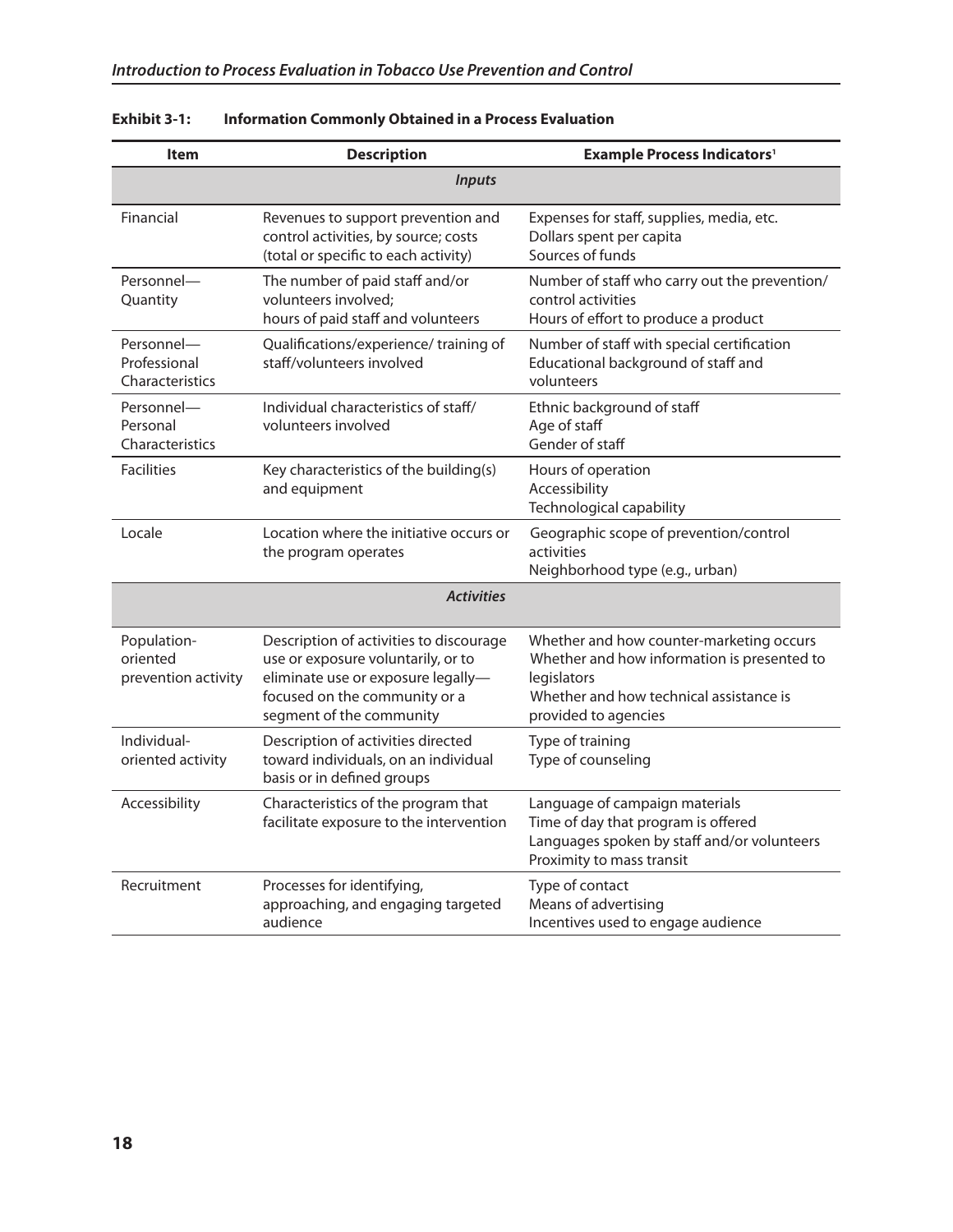| <b>Item</b>                                                                   | <b>Description</b>                                                                                                                                                                                                                                                                                            | <b>Example Process Indicators</b>                                                                                                                                                               |
|-------------------------------------------------------------------------------|---------------------------------------------------------------------------------------------------------------------------------------------------------------------------------------------------------------------------------------------------------------------------------------------------------------|-------------------------------------------------------------------------------------------------------------------------------------------------------------------------------------------------|
|                                                                               | <b>Outputs</b>                                                                                                                                                                                                                                                                                                |                                                                                                                                                                                                 |
| Persons reached                                                               | The number of people with<br>documented exposure to messages or<br>who participate in prevention/control<br>activities                                                                                                                                                                                        | Number of people reached<br>Number of class participants                                                                                                                                        |
| Characteristics of<br>persons reached                                         | Demographic, family, personal,<br>health, and other attributes of the<br>people reached by prevention/control<br>activities                                                                                                                                                                                   | Age<br>Gender<br>Comparison of characteristics of persons<br>reached with characteristics of the intended<br>target population                                                                  |
| Products resulting<br>from prevention/<br>control activities                  | Amount of messages, public<br>meetings, advertisements,<br>promotional segments in TV, radio,<br>newspapers; and, if applicable, service<br>units delivered                                                                                                                                                   | Number of advertisements<br>Amount of donated air time<br>Number of meetings with legislators<br>Number of course sessions<br>Number of public meetings<br><b>Gross Rating Points (GRPs)</b>    |
| Documents that<br>influence tobacco<br>control in a target<br>area            | Written plans, guidelines, or other<br>documents that influence the pattern<br>of tobacco control activities (systems,<br>partnerships, campaigns, service<br>delivery) within a target area                                                                                                                  | Completed state plan                                                                                                                                                                            |
| Other Elements Relating to an Initiative/Program as a Whole or to its Context |                                                                                                                                                                                                                                                                                                               |                                                                                                                                                                                                 |
| Developmental<br>stage                                                        | Description of program's maturity/<br>current stage of activities                                                                                                                                                                                                                                             | Stage, e.g.:<br>Formative/planning<br>Early implementation<br>$\bullet$<br>Established but still being modified<br>$\bullet$<br>Established but stable<br>$\bullet$<br>In decline               |
| Organizational<br>structure and<br>components                                 | Description of the makeup of the<br>organization, task force, coalition,<br>etc., that oversees and implements<br>program activities, including<br>accountability for distinct activity<br>modules, as well as other relevant<br>structural, leadership, service delivery,<br>and/or administrative processes | Name(s) of organization(s) involved,<br>$\bullet$<br>overall and for each major portion of the<br>activities<br>Affiliations of managers<br>Type of inter-agency agreement, if any<br>$\bullet$ |

| <b>Exhibit 3-1:</b> |  | Information Commonly Obtained in a Process Evaluation (continued) |
|---------------------|--|-------------------------------------------------------------------|
|---------------------|--|-------------------------------------------------------------------|

(Continued)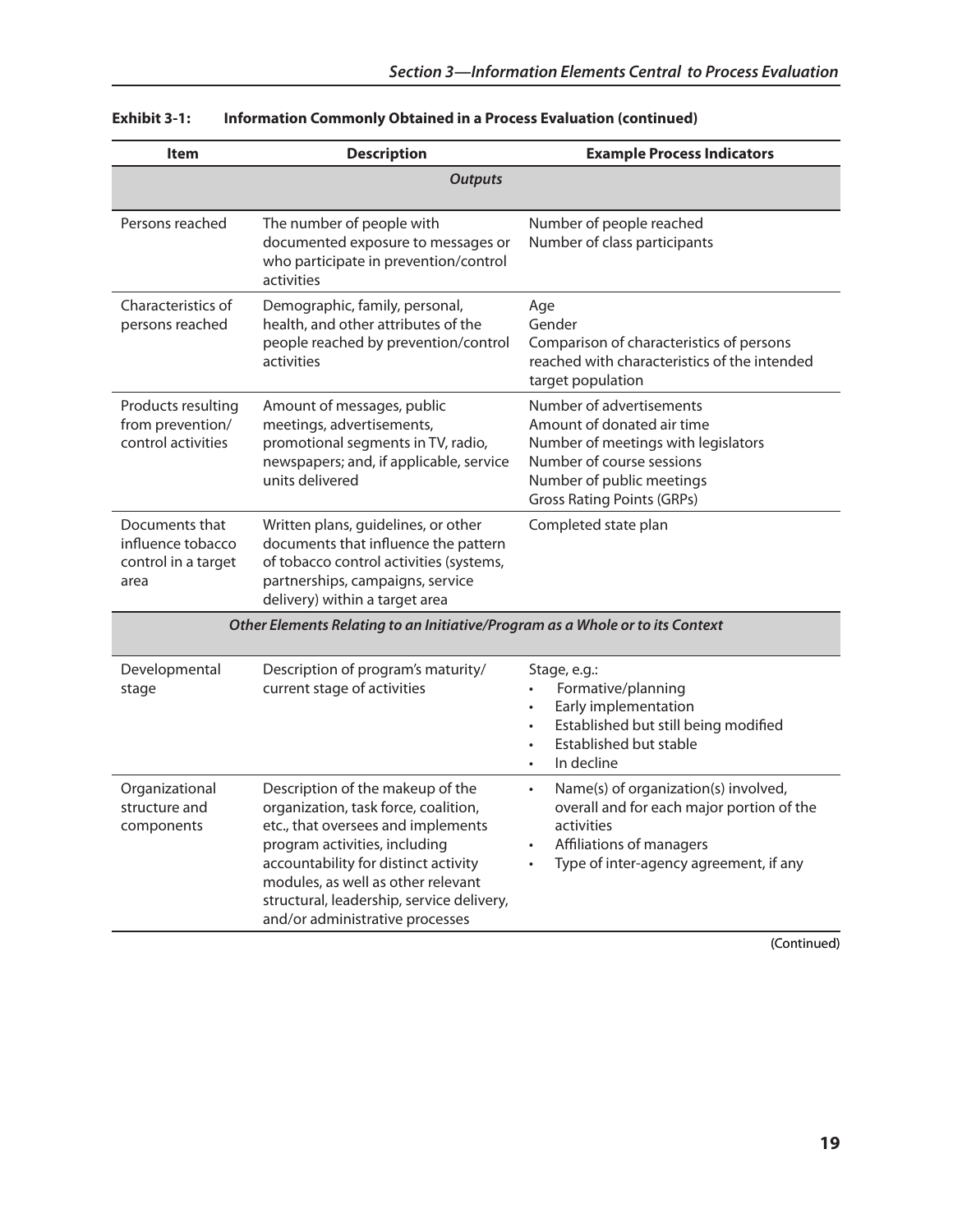| <b>Item</b>                                                                                                               | <b>Description</b>                                                                                                                                                                                         | <b>Example Process Indicators</b>                                                                                                                                                                                                                                                                                |
|---------------------------------------------------------------------------------------------------------------------------|------------------------------------------------------------------------------------------------------------------------------------------------------------------------------------------------------------|------------------------------------------------------------------------------------------------------------------------------------------------------------------------------------------------------------------------------------------------------------------------------------------------------------------|
| Program theory<br>and fidelity                                                                                            | Presence or absence of elements/<br>characteristics of tobacco prevention/<br>control activities that have been<br>specified through previous research,<br>guidelines, and the development of<br>protocols | Checklist of steps or guidelines specified<br>in best practice instructions<br>Chronology of significant implementation<br>$\bullet$<br>actions<br>Identification of events that interfered<br>$\bullet$<br>with planned activities or implementation<br>of activities                                           |
| Collaborations/<br>partnerships                                                                                           | Extent to which a program involves<br>multiple independent agencies joined<br>in a formal arrangement and mutually<br>accountable for all or part of the work                                              | Membership lists<br>$\bullet$<br>Inter-agency agreements<br>$\bullet$<br>Roles of each partner<br>$\bullet$<br>Survival of the collaboration for the<br>duration of the activities                                                                                                                               |
| Social, political,<br>economic<br>environment<br>in area of focus<br>for the tobacco<br>prevention/<br>control activities | Elements of the social, political, and<br>economic conditions that affect the<br>planning, implementation, and/or<br>evaluation of the activities intended<br>to be implemented by a program               | Opinions about tobacco control in<br>$\bullet$<br>legislature or among the general public<br>Major economic trends in area<br>$\bullet$<br>Legislation/regulations that enhance<br>$\bullet$<br>or impede tobacco prevention/control<br>activities<br>Tobacco industry activities and<br>$\bullet$<br>promotions |
| Other unique<br>occurrences                                                                                               | Events within or outside of a program<br>that affect its implementation or<br>ongoing operations                                                                                                           | Disruptive social, historical, or<br>$\bullet$<br>environmental events that influence<br>program activities, accessibility, or reach<br>Delays in acquisition of financial<br>$\bullet$<br>resources, staff, equipment, etc.                                                                                     |

**Exhibit 3-1: Information Commonly obtained in a Process Evaluation (continued)**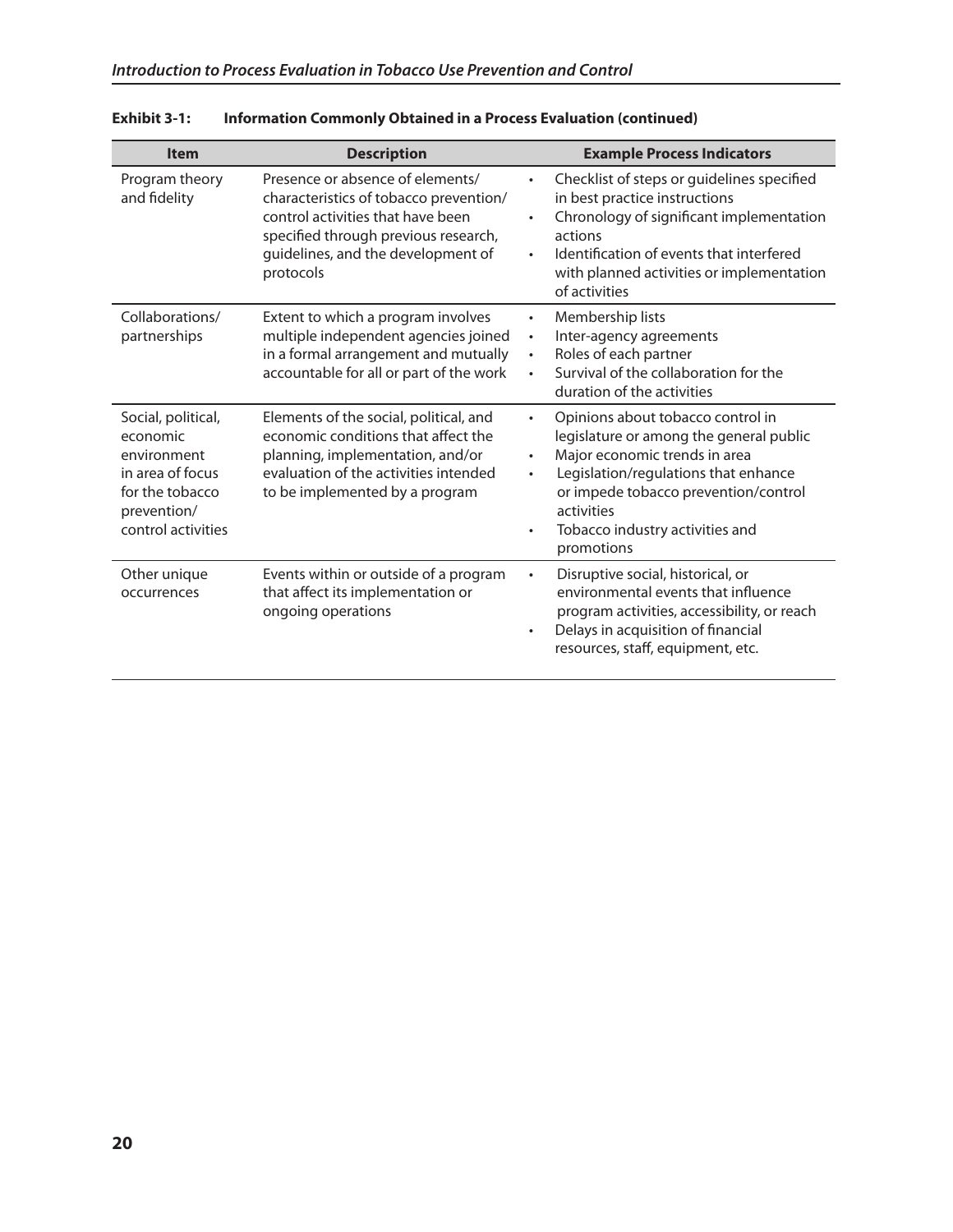## **3.2 Comparing Process Information to Performance Criteria**

The specific information elements you collect will depend both on the type of tobacco prevention/control activities you intend to implement as well as the questions you need to answer through your process evaluation. As mentioned earlier, process information, in and of itself, is neutral. It does not indicate quality, fidelity, success, or compliance. However, you can use process information to assess your progress, provided you establish a standard or a criterion with which to compare that information.

A standard upon which to compare the process information can be established by using one or more of the following types of criteria:

- Performance criteria from a funder (e.g., CDC program announcement, foundation RFP);
- Criteria developed as part of the program planning and development process (e.g., SMART objectives, strategic plan);
- Criteria developed as part of the evaluation planning process (e.g., by an evaluator in consultation with program staff or a diverse group of stakeholders such as a subgroup of the tobacco control coalition).

Each of these approaches should be supported by scientific guidance of evidence-based programming such as Best Practices for Comprehensive Tobacco Control Programs,<sup>1</sup> The Guide to Community Preventive Services,<sup>6</sup> and *Communities of Excellence in Tobacco Control.*7 In addition, such criteria should be reasonable within the local context.

To briefly illustrate how process indicators can be compared to hypothetical criteria, we present example inputs, activities, and outputs that were gathered through field interviews during full-day site visits with nine states, discussion groups with state tobacco control staff nationwide, and literature reviews. These are examples of the inputs, activities, and outputs identified as key elements of comprehensive tobacco use prevention and control programs.

The comparison of actual inputs, activities, and outputs (as measured through process evaluation) to established criteria can assist state and territorial tobacco control managers in:

- Identification of discrepancies between planned and actual implementation of the program or intervention;
- Identification of effective and ineffective implementation and management strategies; and,
- Improved understanding of whether and how program activities contribute to achieving desired short-term outcomes.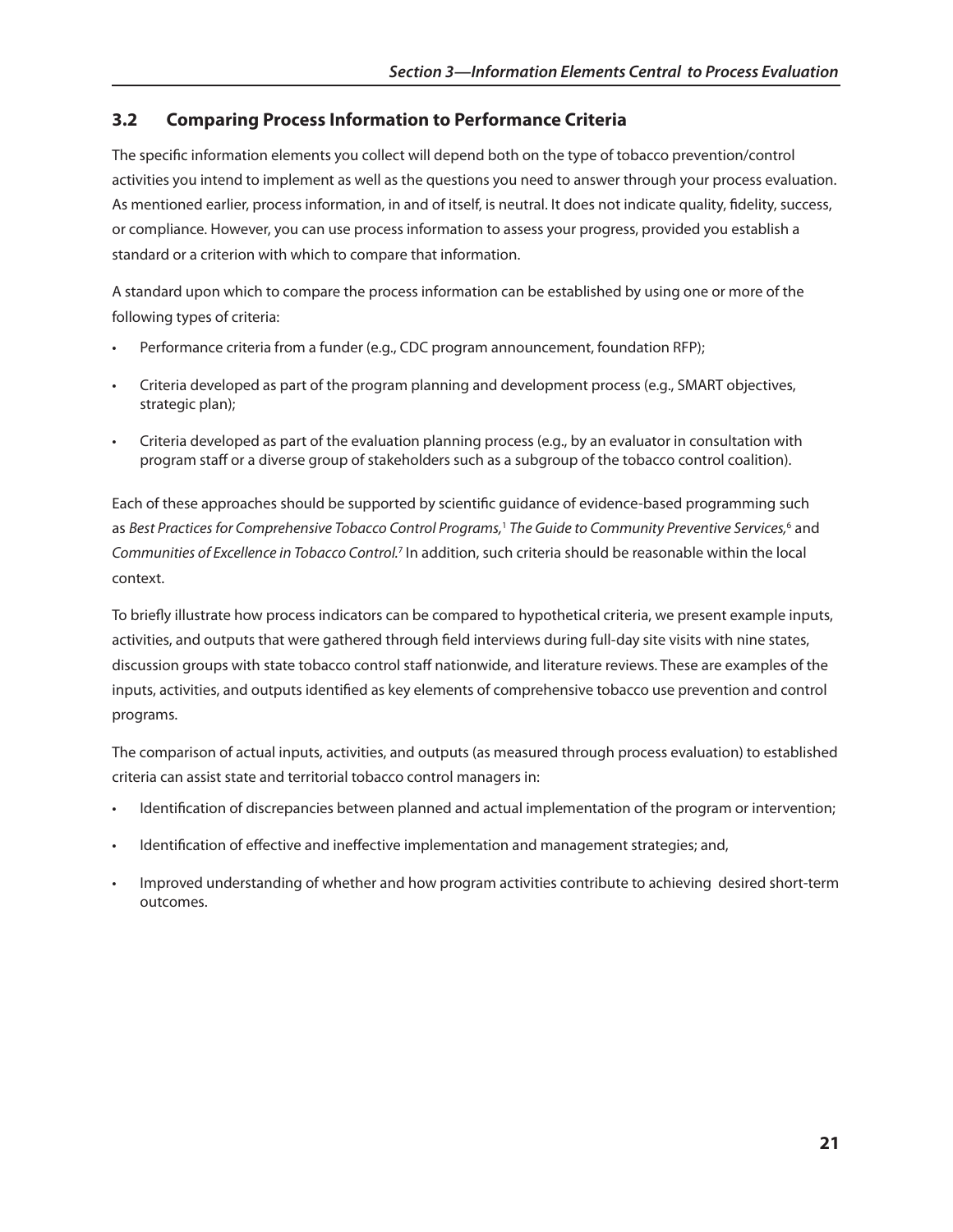**In Exhibits 3-2, 3-3,** and **3-4**, we provide examples of how process information can inform decisions about programmatic issues such as these. It is very important to note that these are merely examples for you to consider in developing your own criteria and indicators, and they should not be considered as recommended by CDC for adoption.

**Exhibit 3-2** lists example inputs, example criteria for measuring these against, and example indicators for measuring them.

| <b>Type of Input</b> | <b>Example Criteria</b>                                                                                                          | <b>Example Input Indicators</b>                                                                                                                         |
|----------------------|----------------------------------------------------------------------------------------------------------------------------------|---------------------------------------------------------------------------------------------------------------------------------------------------------|
| Funding              | CDC-recommended levels per Best Practices<br>guidelines                                                                          | Dollars allocated for each program<br>component                                                                                                         |
| Staffing             | Required or recommended staffing as<br>described in CDC funding opportunity<br>announcement (FOA)                                | Actual staffing                                                                                                                                         |
| <b>Staff Skills</b>  | 50% of staff will be trained in cultural<br>competence and 85% will of those trained<br>will assess the training as high quality | Percentage of staff trained in cultural<br>competence, and percentage who assess<br>training as high quality                                            |
| Partnerships         | 75% of partners perceive the state as<br>inclusive of their views in its planning and<br>implementation                          | Survey/interview data on partners'<br>perceptions of the degree to which the<br>state is inclusive of their views in its<br>planning and implementation |

**Exhibit 3-2: Inputs—Comparing Indicators to Criteria** 

Specific community or statewide initiatives or programs will select activities that they feel best fit the population they want to address with the financial resources available, and with respect to political, social, and cultural considerations. Activities they might select appear in the first column of **Exhibit 3-3**. Please note that these activities may be carried out by NTCP grantees, partners collaborating with the grantees, or partners on their own.

For each activity implemented, outputs can also be measured. If output standards exist or are developed, you can compare actual outputs to expected outputs. Example activities with corresponding outputs, including example criteria and indicators for each, are listed in **Exhibit 3-3**. While **Exhibit 3-1** provides a description of some of these types of activities, the following criteria contain evaluative components. This ensures that the information gathered includes not only a description of the activity, but also an assessment of the quality of that activity. In the first example (i.e., counter-marketing), the output not only includes the percentage of the population reached, but also an assessment of the cultural appropriateness of the message.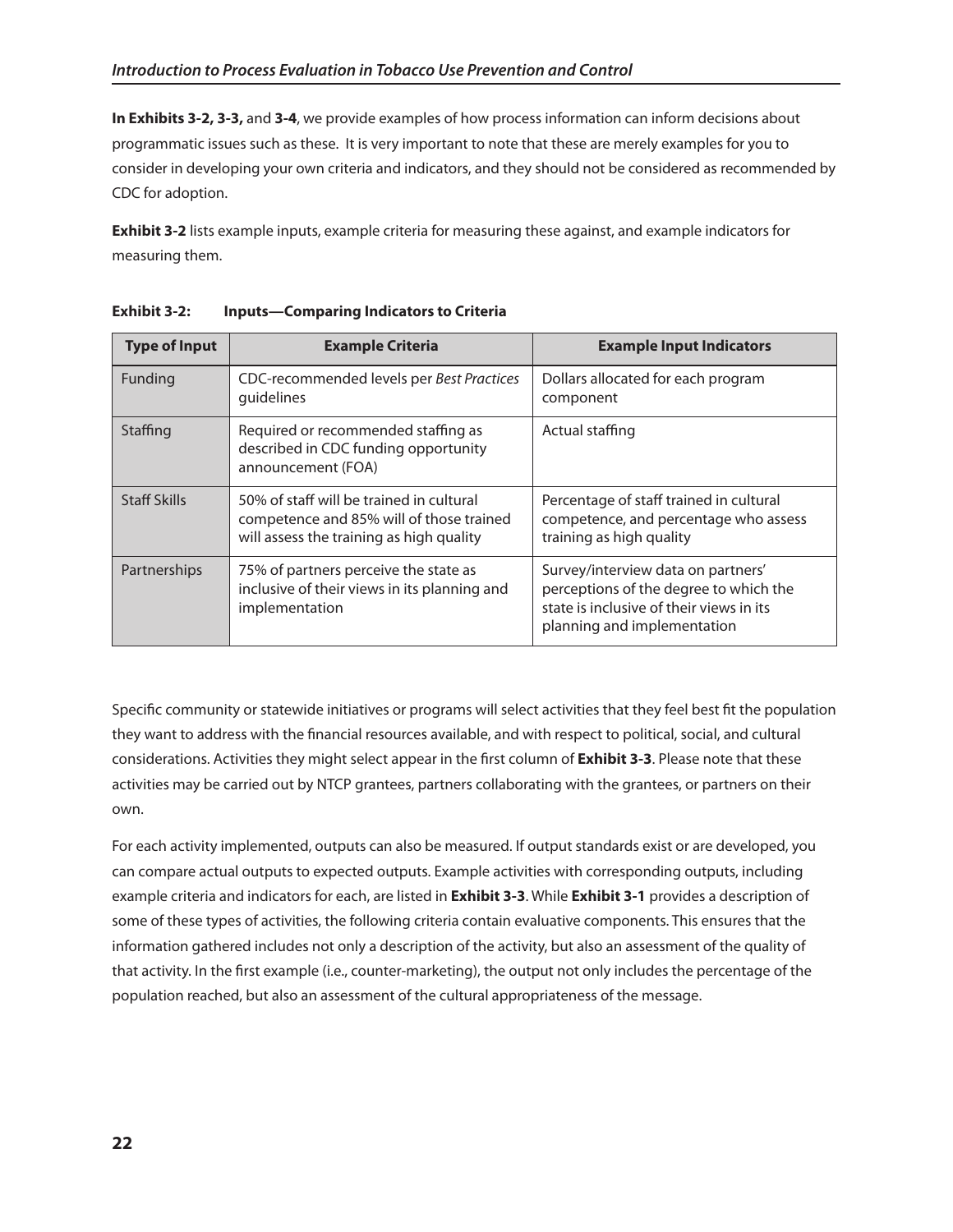In order to clarify how to understand and use **Exhibit 3-3**, the following example related to counter-marketing is provided.

A state health department conducted an evaluation survey and found that compared to other groups, African-Americans were less likely to report having smoke-free home and automobile rules, and their children were more likely to be exposed to secondhand smoke. To address these disparities, the tobacco foundation in the state provided a grant to conduct a multichannel counter-marketing campaign to influence knowledge, attitudes, and behaviors of African-Americans related to secondhand smoke exposure. Results of a process evaluation of the counter-marketing campaign showed that it was implemented in print and radio, and TV via public service announcements (PSAs) rather than paid spots. When planning the campaign, the state established the criteria that 75% of African-American adults will recall the campaign messages and perceive them to be appropriate for their community. In order to evaluate the effectiveness of the campaign, the state contracted with an evaluator to work with the local association of African-American churches to conduct an evaluation. Evaluation components included a brief written survey of a random sample and four discussion groups with church members. Results showed that 45% of those surveyed could recall the messages and that the messages were most frequently heard on the radio. Discussion group results with church members who had seen the campaign showed that 90% of them felt the messages were appropriate for their community. Consequently, the state determined that for the next counter-marketing campaign, they would not only implement the campaign using TV, radio and print, but that the emphasis would be on radio spots. Additionally, to evaluate outcomes, the state planned to include questions assessing exposure to the ads and changes in attitudes and behavior in a subsequent population-based evaluation survey.

In analogous fashion, you can compare information on program activities with criteria for understanding the capacity of interventions to identify and eliminate tobacco-related disparities. In **Exhibit 3-4,** we provide several examples of activity and output criteria and process indicators. Again, it is important to note that these are provided as illustrative examples only, and do not represent programmatic guidelines from CDC on inputs, activities, outputs, criteria, or indicators.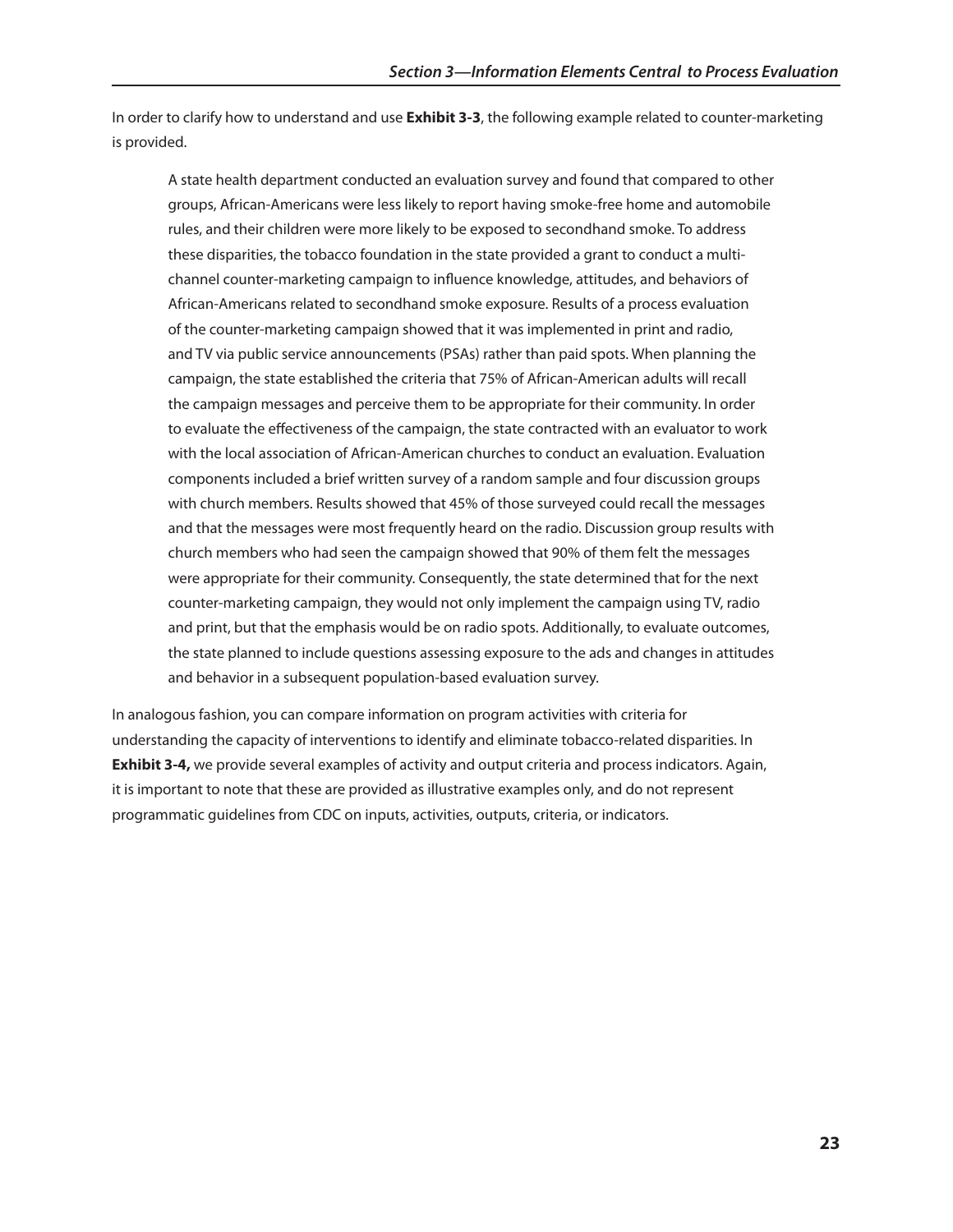Activities and Outputs-Comparing Indicators to Criteria **Exhibit 3-3: Activities and outputs—Comparing Indicators to Criteria** Exhibit 3-3:

| Activity<br>Type of                | Activity                                                                                                                                                                                    |                                                                                                                          | Output                                                                                                                                                                                      |                                                                                                                                                   |
|------------------------------------|---------------------------------------------------------------------------------------------------------------------------------------------------------------------------------------------|--------------------------------------------------------------------------------------------------------------------------|---------------------------------------------------------------------------------------------------------------------------------------------------------------------------------------------|---------------------------------------------------------------------------------------------------------------------------------------------------|
|                                    | Example Criteria                                                                                                                                                                            | Example Indicators                                                                                                       | Example Criteria                                                                                                                                                                            | Example Indicators                                                                                                                                |
| marketing<br>Counter-              | to develop smoke-free home and<br>appropriate multi-channel media<br>encouraging African Americans<br>campaign (TV, radio, and print)<br>Implementation of a culturally<br>automobile rules | Description of whether and<br>campaign is implemented<br>how counter-advertising                                         | and automobiles and perceive<br>messages about secondhand<br>them as appropriate for their<br>adults recall the campaign<br>smoke exposure in homes<br>75% of African-American<br>community | be appropriate for their<br>Percentage of African-<br>and perceive them to<br>Americans that recall<br>campaign messages<br>community             |
| regulatory<br>Policy and<br>action | Collaboration with governmental<br>develop a comprehensive plan<br>implementation (e.g., signage<br>to carry out smoke-free law<br>agencies and partners to<br>educating businesses)        | identification of stakeholders,<br>steps taken to develop plan)<br>used to develop plan (e.g.,<br>Description of process | in collaboration with appropriate<br>implementation plan completed<br>Quality written comprehensive<br>government agencies and<br>partners                                                  | implementation plan as<br>policy experts assess<br>Appropriate external<br>secondhand smoke<br>high quality                                       |
|                                    | issues (e.g., taxation, secondhand<br>on current policy and regulatory<br>conferences, and press releases<br>media spots, quarterly press<br>Minimum of 6 earned<br>smoke policy)           | Number of media spots, press<br>conferences/press releases,<br>and topics addressed                                      | and editorials as a result of press<br>conferences and press releases<br>Quarterly newspaper articles                                                                                       | Frequency of articles and<br>materials or information<br>editorials that reference<br>provided in the press<br>release and/or press<br>conference |
| mobilization<br>Community          | and useful technical assistance to<br>Provision of appropriate, timely<br>all local partners                                                                                                | Description of whether and<br>how technical assistance is<br>provided to local partners                                  | appropriate, timely, and useful<br>85% of local partners assess<br>technical assistance as                                                                                                  | appropriate, timely and<br>technical assistance as<br>partners that assess<br>Percentage of local<br>useful                                       |
| School-based<br>prevention         | the existence of and perceived<br>compliance with tobacco-free<br>Complete an assessment of<br>school policies                                                                              | are in place and perceptions<br>tobacco-free school policies<br>Description of whether<br>of compliance                  | school policies and data are used<br>increase school district coverage<br>75% of school districts respond<br>to the survey of tobacco-free<br>to develop an action plan to                  | plan to increase school<br>assessment and action<br>Response rate to<br>coverage                                                                  |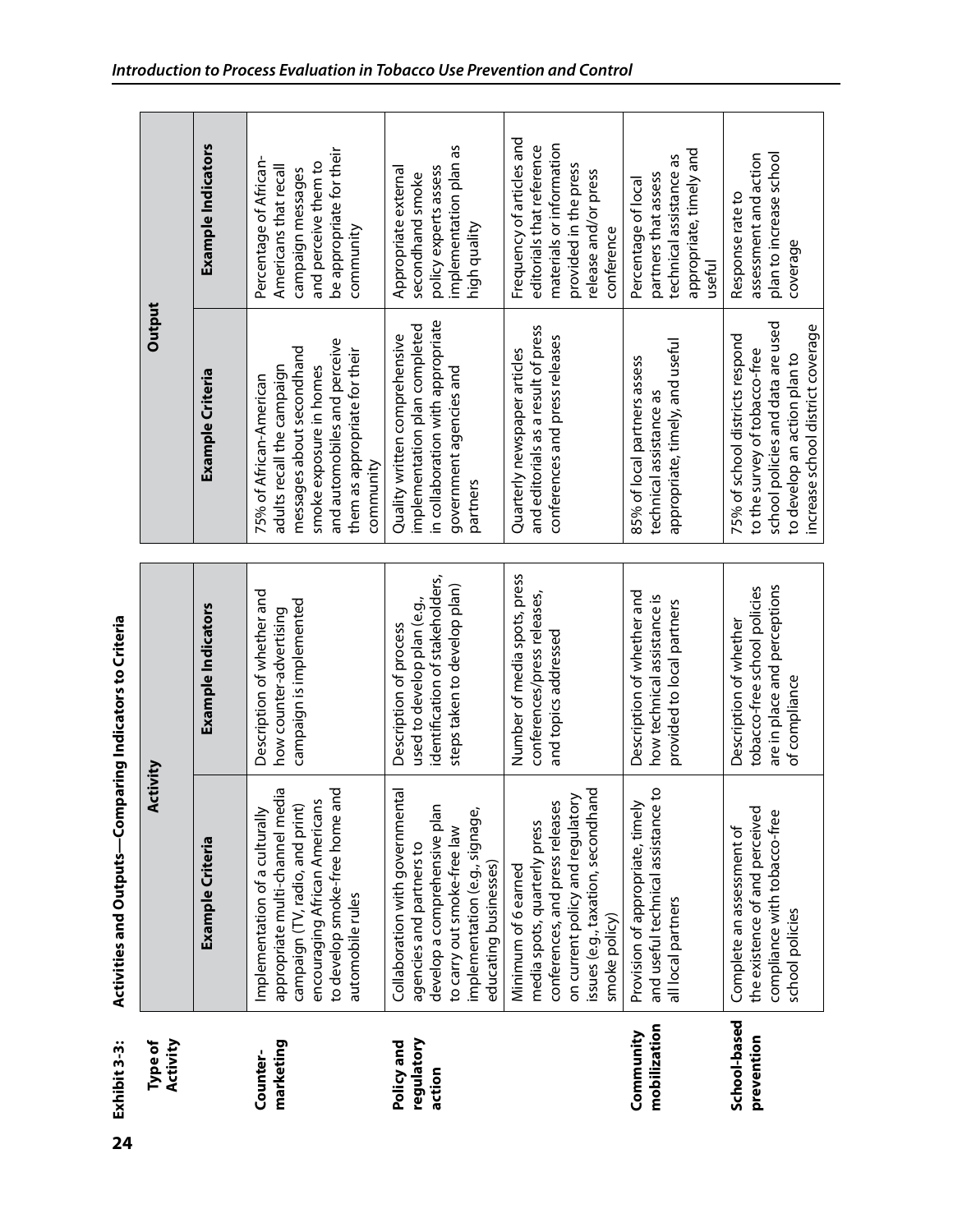| Type of Activity                            | Activity                                                                                                                                                                                           |                                                                                                                                       | Output                                                                                                                                                                                                                           |                                                                                                                                                    |
|---------------------------------------------|----------------------------------------------------------------------------------------------------------------------------------------------------------------------------------------------------|---------------------------------------------------------------------------------------------------------------------------------------|----------------------------------------------------------------------------------------------------------------------------------------------------------------------------------------------------------------------------------|----------------------------------------------------------------------------------------------------------------------------------------------------|
|                                             | <b>Example Criteria</b>                                                                                                                                                                            | Example Indicators                                                                                                                    | <b>Example Criteria</b>                                                                                                                                                                                                          | Example Indicators                                                                                                                                 |
| development<br>Partnership                  | disparities with their respective<br><b>CDC funded National Network</b><br>will be established with each<br>Collaborative relationships<br>priority population groups<br>to reduce tobacco related | Number of agreements<br>National Networks<br>to work with the                                                                         | assessed as culturally competent by<br>one strategy and two opportunities<br>priority population representatives<br>to reach and impact each priority<br>population will be identified and<br>As a result of each collaboration, | representatives as culturally<br>Identified strategies and<br>opportunities assessed<br>by priority population<br>competent                        |
| Strategic plan<br>disparities<br>to address | develop a disparities strategic<br>stakeholders will work to<br>appropriate and diverse<br>A group composed of<br>plan                                                                             | priority populations in<br>development of plan<br>stakeholders from<br>involvement of<br>Evidence of                                  | the overall strategic plan, along with<br>A disparities strategic plan will be<br>developed and incorporated into<br>implementation strategies                                                                                   | including disparities plan<br>Overall strategic plan,<br>and implementation<br>strategies                                                          |
| Knowledge<br>integration                    | tobacco-related disparities,<br>implemented with priority<br>two culturally competent<br>Using knowledge about<br>interventions will be<br>populations                                             | Priority populations<br>and interventions<br>identified                                                                               | Two tailored population-based<br>interventions implemented as<br>identified priority populations<br>designed reaching 40% of the                                                                                                 | (i.e., fidelity) and percentage<br>interventions as designed<br>implementation of the<br>of priority population<br>Evaluation will show<br>reached |
| Surveillance                                | are able to identify tobacco-<br>surveillance systems that<br>Develop and implement<br>related disparities                                                                                         | Description of whether<br>attitudes, and behavior<br>of specific populations<br>and how knowledge,<br>can be sampled and<br>estimated | Data on two specific populations are<br>collected and analyzed                                                                                                                                                                   | behavior meet professional<br>Evidence that data systems<br>describing tobacco-related<br>knowledge, attitudes, and<br>standards                   |
| Evaluation                                  | line<br>Conduct evaluation of quit<br>promotional campaign to<br>reach rural populations                                                                                                           | promotional campaign<br>Evaluation of<br>conducted                                                                                    | increase rural populations' utilization<br>to inform decisions about how to<br>Evaluation completed and used<br>of the quitline                                                                                                  | how evaluation results were<br>Assessment of whether and<br>used by decision makers to<br>inform decisions about the<br>quitline                   |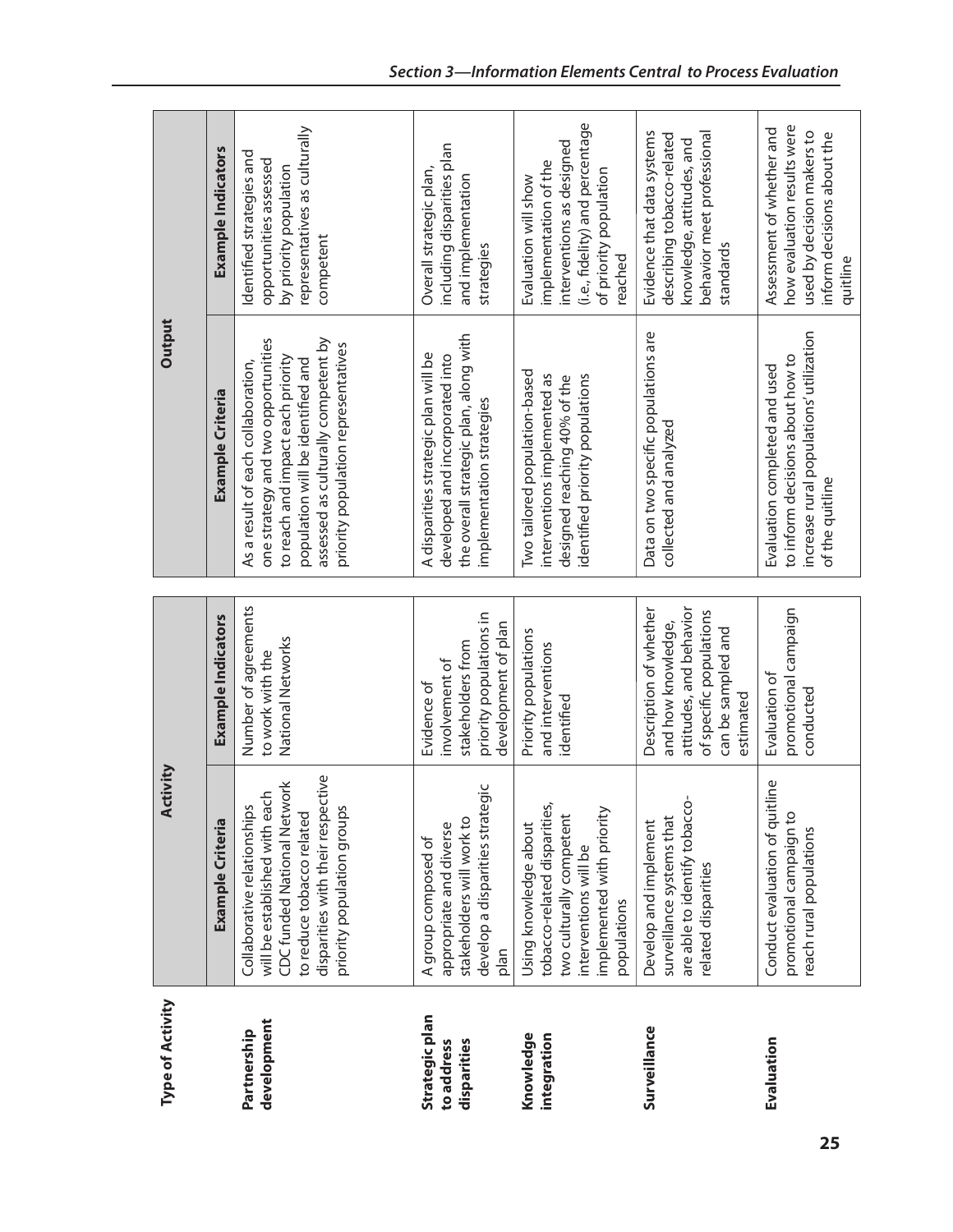## **CAsE ExAmPlE:** *PROGRAM STRUCTURE AND COMPONENTS*

## **Implementation of the henry J. kaiser Family Foundation's Community health Promotion grant Program**

In 1986, the Kaiser Family Foundation initiated the Community Health Promotion Grant Program to help communities develop health interventions in one or more targeted health areas. Funded sites in 11 communities in the western United States received grants of up to \$450,000 and were given great flexibility in developing and implementing intervention activities that were appropriate for their communities. Grantees were asked to: (1) establish a coalition with a broad range of community agencies and organizations, (2) conduct a formal needs assessment, and (3) address one or more of the five targeted health issues.

#### **how process evaluation was helpful:**

Because grantees were given latitude in developing coalitions and implementing interventions, it was critical that the research team could gather information to describe the program in each community. The type of information collected on the program and target area included type of location (urban/suburban/rural), target area population, community population demographics, sponsoring agency, health target areas, primary intervention audience, impetus for the program, and a description of the primary interventions.

#### **Advantages for you:**

Findings from this component of the process evaluation revealed considerable variation across sites, in terms of both the interventions used and the target populations. Information on program structure and components in the various sites was critical to interpreting other findings from the process and outcome evaluations.

SOURCE: Wickizer TM, Wagner E, Cheadle A, Pearson D, Beery W, Maeser J, et al. Implementation of the Henry J. Kaiser Family Foundation's Community Health Promotion Grant Program: A process evaluation. *Milbank Quarterly* 1998;76(1):121–47.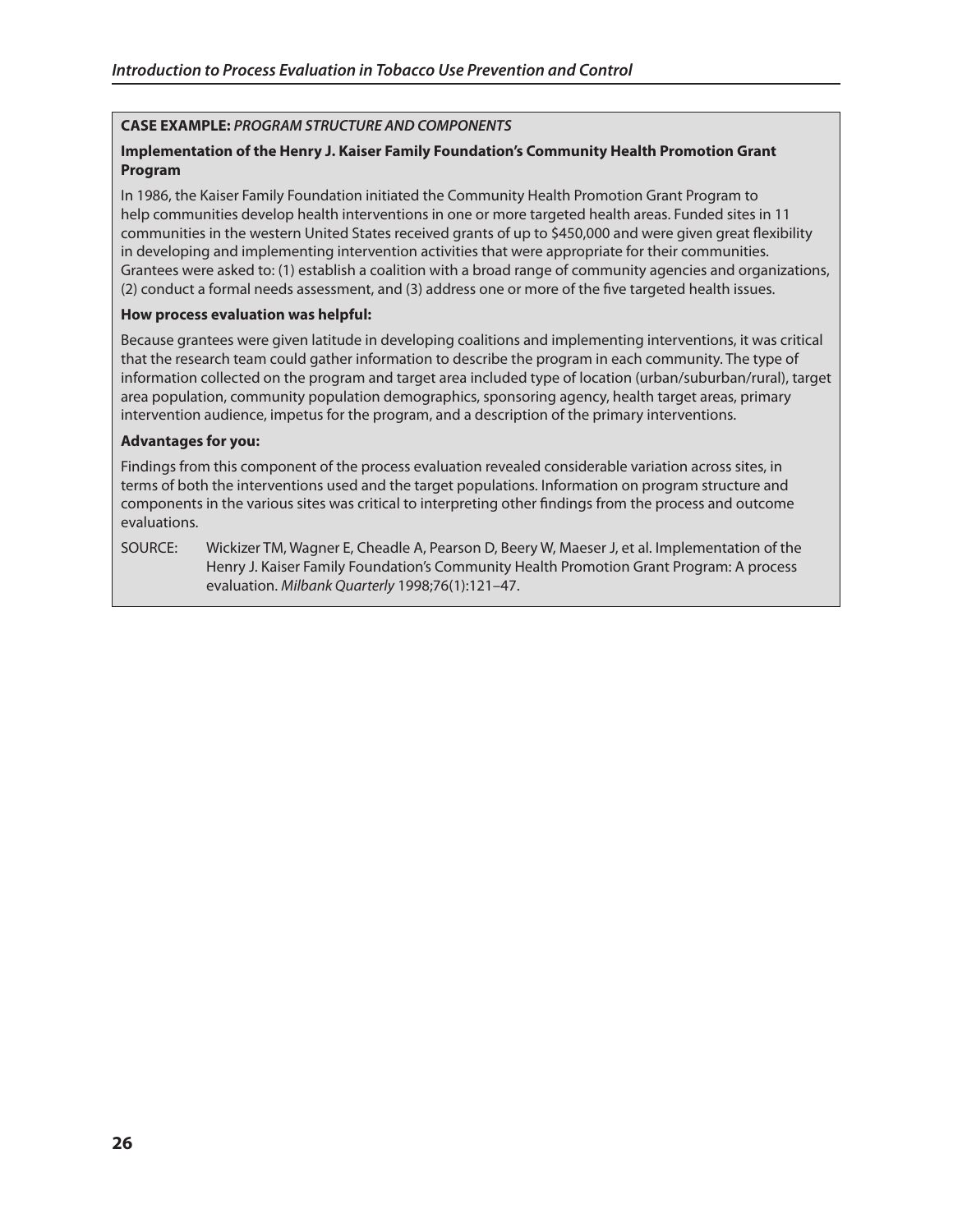## **CAsE ExAmPlE:** *THEORY AND FIDELITY*

#### **new York statewide school Tobacco Policy Review**

Enactment of the federal Pro-Children's Act of 1994 and other public health laws has prompted schools to create policies that address the tobacco issue. However, little was known about the quality of these resulting school policies. To assess the quality of all New York schools' tobacco policies, the New York State Education Department (NYSED) commissioned a systematic review. NYSED designated the Statewide Center for Healthy Schools to lead the review of tobacco policies submitted by all New York school districts between April and August 2001.

#### **how process evaluation was helpful:**

The Center developed a policy rubric using two guides: *Fit, Healthy, and Ready to Learn* and the *School Health Index*. The rubric assessed five policy components including (1) Developing, Overseeing, and Communicating the Policy (2) Purpose and Goals, (3) Tobacco-Free Environments, (4) Tobacco Use Prevention Education, and (5) Assistance to Overcome Tobacco Addictions. In total, 471 tobacco policies were reviewed using this rubric. Results demonstrated that overall, policy scores were low.

#### **Advantages for you:**

The assessment demonstrated that many school districts had policies that did not provide tobacco-free environments for students and that additional technical assistance should be provided to assist schools in developing and enforcing effective policies consistent with CDC guidelines. In many cases it appeared that tobacco policies were developed by outside counsel with little consideration given to developing practical tobacco policies using input from key stakeholders and/or the larger community. These results prompted increased efforts to provide information, training, and technical assistance to the school districts to help improve their tobacco policies.

SOURCE: Stephens YD, English G. A statewide school tobacco policy review: Process, results, and implications. *Journal of School Health* 2002;72(8):334–338.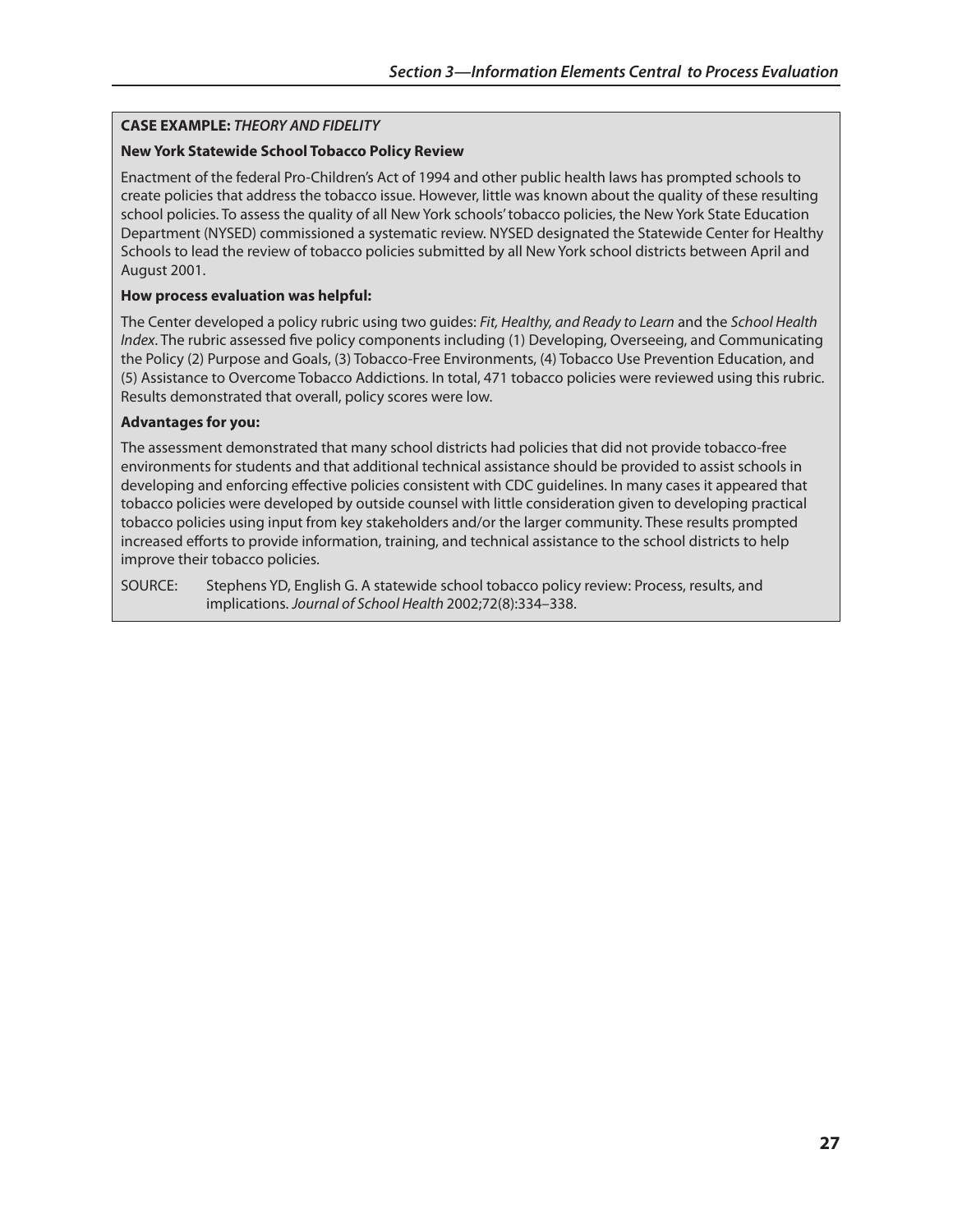## **CAsE ExAmPlE:** *COLLABORATIONS AND PARTNERSHIPS*

#### **Elimination of secondhand smoke through the seattle and king County smoke-Free housing Initiative**

There is no safe level of exposure to secondhand smoke. Washington State law protects King County from exposure in public places and the workplace; the greatest exposure thus occurs in the home. Striving for a complete smoke-free policy means that smoking is prohibited in all private units of multi-unit housing, all indoor common areas, and in outdoor areas, including all patios, porches, and decks and anywhere from which smoke can drift to the inside.

#### **how process evaluation was helpful:**

The King County Tobacco Prevention Program has identified two strategies to promote smoke-free policies in housing: regulatory and voluntary.

The regulatory strategy includes changing zoning codes to prohibit smoking in multifamily residential units in King County and for Public Health to name secondhand smoke as a nuisance under Washington's nuisance law. Through an action of the Board of Health, smoke-free multi-unit housing could become a regulation. Partnering with development and management companies to demonstrate the value and viability of smoke-free housing is one tactic to influence regulation, as well as working through the policy-development channels within the County's health department.

The voluntary strategy is to assist property managers, landlords, and condominium boards to introduce smoke-free policies with education and technical assistance and to empower tenants to work with the property decision-makers. Tactics include increasing tenant awareness, using targeted and broad-scale media, conducting outreach with the largest owners of multi-unit housing, and partnering with rental associations to provide education and tools.

Each tactic contains specific measurables (e.g., number of partnerships, training attendees, quantity and quality of media). Collecting this process evaluation information by monitoring progress made will help determine which activities are fruitful and worth more investment, and which goals may need a different approach.

#### **Advantages for you:**

Careful monitoring of each of a program's intermediate objectives, with corresponding recording of achievements -- such as zoning code changes, number of units smoke-free -- enables you to know which tactics better lead to accomplishment of desired outcomes.

SOURCE: Public Health, Seattle and King County Smoke Free Housing Initiative, Tobacco Prevention Program (Brochure, 2006).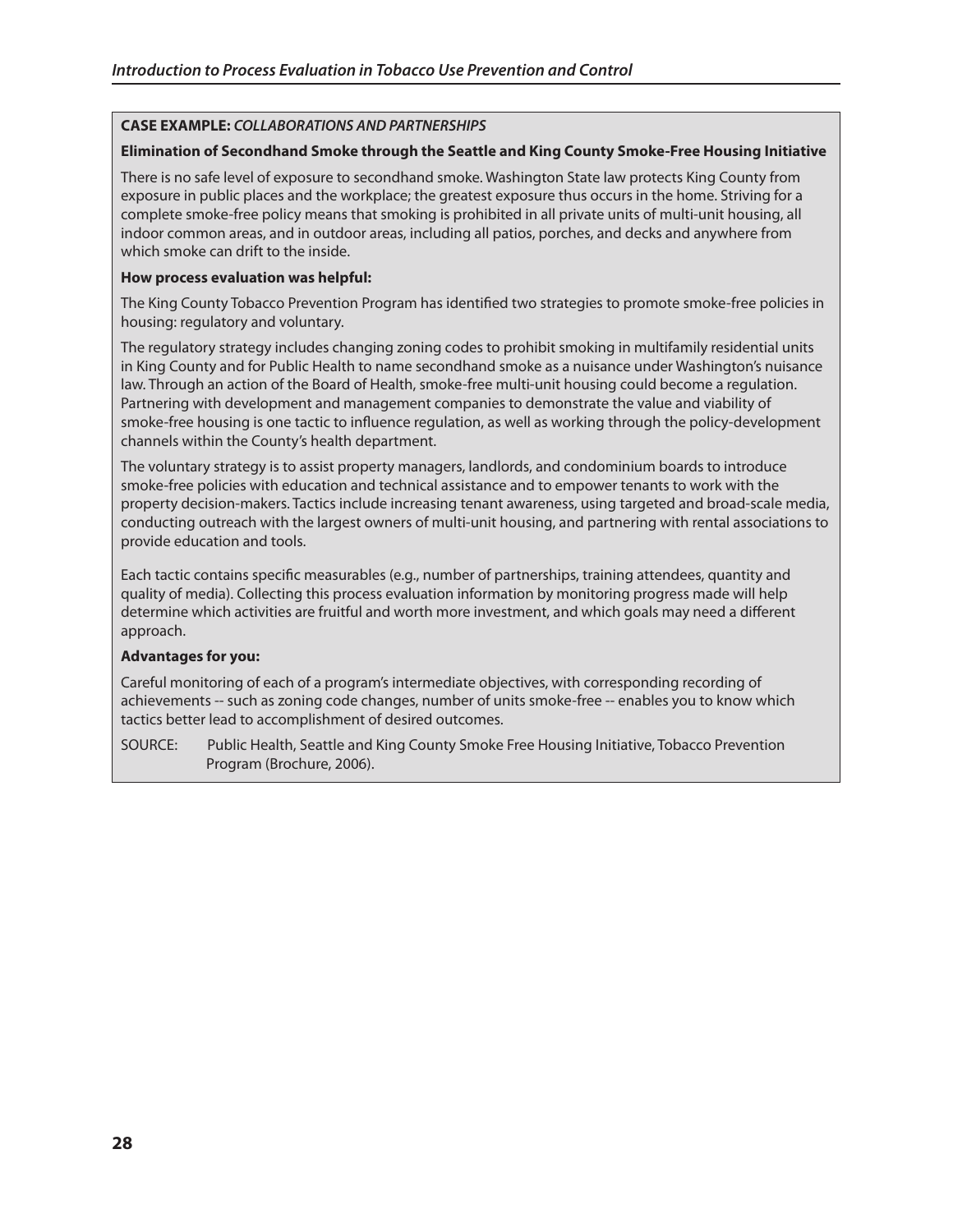## **4. mAnAgIng PRoCEss EvAlUATIon**

As noted in the Introduction, there is no single right way to design and conduct process evaluations. The following chapter provides an overview of critical evaluation standards, and practical procedures for managing evaluation.<sup>11</sup> These fundamental components are intended to provide a foundation for effective utilizationfocused, participatory evaluation design and implementation. Information on managing evaluation has been included to provide practical guidance on clarifying roles and responsibilities as you work with consultants and stakeholders throughout the evaluation process.

Although the following 10-step process identifies general stages of the evaluation process, clarifies roles, and suggests realistic time horizons for completing each stage of an evaluation, the process is not prescriptive regarding the methods and content of the evaluation. The model is flexible: it can be adapted to the local context, and used for both process and outcome evaluations. While it may not be necessary for every evaluation study, a primary benefit of the process is that it ensures that program staff and evaluators work together with stakeholders.

## **4.1 managing Process Evaluation: A 10-step Process**

Although the conceptual information provided in the previous sections is useful in framing and directing an approach to evaluation, it does not provide practical guidance on how to apply these concepts in the day-to-day management of evaluation. Program managers often ask questions such as these:

- How do you manage an evaluation of a large state government program?
- Why have an evaluation advisory group? Who should be on it?
- How do you coordinate an evaluation of programs at the community level?
- What are the defined roles of evaluation staff and stakeholders?
- How can the program manager work effectively with the evaluation staff and stakeholders?
- How do you identify which staff should be involved?
- How do you work effectively with external evaluation consultants?

#### *4.1.1 Purpose: Why Use the 10-Step Process for Managing Evaluation?*

One issue faced by tobacco control managers in conducting evaluation is identifying an appropriate evaluator. It can be challenging to identify an evaluator who is comfortable with a participatory model for conducting evaluation and accepts the Joint Committee Evaluation Standards (See Section 4.2). This process has been designed as a way of operationalizing the utilization-focused approach to evaluation, which posits that the primary criterion for judging an evaluation should be its use.8 As noted in the Introduction of this manual, process evaluations can be used for program improvement, monitoring, and accountability. However, to ensure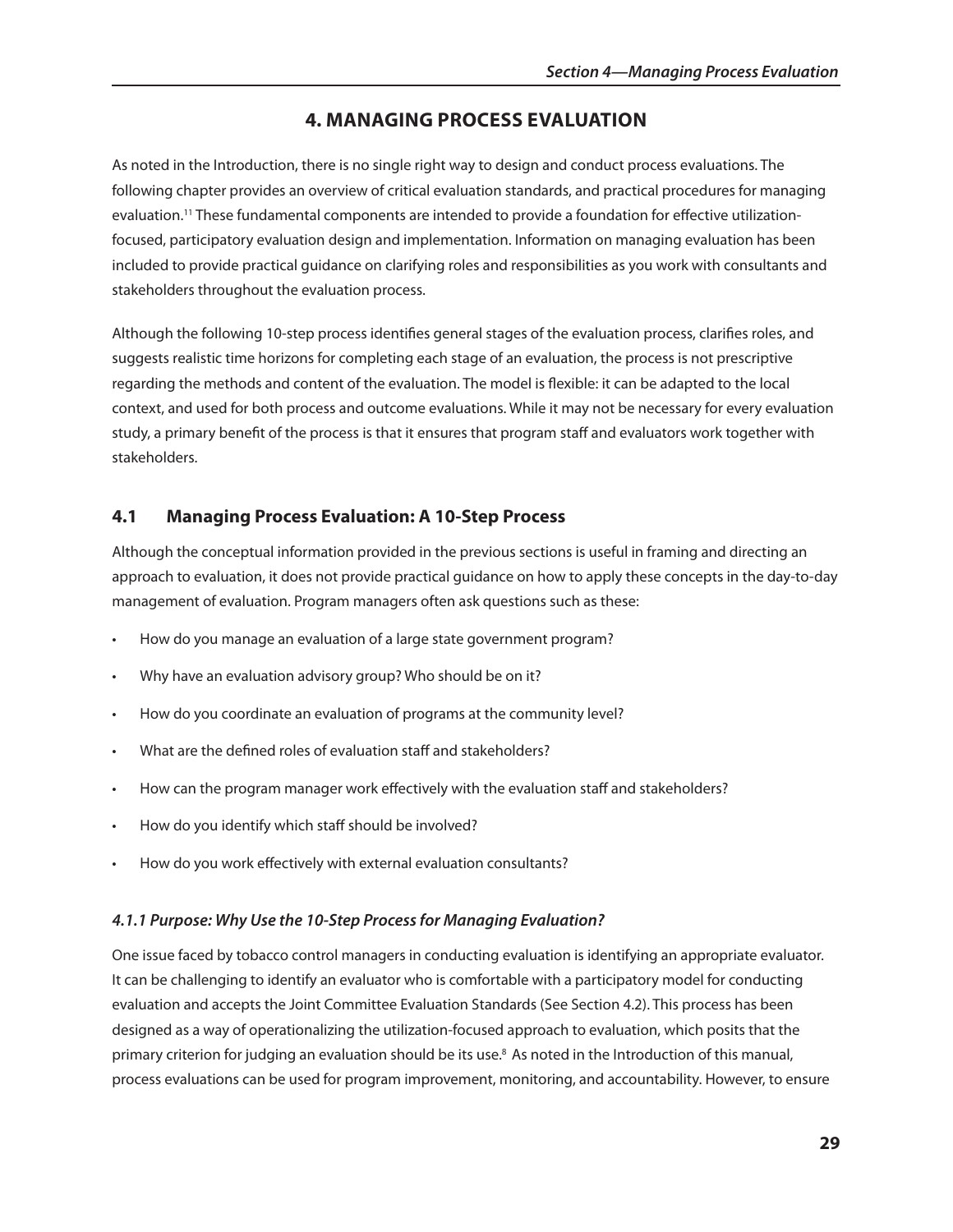that information collected, analyzed, and reported meets the needs of all stakeholders, you should work with the people who will be using this information from the beginning of the evaluation process, and focus on how they will use it.

The 10-step process for managing evaluation helps program managers and evaluators address questions like those posed above. It is a practical and usable approach that clearly defines the roles and responsibilities of the program manager (or designee) and the evaluator as they work closely with an advisory group of primary intended users and stakeholders.<sup>12</sup> This process was field tested for five years and provides a practical approach to process evaluation.<sup>12</sup>

The process involves an evaluation advisory group, an evaluation facilitator (typically the program manager or designee), and the evaluator (internal staff or an external consultant). The 10-step process builds evaluation capacity in program staff by creating a common understanding of evaluation and a systematic process for designing and implementing it.

It also enhances the evaluator's ability to engage stakeholders and collaboratively plan and implement a utilization-focused evaluation.10 The process increases the likelihood of the evaluator producing a useful report by working with the evaluation advisory group to conceptualize the study, develop the evaluation questions, and assist in the interpretation of the data.

## *4.1.2 Roles of the Advisory Group, Evaluation Facilitator, and Evaluator*

An overview of the roles of the evaluation advisory group, the evaluation facilitator, and the evaluator in the 10-Step process is presented below. Appendix C provides additional details on the evaluation advisory group, including the benefits of establishing one, selection of group members, and further details on the responsibilities of the advisory group.

**Role of the evaluation advisory group:** The advisory group's function is to provide input throughout the evaluation, to help the evaluator think through various program issues, to review drafts of the evaluation plan and data collection instruments, to provide insights into the collected data, and to make recommendations based on the evaluation's findings. The group's role is a reflective one, not one of making final decisions about the evaluation's design, implementation, or final report. In addition, the advisory group provides insights into the social and/or political context of the program being evaluated, which often accounts for the variation in how programs are implemented.

**Role of the evaluation facilitator:** The evaluation facilitator plays a central role throughout the 10-step process. In general, facilitators manage the relationship between the evaluation advisory group and the evaluator, help to select an appropriate evaluation design, garner organizational and political support to implement the evaluation, provide technical and logistical assistance, and facilitate the use of the evaluation results among primary intended users and program stakeholders. Managing these relationships is crucial to ensure that the input and feedback provided by the advisory group is reflected in the evaluation design and implementation.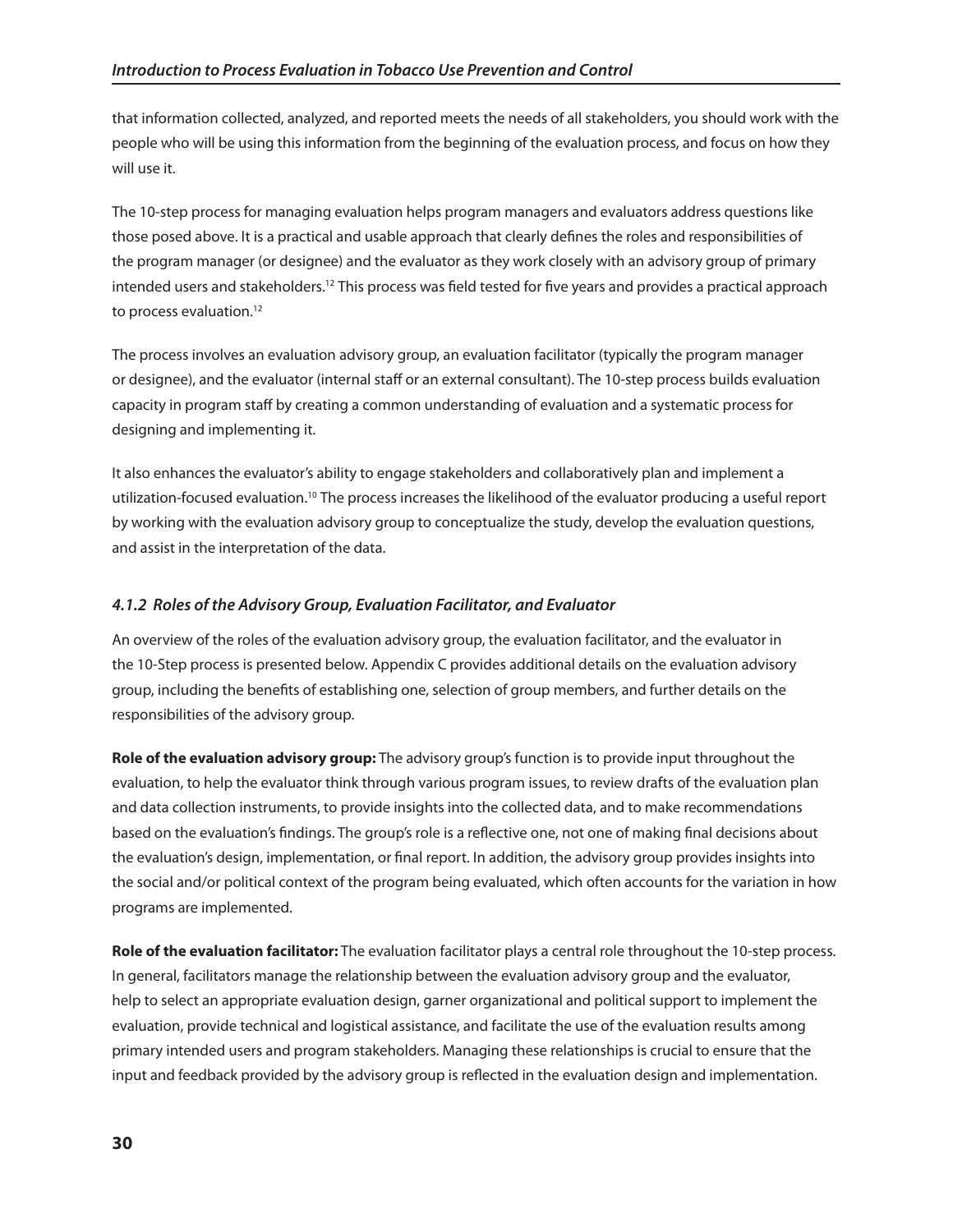The evaluation facilitator also plays a critical role in building organizational capacity to conduct evaluation by identifying and selecting an appropriate evaluator, as well as working with the evaluator to provide a comprehensive introduction to key evaluation concepts, as needed, to the advisory group.

Either the program manager or a designee who is integrally involved in the programmatic aspects of the intervention and/or program should serve as the evaluation facilitator. The evaluator should not serve as both evaluation facilitator and evaluator because it will likely diminish the benefits of the 10-step process and will increase the risk that the evaluation is designed without meaningful programmatic insight, which could ultimately reduce capacity for evaluation and negatively impact use of evaluation results.

**Role of the evaluator:** The evaluator is responsible for making final decisions on the evaluation's design, data collection instruments, data collection methods and procedures, data analysis, and writing of the final report. While there may be issues that the evaluator needs to negotiate with the advisory group, the evaluator is ultimately responsible for carrying out the evaluation in an effective, ethical, and professional manner.

## *4.1.3 Stages and Steps of the 10-Step Process*

The 10-step evaluation process provides a protocol for participants to follow that outlines each step in four stages: groundwork, formalization, implementation, and utilization. An overview of the four stages of the 10-step process and the suggested timeline for a 12-month evaluation are presented in **Exhibit 4-1**. The timeline can be adjusted to the local context as needed. For example, when evaluating a two-year project, the implementation phase could take longer than is presented in **Exhibit 4-1**.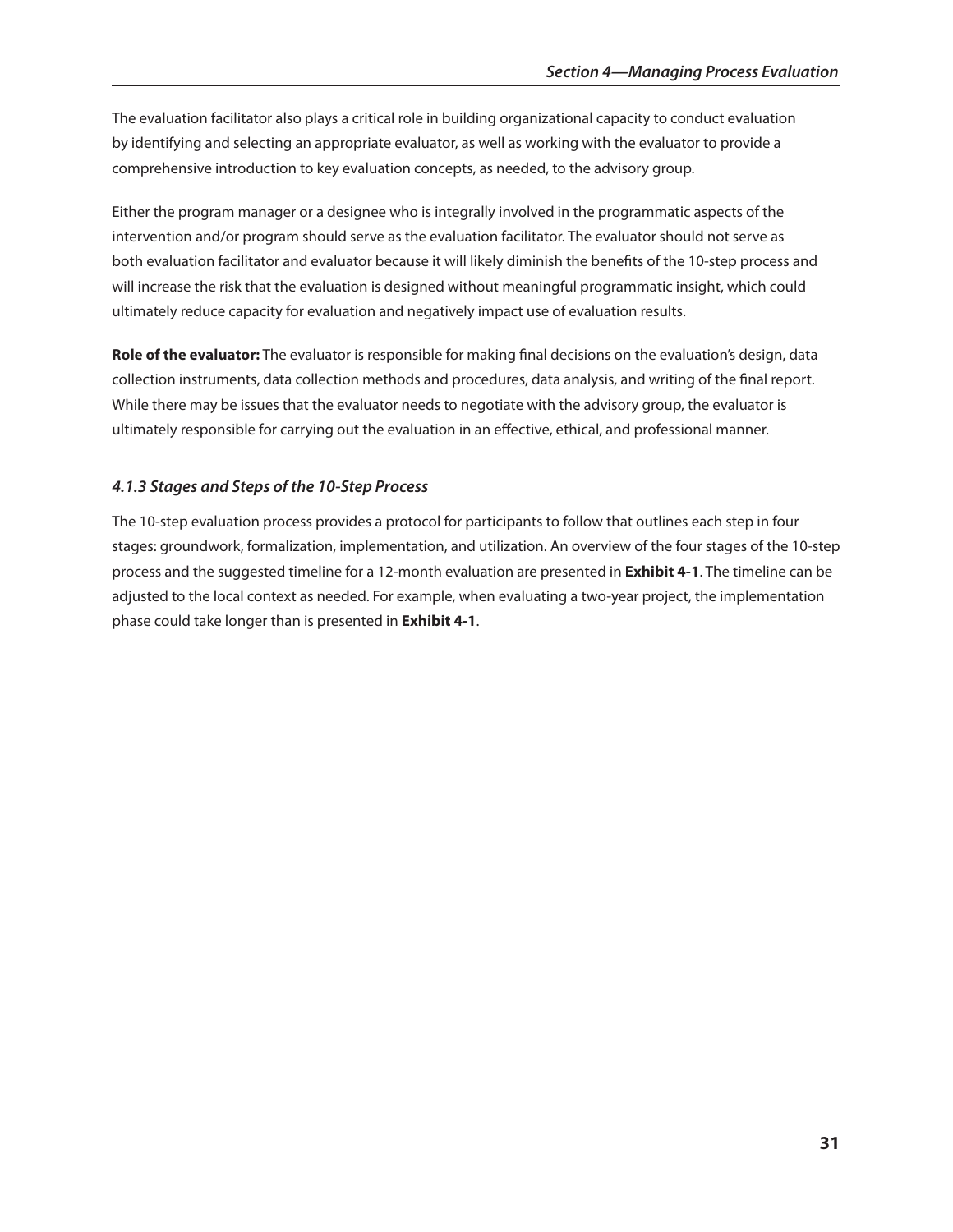| <b>Stage</b>                                                                                                                                                                                                                                                                                                                                                                                                                                                                                      | <b>Steps</b>                        |
|---------------------------------------------------------------------------------------------------------------------------------------------------------------------------------------------------------------------------------------------------------------------------------------------------------------------------------------------------------------------------------------------------------------------------------------------------------------------------------------------------|-------------------------------------|
| <b>Groundwork</b><br>ı.                                                                                                                                                                                                                                                                                                                                                                                                                                                                           |                                     |
| In this stage, the evaluation plan is drafted, with attention to how the<br>evaluation process and findings will be used in decisions about policy and<br>programmatic modification or termination. The study's purpose, questions,<br>and methods is determined during this stage.                                                                                                                                                                                                               | $1 - 3$<br>(Approximately 11 weeks) |
| <b>Formalization</b><br>П.                                                                                                                                                                                                                                                                                                                                                                                                                                                                        |                                     |
| In this stage, the formal agreements, supporting infrastructure, and details<br>of implementation are negotiated and agreed on. This stage includes<br>development of the proposal and data collection instruments and<br>compliance with IRB policies (and OMB for federal institutions), if applicable.                                                                                                                                                                                         | $4 - 5$<br>(Approximately 11 weeks) |
| Ш.<br>Implementation                                                                                                                                                                                                                                                                                                                                                                                                                                                                              |                                     |
| In this stage, the program evaluation is conducted and data collection<br>and preliminary analyses are completed. Special attention is given to early<br>$6 - 8$<br>findings and possible recommendations. Then, a draft report is prepared and<br>there is further formalization of the study's findings and potential resulting<br>(Approximately 23 weeks)<br>recommendations. The draft report is reviewed by the evaluation advisory<br>group, and the report is finalized with their input. |                                     |
| <b>Utilization</b><br>IV.                                                                                                                                                                                                                                                                                                                                                                                                                                                                         | $9 - 10$                            |
| In this stage, the findings are translated into decisions for action.                                                                                                                                                                                                                                                                                                                                                                                                                             | (Approximately 7 weeks)             |

## **Exhibit 4-1: overview of the 10-step Process for managing Evaluation**

Detailed information on all ten steps of the process, as well as the responsibilities and activities of the evaluation facilitator and the evaluator for each step, are presented in **Exhibit 4-2**. The responsibilities and activities of the evaluation advisory group at various steps throughout the process are also specified.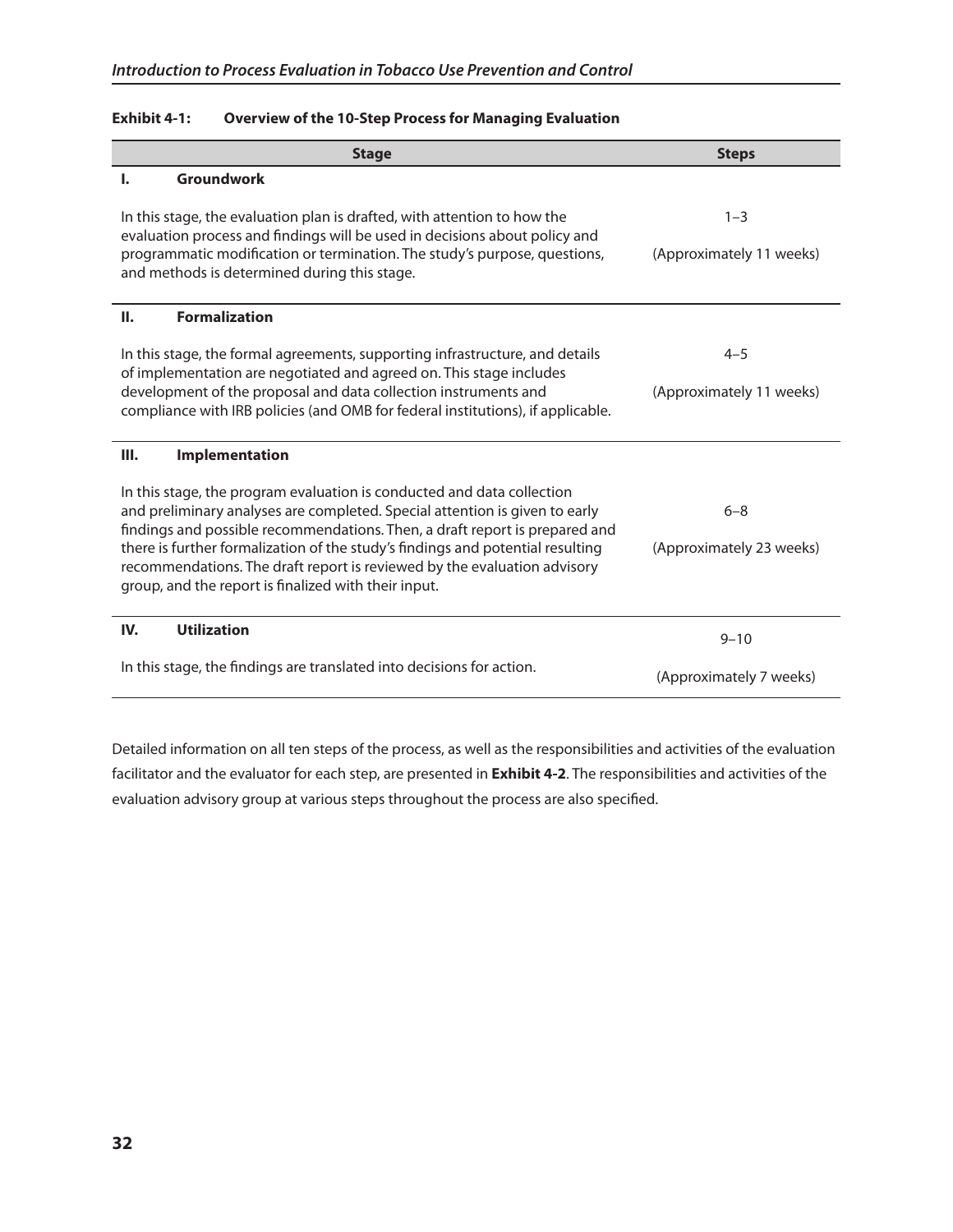| <b>STAGE I. GROUNDWORK</b> |                                                                                                                                                                                                                                                |                                                                                                                                |
|----------------------------|------------------------------------------------------------------------------------------------------------------------------------------------------------------------------------------------------------------------------------------------|--------------------------------------------------------------------------------------------------------------------------------|
|                            | <b>Role of Evaluation Facilitator</b>                                                                                                                                                                                                          | <b>Role of Evaluator</b>                                                                                                       |
| STEP 1:                    | Identify evaluation project and evaluator                                                                                                                                                                                                      |                                                                                                                                |
| a.                         | Meets with key program staff to identify priority<br>evaluation topic                                                                                                                                                                          |                                                                                                                                |
| b.                         | Identifies external consultant or in-house evaluator                                                                                                                                                                                           |                                                                                                                                |
| STEP 2:                    | Conference call or meeting with key staff and evaluator                                                                                                                                                                                        |                                                                                                                                |
| a.                         | Schedules conference call or meeting with key staff and<br>evaluator to discuss basic information needed to plan<br>the evaluation (e.g., purpose; logic model; identification<br>of intended users, uses, and stakeholders)                   | Participates in conference call or<br>meeting                                                                                  |
| STEP 3:                    | Collaboration with advisory group to plan the evaluation                                                                                                                                                                                       |                                                                                                                                |
| a.                         | Identifies evaluation advisory group                                                                                                                                                                                                           | Assists with identification of a<br>diverse advisory group                                                                     |
| b.                         | Schedules meeting or call with the advisory group and<br>the evaluator (minimum of 2 hours) to get input on:<br>purpose/uses of the evaluation<br>users of the evaluation<br>evaluation questions<br>methodologies<br>political considerations | Participates in meeting                                                                                                        |
|                            | <b>STAGE II. FORMALIZATION</b>                                                                                                                                                                                                                 |                                                                                                                                |
| STEP 4:                    | Proposal and data collection instruments are drafted, distributed, and reviewed                                                                                                                                                                |                                                                                                                                |
| a.                         |                                                                                                                                                                                                                                                | Drafts proposal and data collection<br>instruments (e.g., written surveys,<br>telephone surveys, personal/group<br>interviews) |
| b.                         | Reviews draft proposal and data collection instruments<br>with program manager and recommends changes if<br>necessary; approves proposal, instruments, and plan for<br>participant protection                                                  |                                                                                                                                |
| C.                         | Once approved by program manager, distributes plans<br>to evaluation advisory group for 2-week review                                                                                                                                          |                                                                                                                                |
| d.                         | Collects feedback on proposal and data collection<br>instruments from evaluation advisory group and<br>forwards to evaluator                                                                                                                   |                                                                                                                                |

## **Exhibit 4-2: steps and staff Responsibilities in the 10-step Process**

(*Continued*)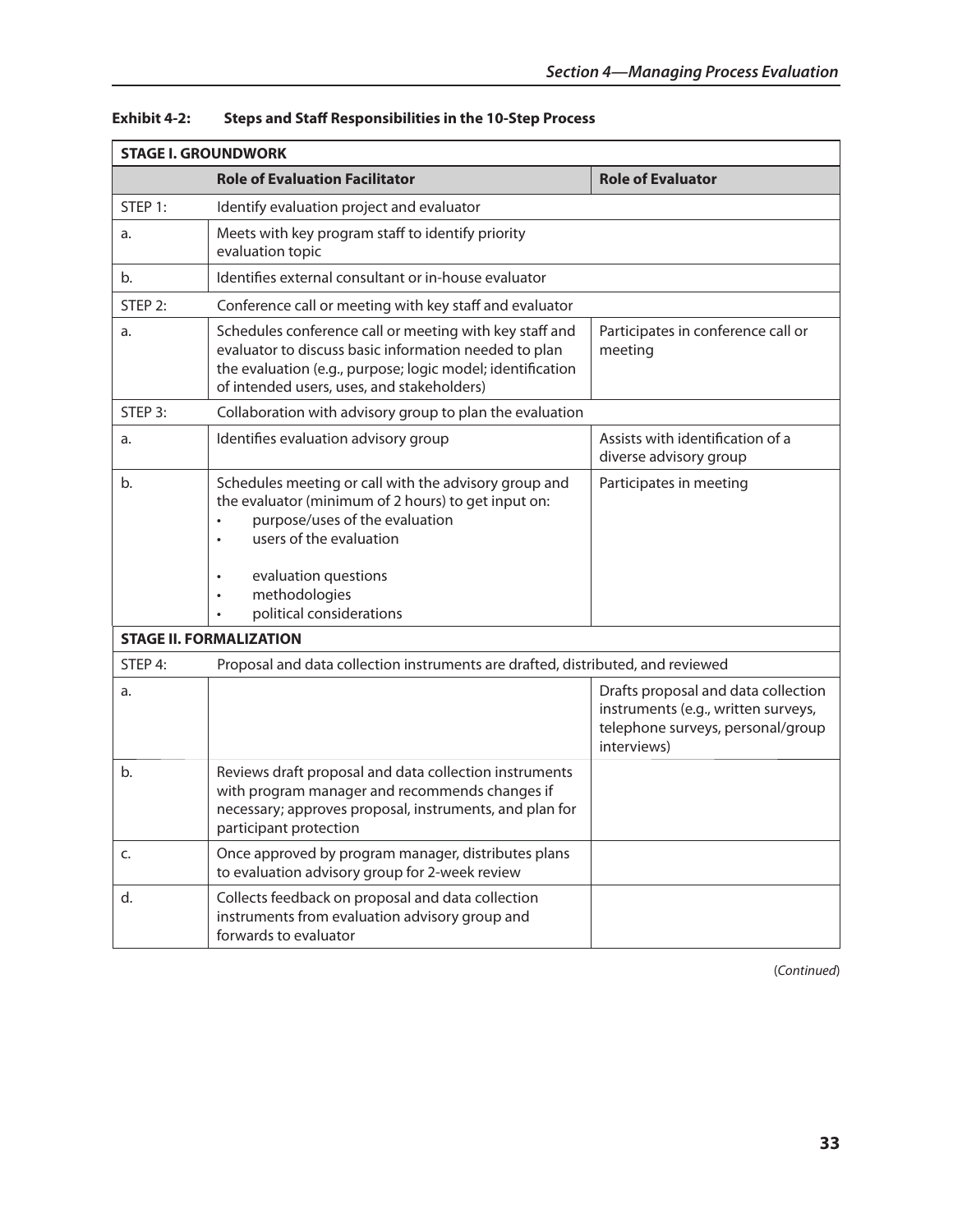| <b>STAGE II. FORMALIZATION (continued)</b>                                                                           |                                                                                                                                                                                   |                                                                                                                       |
|----------------------------------------------------------------------------------------------------------------------|-----------------------------------------------------------------------------------------------------------------------------------------------------------------------------------|-----------------------------------------------------------------------------------------------------------------------|
|                                                                                                                      | <b>Role of Evaluation Facilitator</b>                                                                                                                                             | <b>Role of Evaluator</b>                                                                                              |
| STEP 5:                                                                                                              | Proposal and data collection instruments revised, finalized, and submitted for IRB approval;<br>contract signed if using external evaluator                                       |                                                                                                                       |
| a.                                                                                                                   | Approves final proposal and data collection instruments<br>with program manager                                                                                                   | Finalizes proposal and data<br>collection instrument/works to<br>comply with IRB process                              |
| b.                                                                                                                   | Ensures appropriate staff sign proposal, which is<br>attached to contract if using an external evaluator                                                                          | Signs proposal                                                                                                        |
| <b>STAGE III. IMPLEMENTATION</b>                                                                                     |                                                                                                                                                                                   |                                                                                                                       |
| STEP 6:                                                                                                              | Data collection, entry, and analysis                                                                                                                                              |                                                                                                                       |
| a.                                                                                                                   |                                                                                                                                                                                   | Collects, enters, and analyzes data;<br>prepares preliminary findings;<br>sends findings to evaluation<br>facilitator |
| b.                                                                                                                   | Reviews preliminary findings/shares with program<br>manager                                                                                                                       |                                                                                                                       |
| STEP 7:                                                                                                              | Preliminary findings are shared with evaluation advisory group                                                                                                                    |                                                                                                                       |
| a.                                                                                                                   | Distributes findings to evaluation advisory group                                                                                                                                 |                                                                                                                       |
| b.                                                                                                                   | Schedules call or meeting with evaluation advisory<br>group to discuss findings and identify format for<br>reporting findings                                                     | Participates in evaluation advisory<br>group meeting                                                                  |
| STEP 8:                                                                                                              | Draft report prepared, distributed, reviewed, and finalized                                                                                                                       |                                                                                                                       |
| a.                                                                                                                   |                                                                                                                                                                                   | Prepares draft report                                                                                                 |
| b.                                                                                                                   | Reviews report and shares with program manager                                                                                                                                    |                                                                                                                       |
| c.                                                                                                                   | Once approved by program manager, distributes to<br>advisory group for 2-week review                                                                                              |                                                                                                                       |
| d.                                                                                                                   | Collects feedback from advisory group and forwards to<br>evaluator                                                                                                                |                                                                                                                       |
| e.                                                                                                                   |                                                                                                                                                                                   | Finalizes report                                                                                                      |
| <b>STAGE IV. UTILIZATION</b>                                                                                         |                                                                                                                                                                                   |                                                                                                                       |
| Meeting to wrap up evaluation study and discuss utilization of findings and dissemination of<br>STEP 9:<br>report(s) |                                                                                                                                                                                   |                                                                                                                       |
| a.                                                                                                                   | Schedules meeting with evaluator to review the<br>evaluation process and discuss how the evaluation can<br>be used, and if appropriate, the development of the next<br>evaluation | Participates in meeting                                                                                               |
| b.                                                                                                                   | Disseminates report to intended users/stakeholders and<br>others                                                                                                                  |                                                                                                                       |

## Exhibit 4-2: Steps and Staff Responsibilities in the 10-Step Process (continued)

(*Continued*)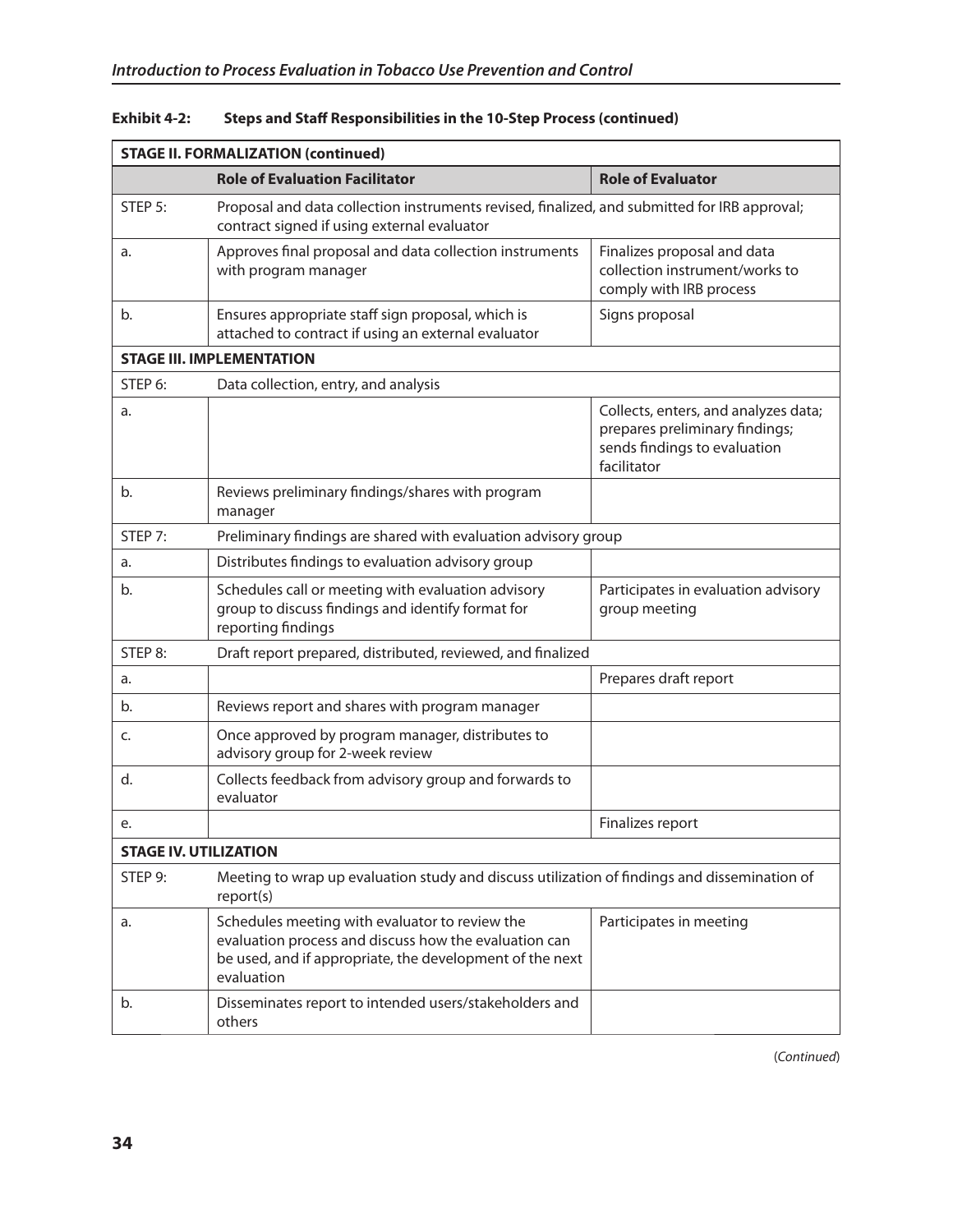| <b>STAGE IV. UTILIZATION (continued)</b> |                                                                                                                                 |                             |
|------------------------------------------|---------------------------------------------------------------------------------------------------------------------------------|-----------------------------|
|                                          | <b>Role of Evaluation Facilitator</b>                                                                                           | <b>Role of Evaluator</b>    |
| STEP 10:                                 | Development of action plan for use of the evaluation                                                                            |                             |
| а.                                       | Develops action plan with program manager for<br>implementation and monitoring                                                  | Participates as appropriate |
|                                          | Continues evaluation process; targets area for evaluation<br>from first year or identifies new priority topic for<br>evaluation |                             |

**Exhibit 4-2: Steps and Staff Responsibilities in the 10-Step Process (continued)** 

## *4.1.4 Further Guidance on Implementing the 10-Step Process*

**Considerations for stage I:** Stage I activities focus on engaging the evaluation advisory group and developing a feasible evaluation plan. However, the very first step is to identify exactly what program or intervention will be evaluated. Tobacco control programs are complex, multi-component systems that include community coalitions, policy directives, mass media campaigns, and telephone quitlines, among other activities. The following criteria will help you identify projects or program activities that will increase your ability to complete a useful evaluation:

- The selected program/intervention should be significant and of importance to tobacco use prevention and control. It should be of sufficient importance that the process evaluation and report will be seriously reviewed in policy and program decisions.
- It should provide practical questions to address.
- Staff should be motivated to do process evaluation on the topic.
- The process evaluation must provide data that address the questions being asked by the program staff/ stakeholders.
- There must be agreement that the program can be evaluated within the agreed upon cost and time frame.
- The process evaluation should be sensitive to the interests of a wide range of tobacco use prevention and control stakeholders.
- When possible, data should be collected that will allow decisions to be made on different levels (e.g., program decisions, management decisions).
- The data produced must be useful for decision making.

If needed, evaluation advisory group members should be provided with a brief introduction to the fundamentals of evaluation prior to the initial advisory group meeting. Two potential resources include *Introduction to Program Evaluation in Comprehensive Tobacco Control Programs*<sup>2</sup> and *Utilization-Focused Evaluation.*<sup>8</sup> Orienting advisory group members in this way will foster their participation in the process and enhance the capacity for evaluation. It will also prepare advisory group members to assist with identifying primary evaluation uses, prioritizing key evaluation questions, and assessing appropriate data collection methods. Ideally, the evaluation facilitator and the evaluator will participate in this introduction as a way to build rapport with advisory group members.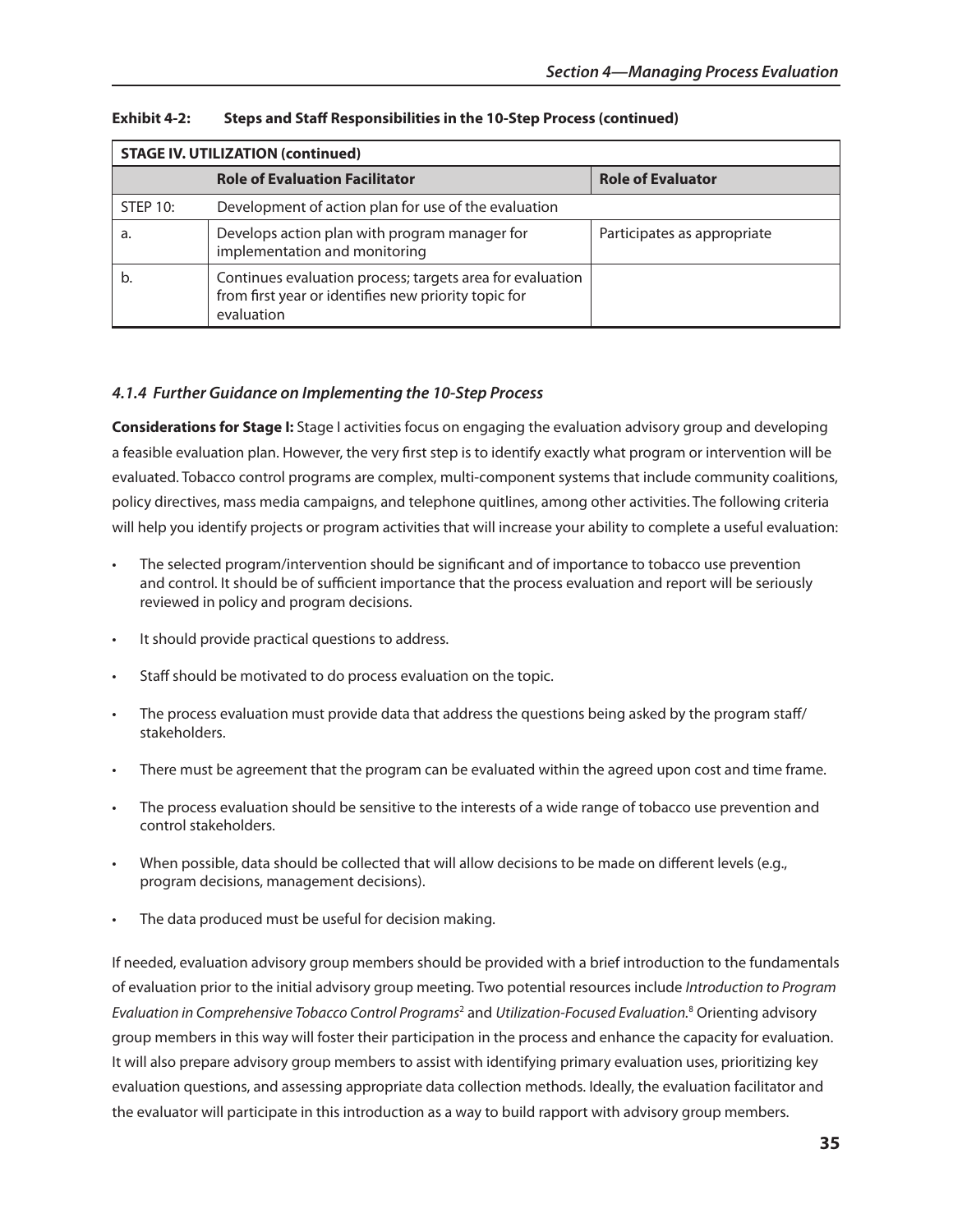The initial advisory group meeting (Step 3b) is a critical milestone in the evaluation. Effectively engaging the advisory group in the evaluation planning will set the stage for continued success throughout the evaluation process. Careful preparation should be made to ensure the active participation of all advisory group members in critically assessing the core components of the evaluation plan.

One challenge that often arises during the first evaluation advisory group meeting is that more evaluation questions are identified than can be answered within the timeframe and resources available to conduct the study. When this occurs, advisory group members must prioritize the identified evaluation questions. Failure to do so can result in an inability to adequately answer the most useful evaluation questions within resource limitations.

**Considerations for stage II:** Stage II activities include formalizing the process evaluation plan. Ideally, the final plan will be included as part of the statement of work in the formal contract if an outside evaluator is used. However, you may find it necessary to finalize the evaluator contract prior to beginning any work on the evaluation. If so, it is best to be as explicit as possible in the request for proposals and the statement of work with the evaluator regarding the use of a participatory process to be used when developing and completing the evaluation. Explicitly telling the evaluator that it is required to effectively engage primary evaluation users throughout the evaluation project will help avoid frustration. Too often, contractors work independently of the program staff and primary intended evaluation users, and may fail to meet the program evaluation standards (See Section 4.2.1); and this often results in a final report with little to no information useful for program improvement, monitoring, or accountability purposes.

**Considerations for stage III:** Stage III, evaluation implementation, takes the longest amount of time to complete. Implementation involves data collection and analyses, as well as meetings with the evaluation advisory group to help interpret the findings. This latter component is critical because the advisory group will have valuable insight into programmatic issues that drive the results.

The evaluation advisory group will also play a critical role in determining the best format for reporting results that will be used in program decision making. Historically, evaluations culminate in a lengthy final report that uses standard scientific research principles to report methodology, findings, and conclusions. Unfortunately, this formal report often becomes a barrier to practical use of the evaluation information. You should work with the evaluation advisory group to identify the most effective ways to report evaluation information and the optimal timeline for release of this information to overcome this barrier, recognizing that multiple reports may be needed for different audiences. The format and timeline for reporting process evaluation information should be driven by the primary purpose and planned uses of the evaluation. For example, process information collected to improve the program must be available quickly to maximize its use in making midcourse changes and improvements. Clarifying the form and structure for communicating evaluation information will be an iterative process based on the changing needs of the primary evaluation users. Because advisory group members represent the primary users of the evaluation information, the advisory group is the best source of guidance on form and function of the summaries within the given context of the program. Following are some alternative formats for reporting evaluation results:13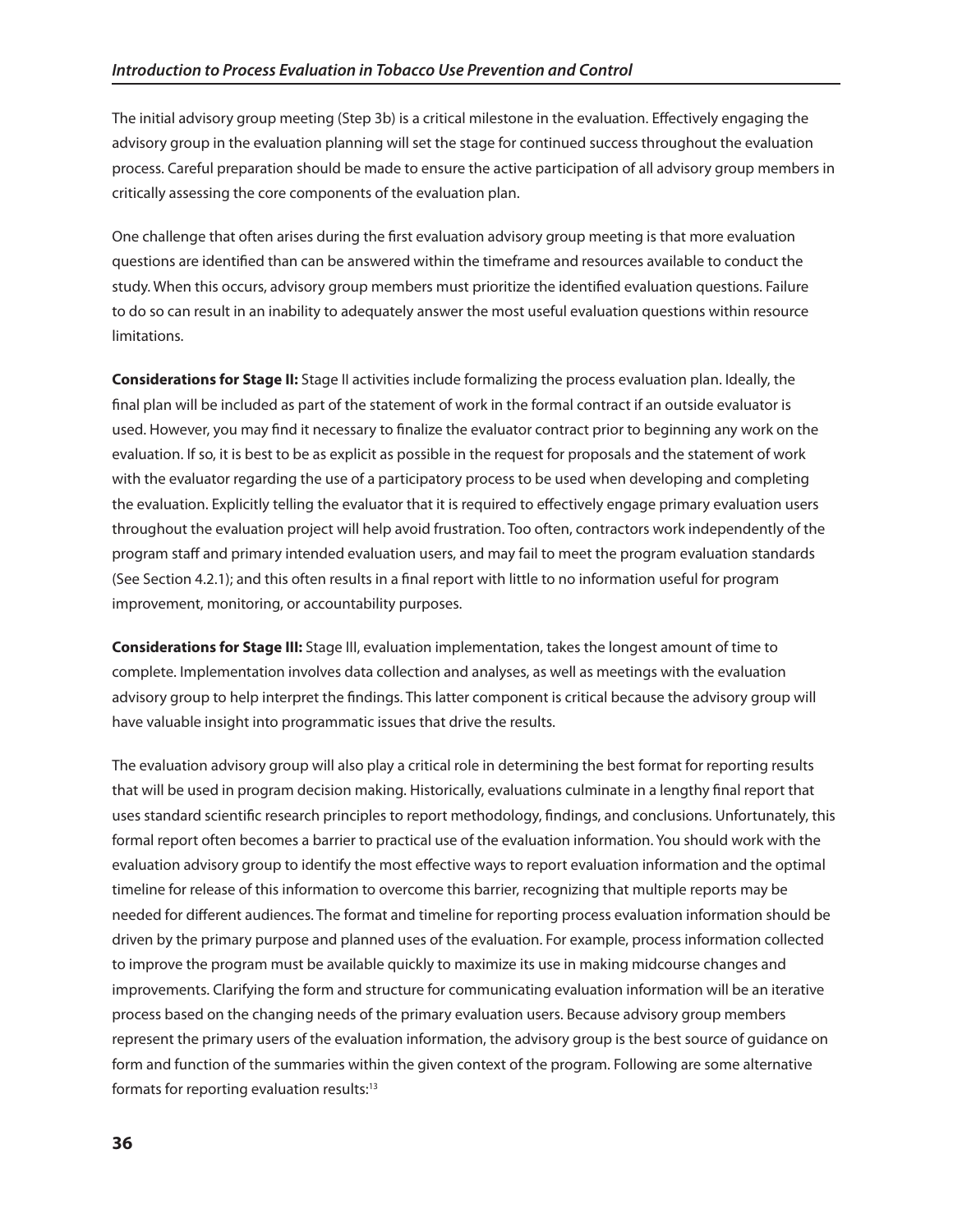- Short communication (memo, fax, e-mail)
- Personal discussions with stakeholders
- Interim/progress reports
- Executive summaries
- Chart essays
- Verbal presentations
- Newsletters, bulletins, and brochures
- Videotape presentations
- Poster presentations
- Public meetings
- News media communication

**Considerations for stage Iv:** Stage IV includes utilization of evaluation information and dissemination of evaluation findings to primary stakeholders. During this stage, evaluation findings and recommendations are translated into implementation decisions.12 Note that creation of the dissemination plan is a distinct process from development of an evaluation plan.

**Tailoring the 10-step process:** The process was designed to be completed in approximately 12 months. However, the process is adaptable to local context and to studies of different lengths. For example, a study can be implemented for 6, 12, or 18 months using the same framework by adjusting the time frames for each stage.

This process can also be used with an expert panel that is convened to identify the evidence base for the program, and to provide guidance to the development of a logic model. The inclusion of select expert panel members on the advisory committee can contribute a valuable perspective to practical concerns such as evaluation questions, methods, and use.

## **4.2 The Program Evaluation standards and Protecting Participants in Evaluation Research**

#### *4.2.1 The Program Evaluation Standards*

The Program Evaluation Standards of the Joint Committee on Standards for Evaluation<sup>14</sup> outline a set of utility, feasibility, propriety, and accuracy standards that will help you to develop and implement an ethical, useful process evaluation that makes the best use of limited resources. (See Appendix B for more information.) As you identify evaluators to assist with the design and completion of your process evaluation, you should make sure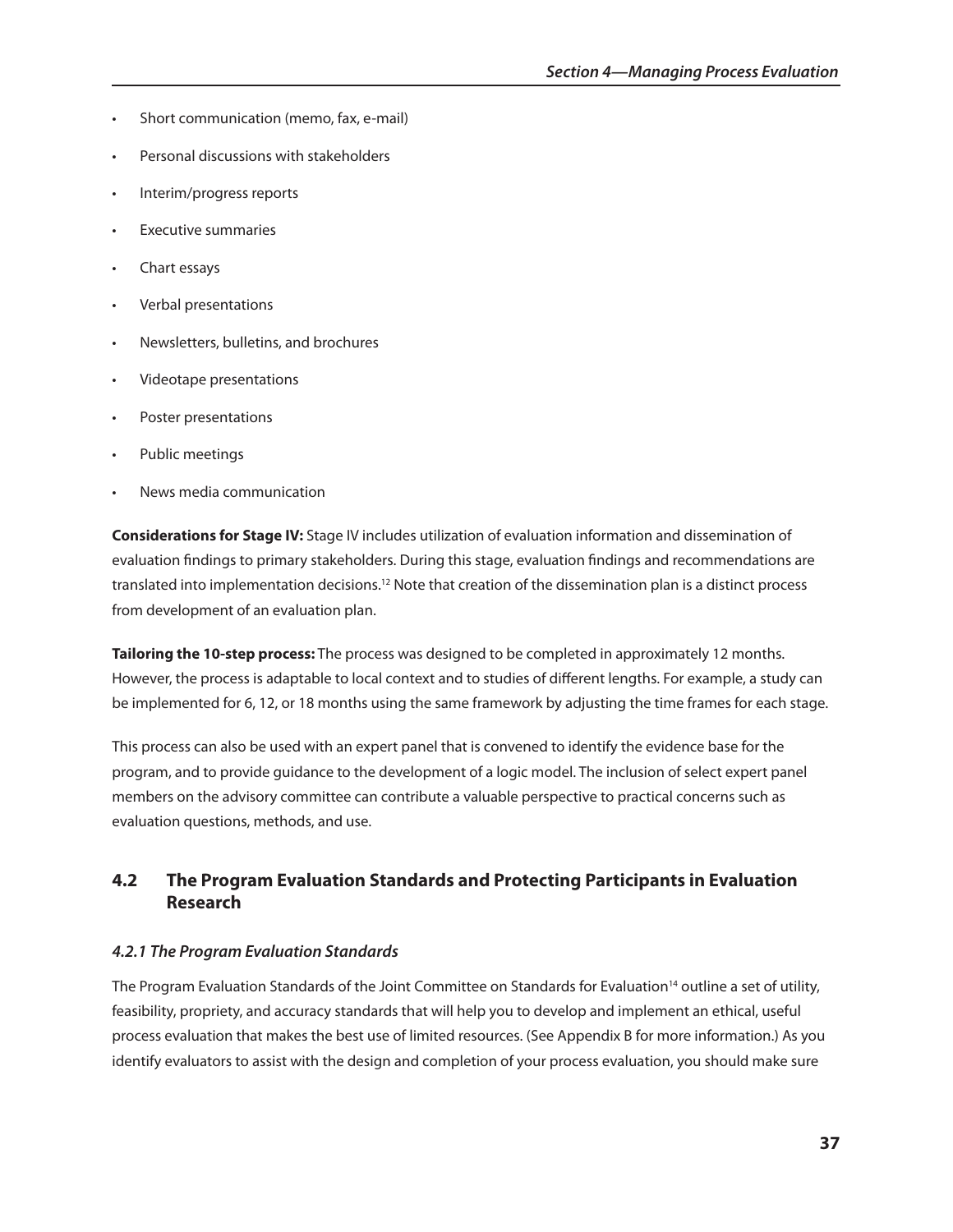that they are familiar with and hold themselves accountable to these professional standards. Additionally, when the 10-Step Process for Managing Evaluation is used, the evaluation facilitator, evaluator, and evaluation advisory group should be familiar with the standards and agree that the evaluation will conform to them.

The standards are designed to ensure that the evaluation follows four overarching principles:

- 1. Utility: The evaluation will serve the information needs of intended users.
- 2. Feasibility: The evaluation will be realistic, prudent, diplomatic, and frugal.
- 3. Accuracy: The evaluation will reveal and convey technically adequate information about the features that determine worth or merit of the program being evaluated.
- 4. Propriety: The evaluation will be conducted legally, ethically, and with due regard for the welfare of those involved in the evaluation, as well as those affected by its results.

## *4.2.2 Protecting Participants in Evaluation Research*

Investigators conducting research studies that require contact with human subjects (e.g., surveys, focus group discussions) typically must receive Institutional Review Board (IRB) approval. However, a program evaluation intended to gather information solely for improving that program (as opposed to producing generalizable knowledge) is not necessarily considered research. Non-research studies do not necessarily need IRB review. Whether IRB review will be required depends on the local context. Program managers should check with their institution's IRB before starting evaluation studies to determine whether IRB approval will be required. IRB reviews take time, so this determination should be made as early as possible.

IRBs review study protocols to ensure that they comply with standards for protection of human subjects.2 When IRB approval is required by an institution, the requirement also pertains to the institution's contractors on the study. If an institution lacks an IRB, it is possible to request review by an IRB at another institution. IRBs that are registered as agreeing to follow federal policy on human research subject protection are listed at http://ohrp.cit. [nih.gov/search/asearch.asp#23ASUR.](http://ohrp.cit.nih.gov/search/asearch.asp#23ASUR) 

Federal government institutions are also subject to requirements of the Paperwork Reduction Act. This Act prohibits federal entities from engaging in systematic data collection from more than nine individuals or institutions without approval from the U.S. Office of Management and Budget (OMB). This requirement applies regardless of whether the information is being collected for evaluation or research purposes.

<sup>&</sup>lt;sup>2</sup>For more information, see http://www.hhs.gov/ohrp/policy/index.html.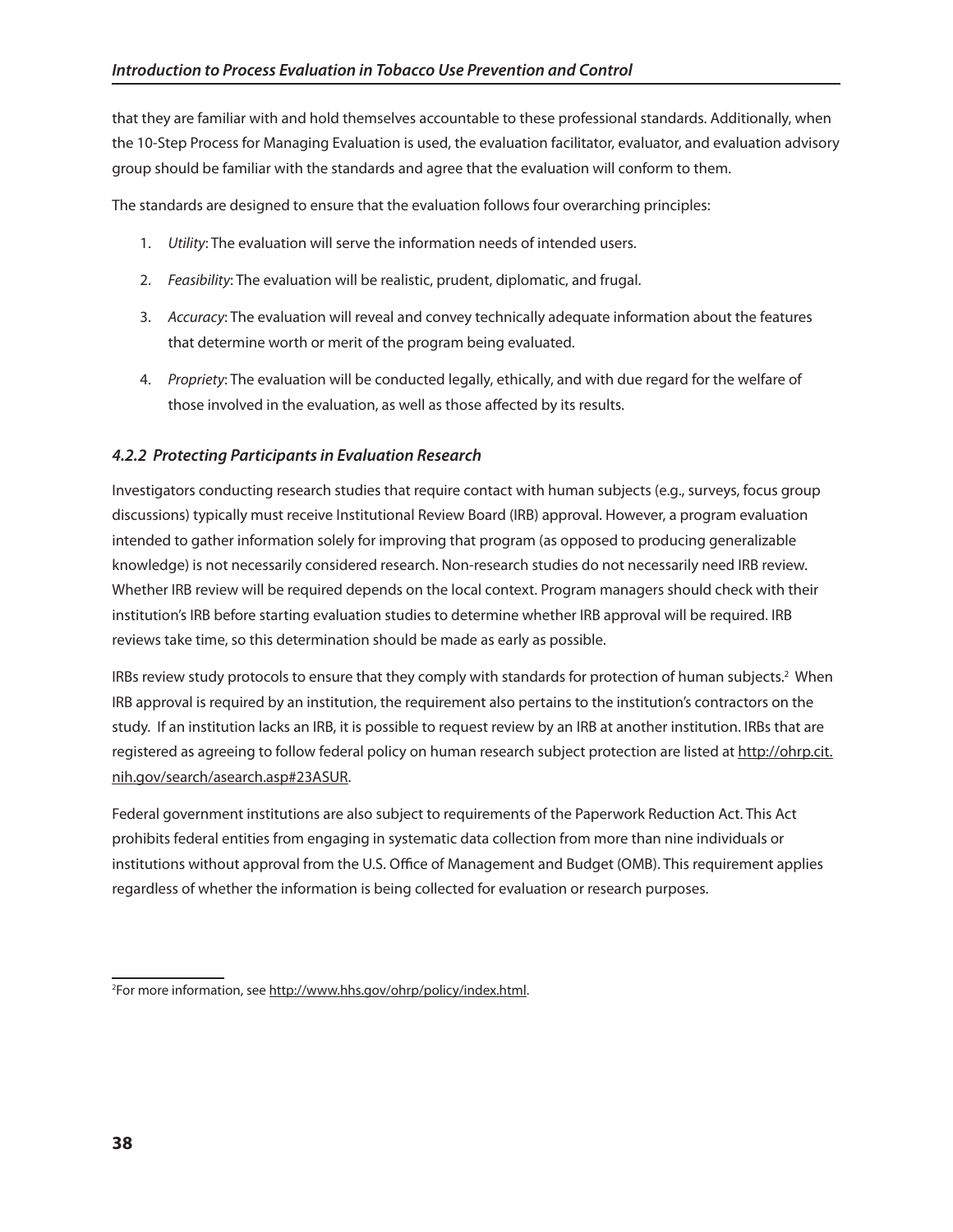## **4.3** Choosing a Process Evaluation Design (Methodology)

The evaluator works with the advisory group to select the best data collection method for the given purpose of the process evaluation. Evaluation data can be quantitative (i.e., quantifiable, numerically expressed information), qualitative (i.e., information in a narrative format), or a combination of both. Quantitative methods generally use standardized instruments to collect data, which are transferred into numerical values and analyzed using statistical methods. Collection and analysis of quantitative data is often perceived to be more objective. However, quantitative data often lack the richness of information provided by qualitative methods.

Qualitative methods are appropriate for the collection of detailed descriptions of processes and for program accountability, monitoring, and improvement. Specifically, process data can provide detailed information on how a program operates, whether it is operating as expected, and what program elements are more (or less) successful. Formative evaluations focusing on program improvement often use process data.<sup>15</sup> Qualitative methods typically provide stronger evaluation tools (1) when there is uncertainty as to why a program component or intervention is or is not working or (2) when the evaluator is searching for unidentified variables. Open-ended qualitative data, unrestricted by predetermined categories, are often used in process evaluations because these data can provide detailed answers to complex issues not yet understood by the evaluator or program manager. This type of data collection method "emphasizes understanding, rather than precise measurement, of events"; it is a dynamic process where evidence can be gathered using multiple perspectives.16 The data collection is geared toward understanding processes affecting program staff and participants.

Regardless of the data collection method used, the evaluator needs to take the following six issues into account when identifying which measurement tools to use:<sup>9</sup>

- 1. Type of data collection required.
- 2. Frequency of data collection.
- 3. Persons responsible for data collection.
- 4. Reliability (degree to which an instrument provides a consistent rating) and validity (degree to which an instrument measures what it is supposed to) of the data collection measures.
- 5. Cost.
- 6. Potential burden to participants and staff members.

The evaluator should discuss these issues with the program manager to identify the most appropriate data collection tool(s).<sup>3</sup> Some common qualitative research methods used in process evaluation are:<sup>17</sup>

- Case studies:
- Structured or semi-structured interviews with or self-administered surveys of program stakeholders to gather information on program activity facilitators and barriers;

<sup>3</sup> For additional ideas regarding evaluation methodology for tobacco programs, and for links to websites with practical evaluation tools, consult the Tobacco Technical Assistance Consortium – www.ttac.org.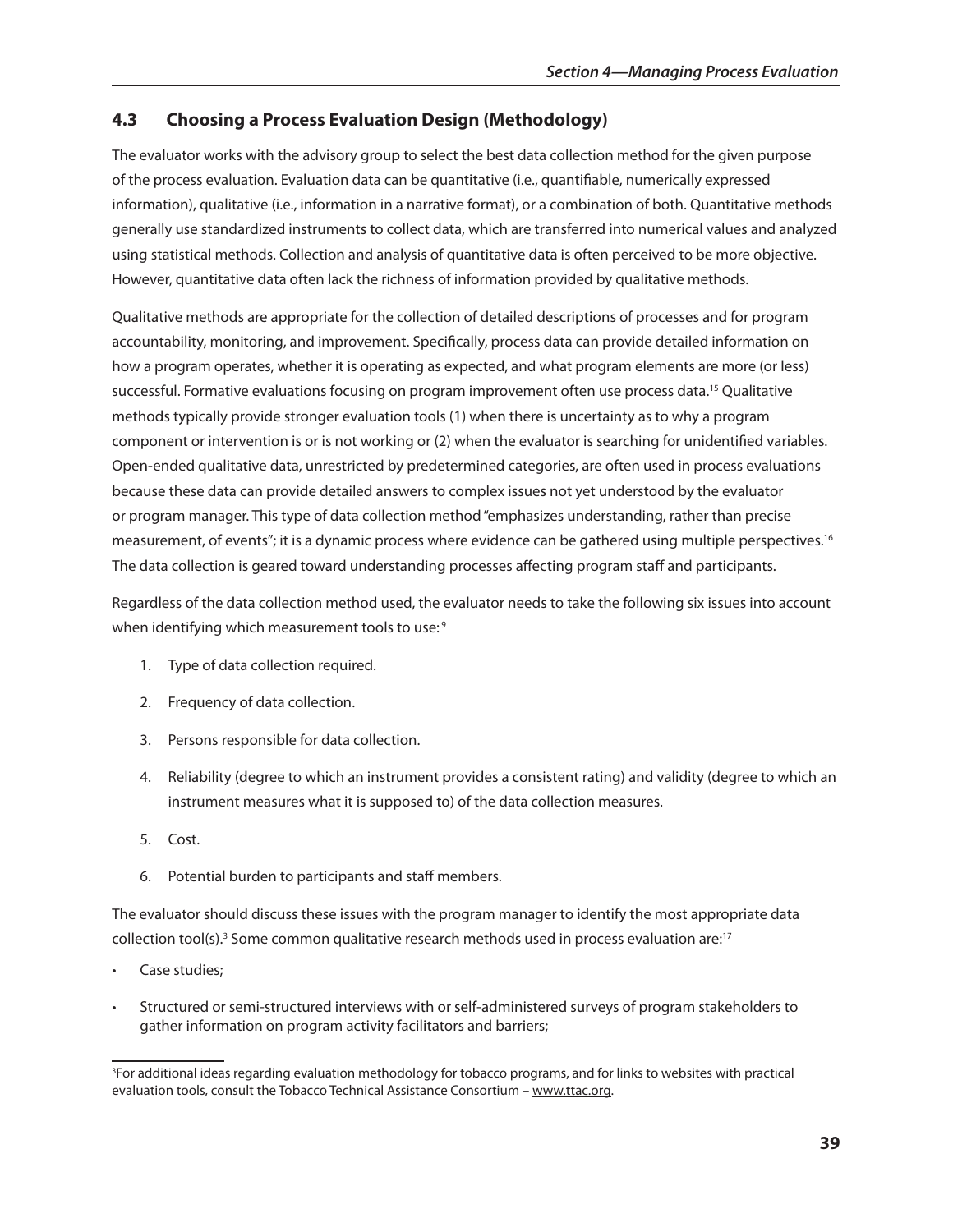- Focus groups with participants, staff, or informants to generate information on the program's design or suggestions for program improvement;
- • Direct observation to record participant and project staff behavior during an intervention; and
- Recorded reviews of minutes from program meetings, progress reports from subcontractors, self-report inventories, diaries, or project archives.

A variety of tools can be used to analyze and interpret qualitative data. Two commonly used software programs<sup>4</sup> are NVivo7<sup>18</sup> and ATLAS.ti.<sup>19</sup> For example, ATLAS.ti allows the analysis of electronic text, images (e.g., scans of handwritten notes), video (e.g., television counter-marketing advertisements), and audio (e.g., radio countermarketing, digitized interviews).

Two quantitative research methods are:

- Conducting surveys to measure participants' understanding of the program or identify the source of a program's problem; and
- Tracking data in the form of record reviews to count the number of items distributed or collected, such as program logs measuring the number of brochures distributed, smoke-free home pledges distributed/ received, number of people contacted or reached by the project, and number of training sessions held.

As you consider data collection method(s), it is critical to involve the evaluation advisory group to determine which methods are feasible. The evaluator should act as a consultant to ensure that the evaluation methodology is as strong as possible; successful programs cannot be proven effective without a defensible evaluation.

Note that much process evaluation information comes from the documents and records that programs typically create as a part of normal operations. It is rarely necessary to construct completely new data collection procedures in order to do process evaluation, even though it may be necessary to take steps to ensure that existing data collection procedures are formalized for accuracy and completeness.

So, for example, information on inputs may appear in descriptive materials, approved budgets, board minutes, inter-agency agreements (which specify partners and roles), and other documents. Information on the types of activities for programs will often appear in strategic plans, work plans, staff logs, and inter-agency agreements. Outputs are typically documented through work logs, participation records, and sometimes expenditure records and accounting reports.

<sup>4</sup> Use of trade names is for identification only and does not imply endorsement by the Centers for Disease Control and Prevention or the U.S. Department of Health and Human Services.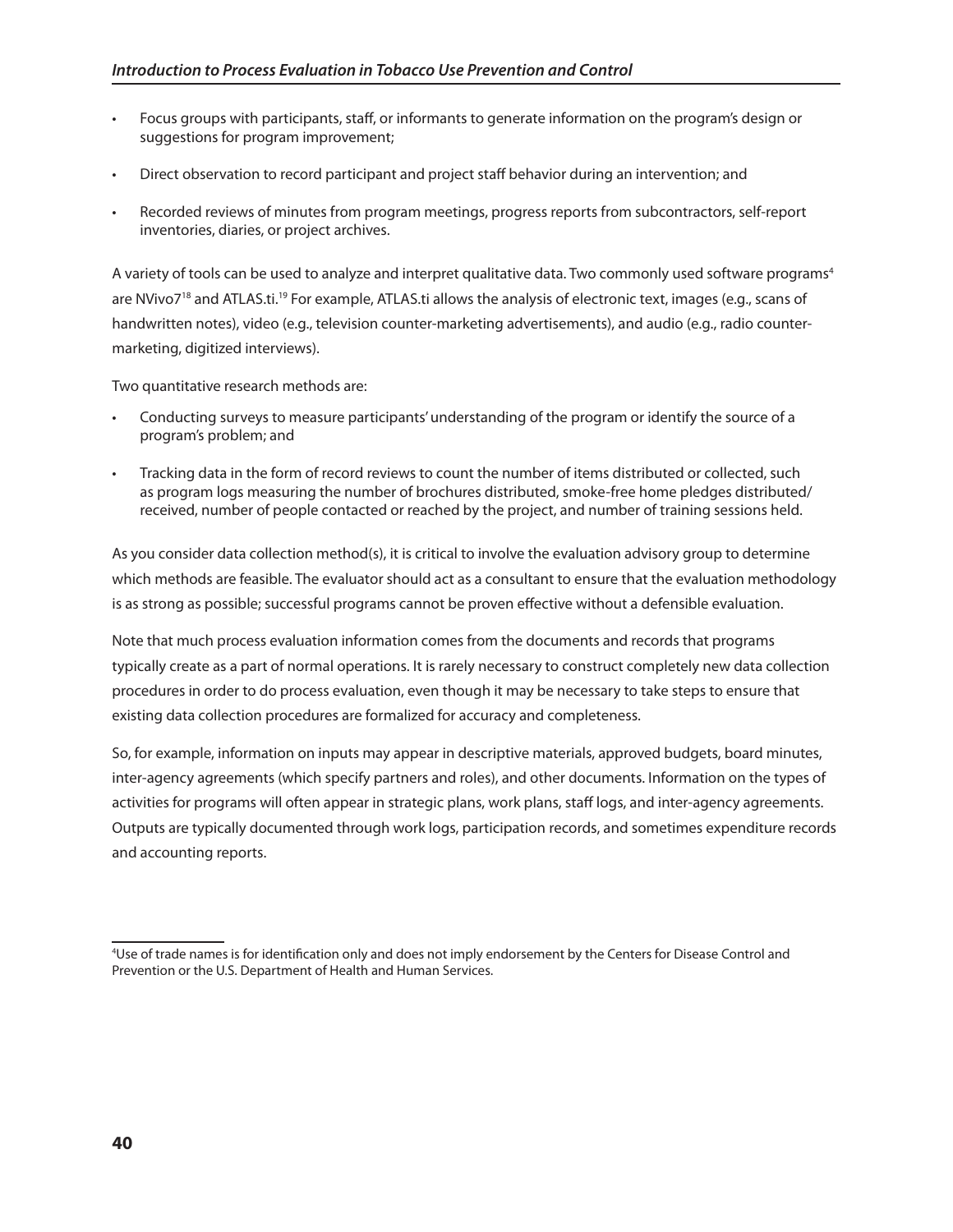## **4.4 Process Evaluation—Beyond a single study**

You may use the steps and techniques described in this section for a single evaluation. However, you will most likely conduct multiple process evaluations, either simultaneously or sequentially. This will require ongoing commitment to evaluation (process and outcome) and ongoing allocation of resources. Optimally, it will also include ongoing use of evaluation information for the purposes of program monitoring, program improvement, development of effective program models, and accountability (as described in Section 2).

Participatory models of evaluation that engage stakeholders to serve in advisory roles (like the 10-step process described in Section 4.1) enhance the use and applicability of evaluation information.<sup>20</sup> The participatory approach builds an appreciation, knowledge, and acceptance of evaluation among those people and organizations that participate in the evaluation process. This, in turn, encourages the use of evaluation information in everyday program decision making. As you do more and more participatory evaluations, using the process just described, you will increase the capacity of your organization both to carry out effective program evaluation and to use evaluation findings routinely.<sup>21</sup>

You may find it useful to have someone in your organization focus beyond the process, completion, and timely use of any single evaluation study. This person or group could review what each discrete study has accomplished, build on the learning acquired from each study, and work to create and sustain organizational structures and processes to implement and use evaluation. Evaluation capacity building is a worthwhile process to increase the likelihood of quality evaluation becoming a regular and routine part of your organization's work.<sup>21</sup>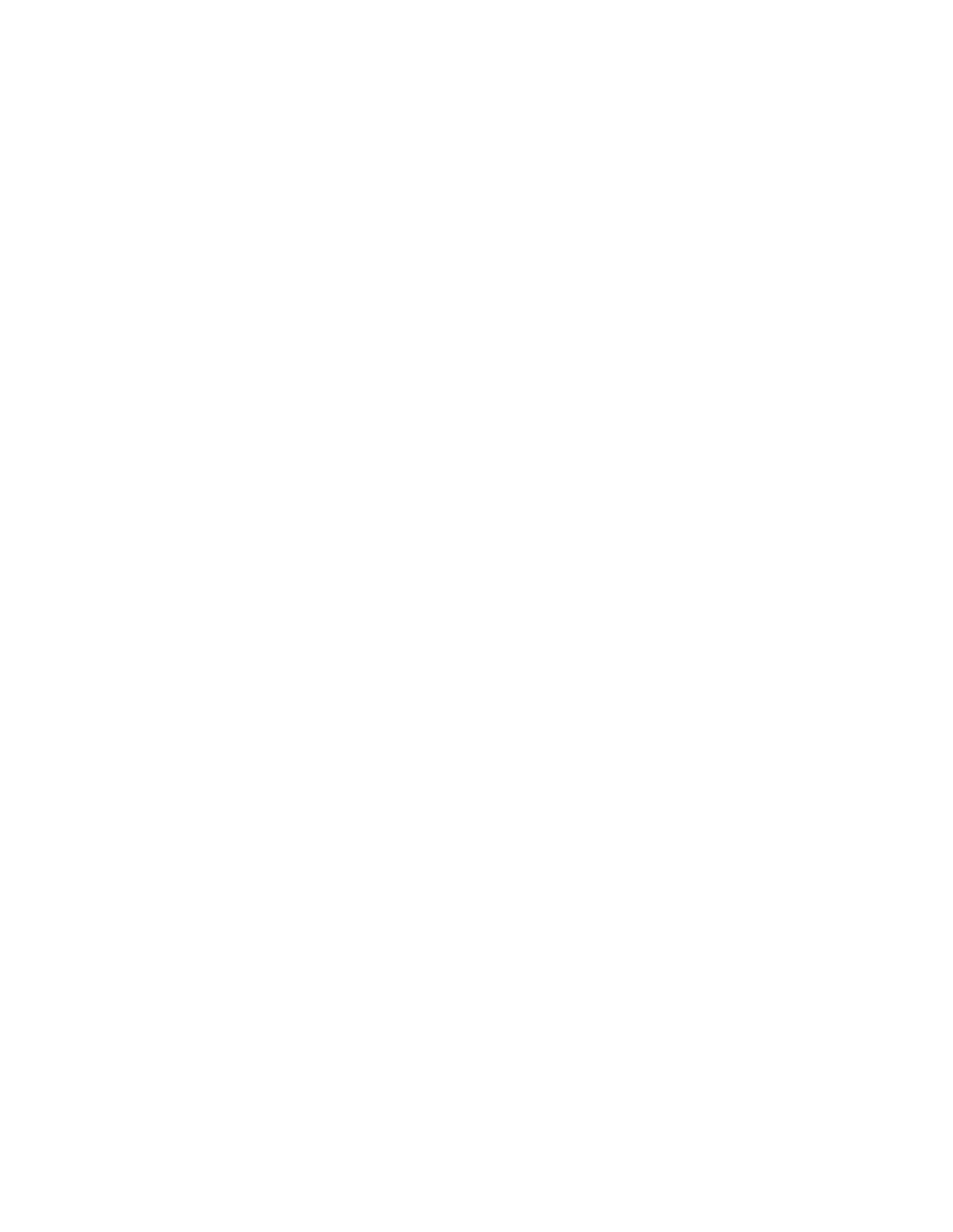## **5. ConClUsIon**

Process evaluation is an important part of identifying ways to improve your program, monitor program implementation, build effective program models, and demonstrate accountability. Used in coordination with outcome evaluation, process evaluation enables you to better focus your time and resources where they will have the greatest benefit. In the ever-changing landscape of tobacco use prevention and control, systematic collection of process information over time will help you efficiently modify program components and activities as needed. This ability to effectively compensate for changing external environments and priorities will increase your capacity to address the health consequences of tobacco use and to justify program funding.

The remainder of this document contains references, a glossary of terms, and five appendices covering CDC's framework for program evaluation (Appendix A); the program evaluation standards of the Joint Committee on Standards for Evaluation (Appendix B); detailed information on purpose, selection, and role of the evaluation advisory group (Appendix C); and examples of evaluation questions related to the Center for Tobacco Policy Research's logic model (Appendix D).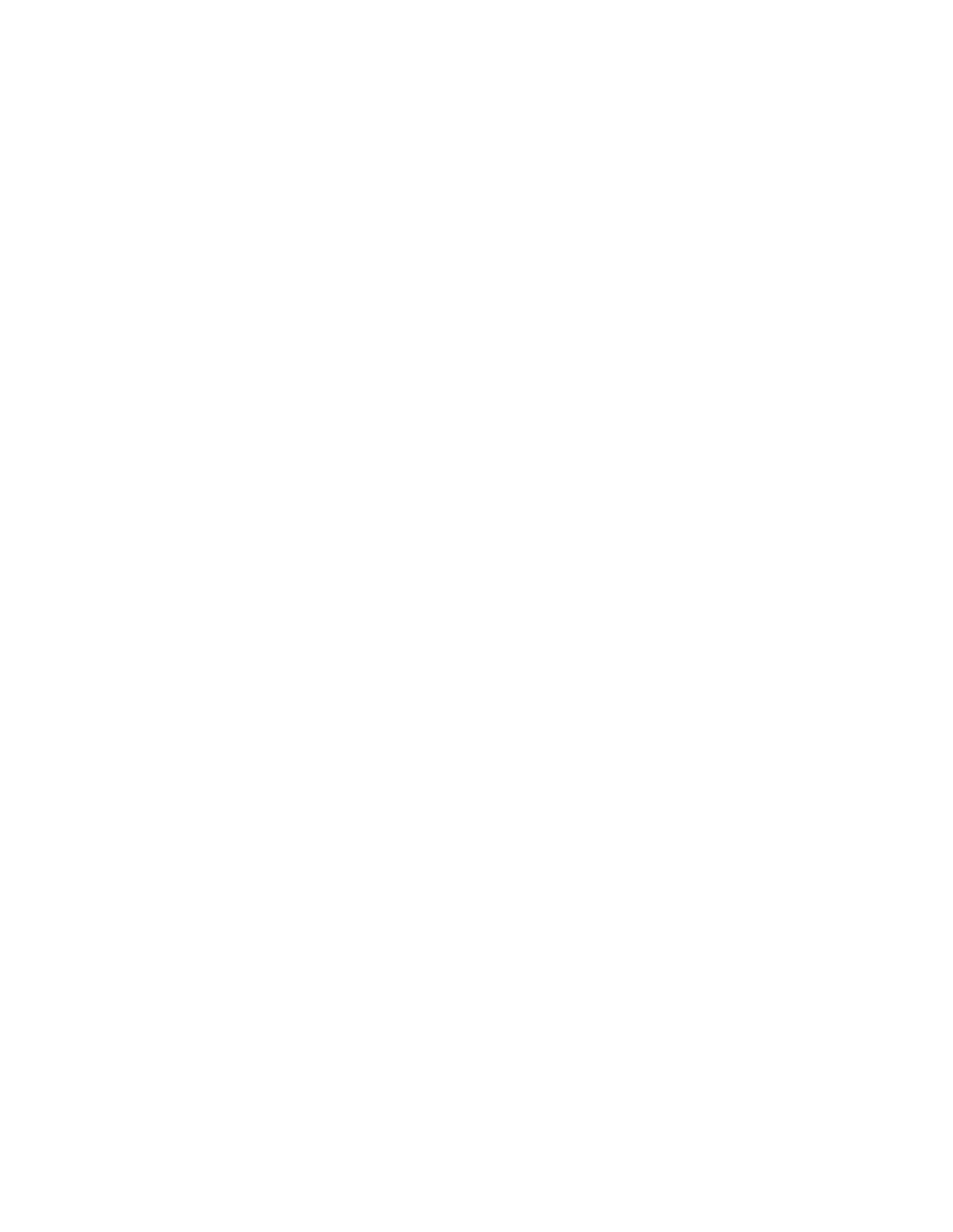## **glossARY oF TERms**

**Activities:** The actual events or actions that take place as a part of a program.

**Evaluation plan:** A written document describing the overall evaluation approach or design. The plan describes what will be done, how it will be done, who will do it, when it will be done, why the evaluation is being conducted, and how the findings will likely be used.

**Indicator:** A specific, observable measure of an input, activity, output, or outcome of a program.

**Infrastructure:** All the components necessary to conduct an evaluation (e.g., experienced staff, adequate funding).

**Inputs:** Resources used to plan and set up a program.

**logic model:** A systematic and visual way to present the perceived relationships among the resources you have to operate the program, the activities you plan to do, and the results you hope to achieve.

**objectives:** Quantifiable statements describing the results to be achieved and the manner in which these results will be achieved. Objectives should be specific, measurable, achievable, relevant, and time-bound.

**outputs:** The direct products of program activities; immediate measures of what the program did.

**outcomes:** The results of program operations or activities; the effects triggered by the program, for example, policy or environmental changes at the state, community, or organizational level. At the individual level, outcomes might include changes in knowledge, skills, and attitudes or changes in behaviors such as tobacco use.

**outcome evaluation:** The systematic collection of information to assess the impact of a program, present conclusions about the program's merit or worth, and make recommendations about future program direction or improvement.

**Priority population:** A specific population experiencing tobacco-related disparities that your program has identified for focused programmatic efforts.

**Process evaluation:** The systematic collection of information to document and assess how a program is implemented and operates. This information can help determine whether the program is being implemented as designed and can be used to improve the delivery and efficiency of the program.

**Program evaluation:** The systematic collection of information on a program's inputs, activities, and outputs, as well as the program's context and other key characteristics.

**Reach:** The absolute number, proportion, and representativeness of persons who are exposed to or participate in a given program or intervention. Representativeness refers to whether participants have characteristics that reflect the target population.

**social Ecological model:** A framework for understanding health behavior change. There are five levels at which change can occur: individual, interpersonal, organizational, community, and society.

**stakeholder:** The persons or organizations that have a vested interest in what will be learned from an evaluation and what will be done with the information.2

**Surveillance:** The monitoring of tobacco-related behaviors, attitudes, and health outcomes at regular intervals of time.

**Utility:** The extent to which an evaluation produces reports that are disseminated to relevant audiences, inform program decisions, and have a beneficial effect.

**Utilization-focused evaluation:** A process for making decisions about critical evaluation issues, including purpose, design, and type of data to collect. The process involves collaboration with an identified group of primary users to determine their intended uses of evaluation findings. 8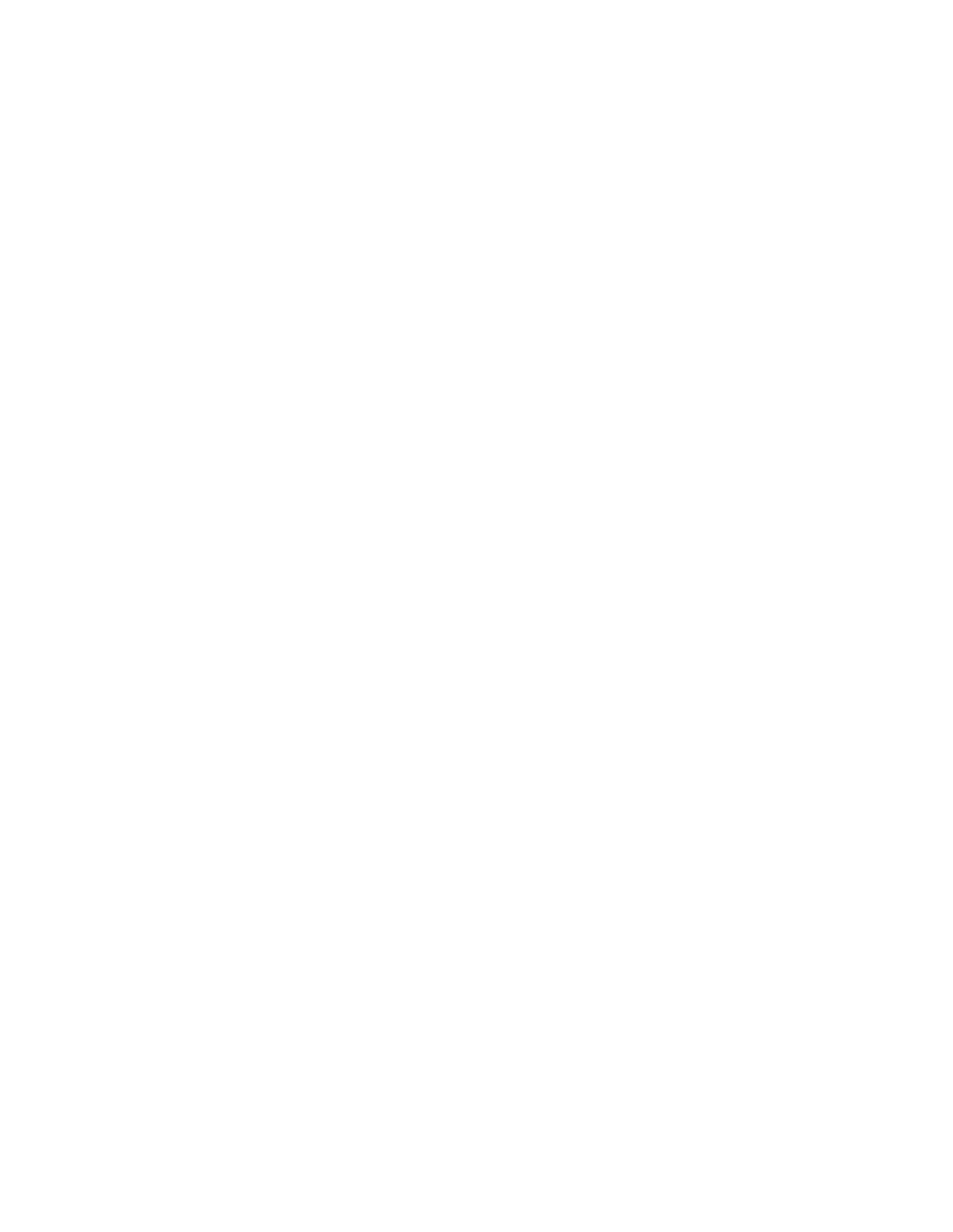## **APPEndIx A: CdC's FRAmEwoRk FoR PRogRAm EvAlUATIon4**

**step 1: Engage stakeholders.** The first step of the Framework involves identifying and engaging stakeholders to ensure that the perspectives and needs of the primary users of evaluation information are taken into account. Stakeholders are those people who have a vested interest in what will be learned from the evaluation and how the evaluation findings will be used. Stakeholders may include those involved in program operations, those participating in or affected by the program, and other primary users of the evaluation. The level of stakeholder involvement will vary from program to program; for example, stakeholders may provide input to the evaluator, they may help design the evaluation, and/or they may help collect the evaluation data.

**step 2: describe the program.** Describing the program helps to ensure that all parties agree on the definition and purpose of the program before undertaking an evaluation. A clear program description helps articulate program goals and objectives and facilitates comparisons with similar programs. A complete program description should include need, expected effects, activities, resources, stage of development, context, and logic model.

**step 3: Focus the evaluation.** Focusing the evaluation involves working with stakeholders to prioritize evaluation questions and ensure that the evaluation design adheres to the standards for evaluation while making the most efficient use of time and resources. The key areas to consider when focusing the evaluation include purpose, users, uses, questions, methods, and agreements.

**step 4: gather credible evidence.** All information collected to conduct the evaluation must be useful, credible, and relevant to the key stakeholders and should provide a well-rounded assessment of the program to ensure that the evaluation addresses the program's key purposes. Credible evaluation evidence helps ensure the utility of the findings and the applicability for stakeholders and others interested in learning from the evaluation. To enhance credibility, carefully consider the indicators, data sources, quality, quantity, and logistics of gathering evidence. Balancing the accuracy and feasibility of evaluation data often becomes a challenge that should be addressed in collaboration with key stakeholders.

**step 5: Justify conclusions**. The evaluation conclusions should be clearly linked to the evidence gathered during the program evaluation. Given their critical understanding of the context of the program, key stakeholders should play a primary role in interpreting evaluation evidence that will justify the evaluation conclusions. Justification of conclusions requires close adherence to standards. This step also includes analysis and synthesis of evaluation evidence, informed interpretation and judgment by key stakeholders, and development of recommendations to inform program decision makers.

**Step 6: Ensure use and lessons learned.** Effective evaluation requires time, effort, and resources. Given these investments, it is critical that the evaluation findings be disseminated appropriately and used to inform decision making and action. Once again, key stakeholders can provide critical information about the form, function, and distribution of evaluation findings to maximize their use.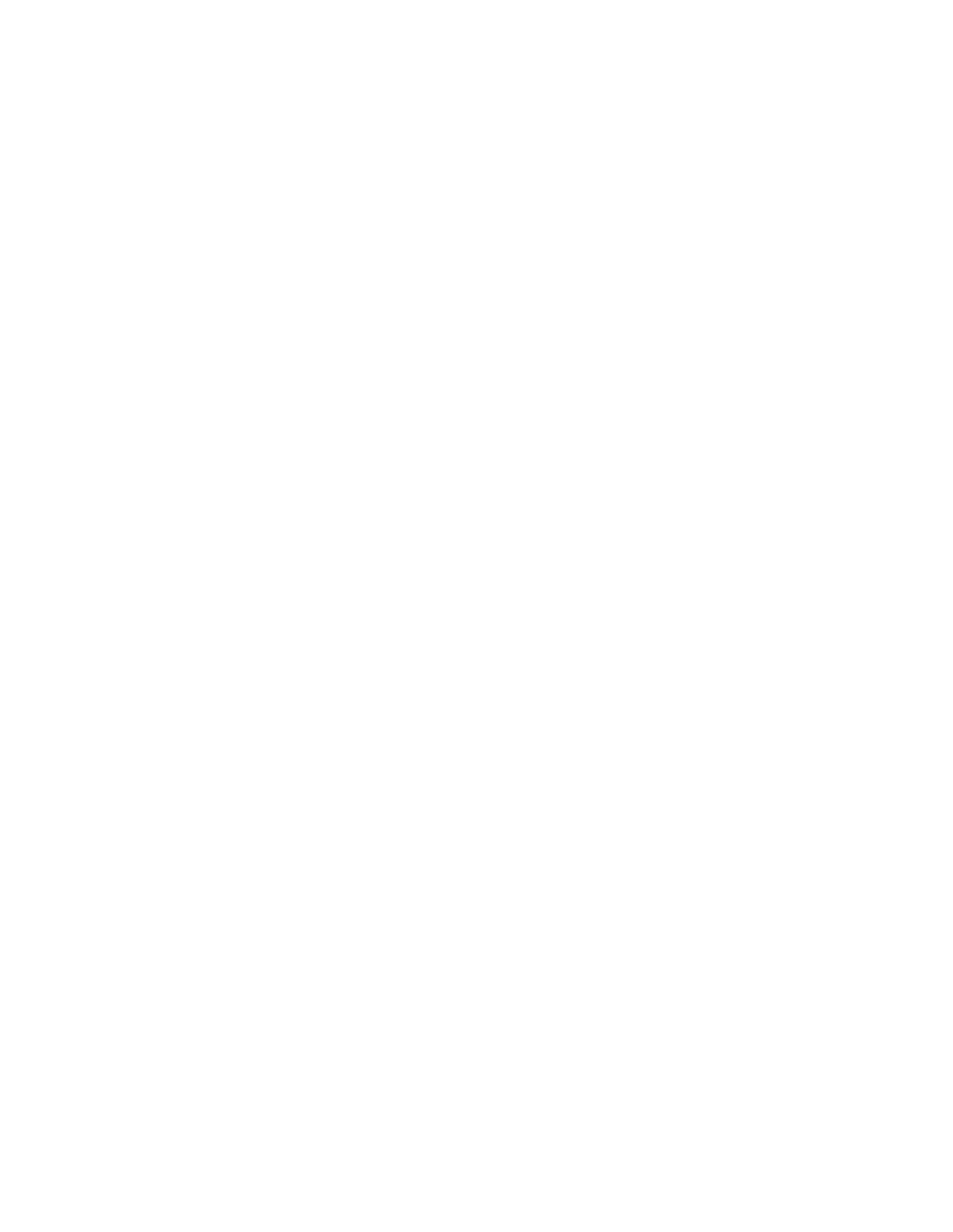## **APPEndIx B: dETAIlEd lIsT oF ThE JoInT CommITTEE on sTAndARds FoR EvAlUATIon: ThE PRogRAm EvAlUATIon sTAndARds14**

## **Propriety standards**

The propriety standards are intended to ensure that an evaluation will be conducted legally, ethically, and with due regard for the welfare of those involved in the evaluation, as well as those affected by its results.

*P1 Service orientation*: Evaluations should be designed to assist organizations to address and effectively serve the needs of the full range of targeted participants.

*P2 Formal agreements*: Obligations of the formal parties to an evaluation (i.e., what is to be done, how, by whom, when) should be agreed to in writing, so that these parties are obligated to adhere to all conditions of the agreement or formally renegotiate commitments.

*P3 Rights of human subjects:* Evaluations should be designed and conducted to respect and protect the rights and welfare of human subjects.

*P4 Human interactions:* Evaluators should respect human dignity and worth in their interactions with other persons associated with an evaluation, so that participants are not threatened or harmed.

*P5 Complete and fair assessment:* The evaluation should be complete and fair in its examination and recording of strengths and weaknesses of the program being evaluated so that strengths can be built on and problem areas addressed.

*P6 Disclosure of findings:* The formal parties to an evaluation should ensure that the full set of evaluation findings, along with pertinent limitations, are made accessible to the persons affected by the evaluation and any others with expressed legal rights to receive the results.

*P7 Conflict of interest:* Conflict of interest should be dealt with openly and honestly so that it does not compromise the evaluation processes and results.

*P8 Fiscal responsibility:* The evaluator's allocation and expenditure of resources should reflect sound accountability procedures and otherwise be prudent and ethically responsible so that expenditures are accounted for and appropriate.

## **Utility standards**

The utility standards are intended to ensure that an evaluation will serve the information needs of intended users.

*U1 Stakeholder identification:* Persons involved in or affected by the evaluation should be identified so that their needs can be addressed.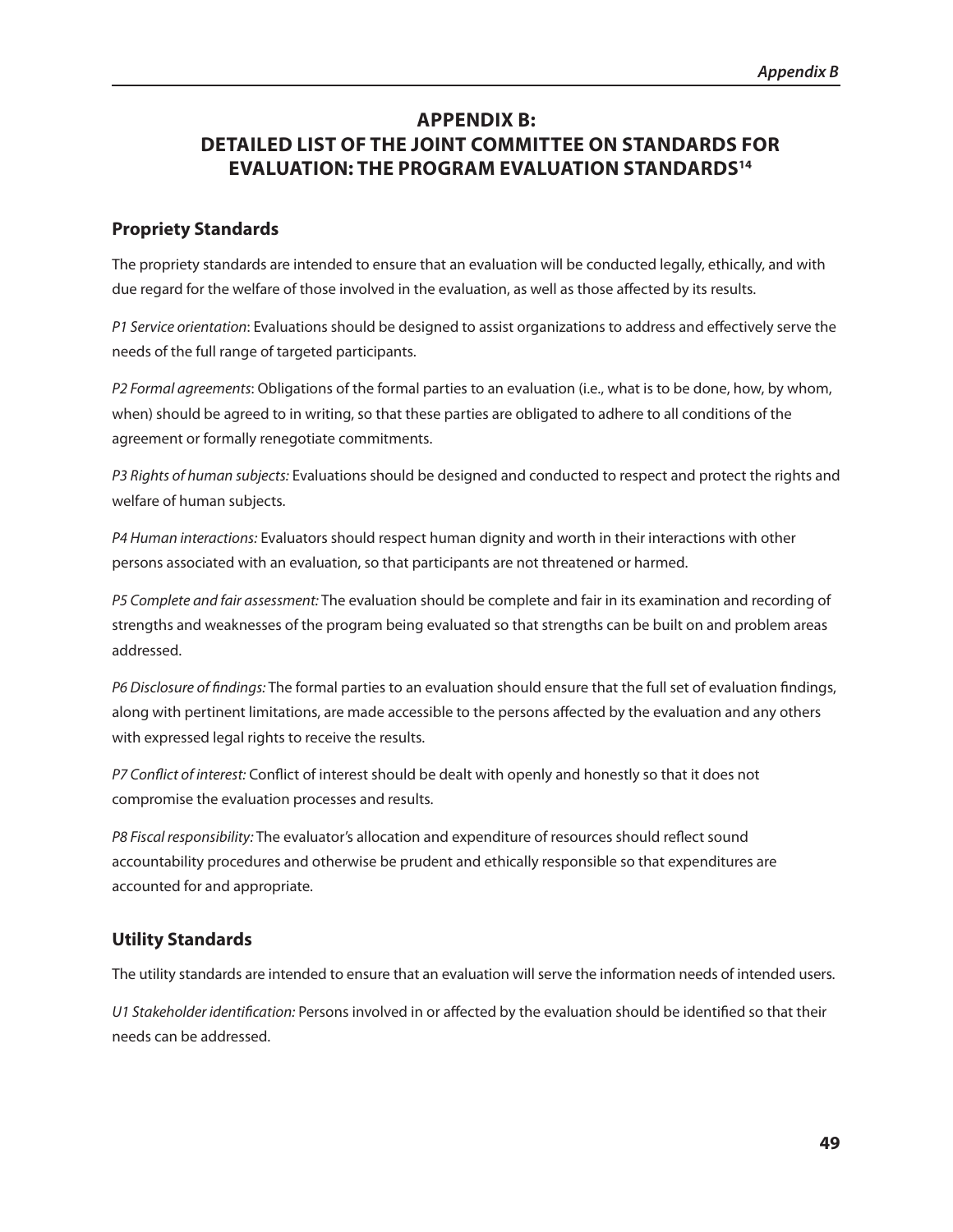*U2 Evaluator credibility*: The persons conducting the evaluation should be both trustworthy and competent to perform the evaluation so that the evaluation findings achieve maximum credibility and acceptance.

*U3 Information scope and selection:* Information collected should be broadly selected to address pertinent questions about the program and be responsive to the needs and interests of clients and other specified stakeholders.

*U4 Values identification:* The perspectives, procedures, and rationale used to interpret the findings should be carefully described so that the bases for value judgments are clear.

*U5 Report clarity:* Evaluation reports should clearly describe the program being evaluated, including its context and the purposes, procedures, and findings of the evaluation, so that essential information is provided and easily understood.

*U6 Report timeliness and dissemination:* Significant interim findings and evaluation reports should be disseminated to intended users so that they can be used in a timely fashion.

*U7 Evaluation impact:* Evaluations should be planned, conducted, and reported in ways that encourage followthrough by stakeholders to increase the likelihood that the evaluation will be used.

## **Feasibility standards**

The feasibility standards are intended to ensure that an evaluation will be realistic, prudent, diplomatic, and frugal.

*F1 Practical procedures:* The evaluation procedures should be practical to keep disruption to a minimum while needed information is obtained.

*F2 Political viability:* The evaluation should be planned and conducted with anticipation of the different positions of various interest groups so that their cooperation may be obtained and so that possible attempts by any of these groups to curtail evaluation operations or to bias or misapply the results can be averted or counteracted.

*F3 Cost effectiveness:* The evaluation should be efficient and produce information of sufficient value so that the resources expended can be justified.

## **Accuracy standards**

The accuracy standards are intended to ensure that an evaluation will reveal and convey technically adequate information about the features that determine worth or merit of the program being evaluated.

*A1 Program documentation:* The program being evaluated should be described and documented clearly and accurately so that the program is clearly identified.

*A2 Context analysis:* The context in which the program exists should be examined in enough detail that its likely influences on the program can be identified.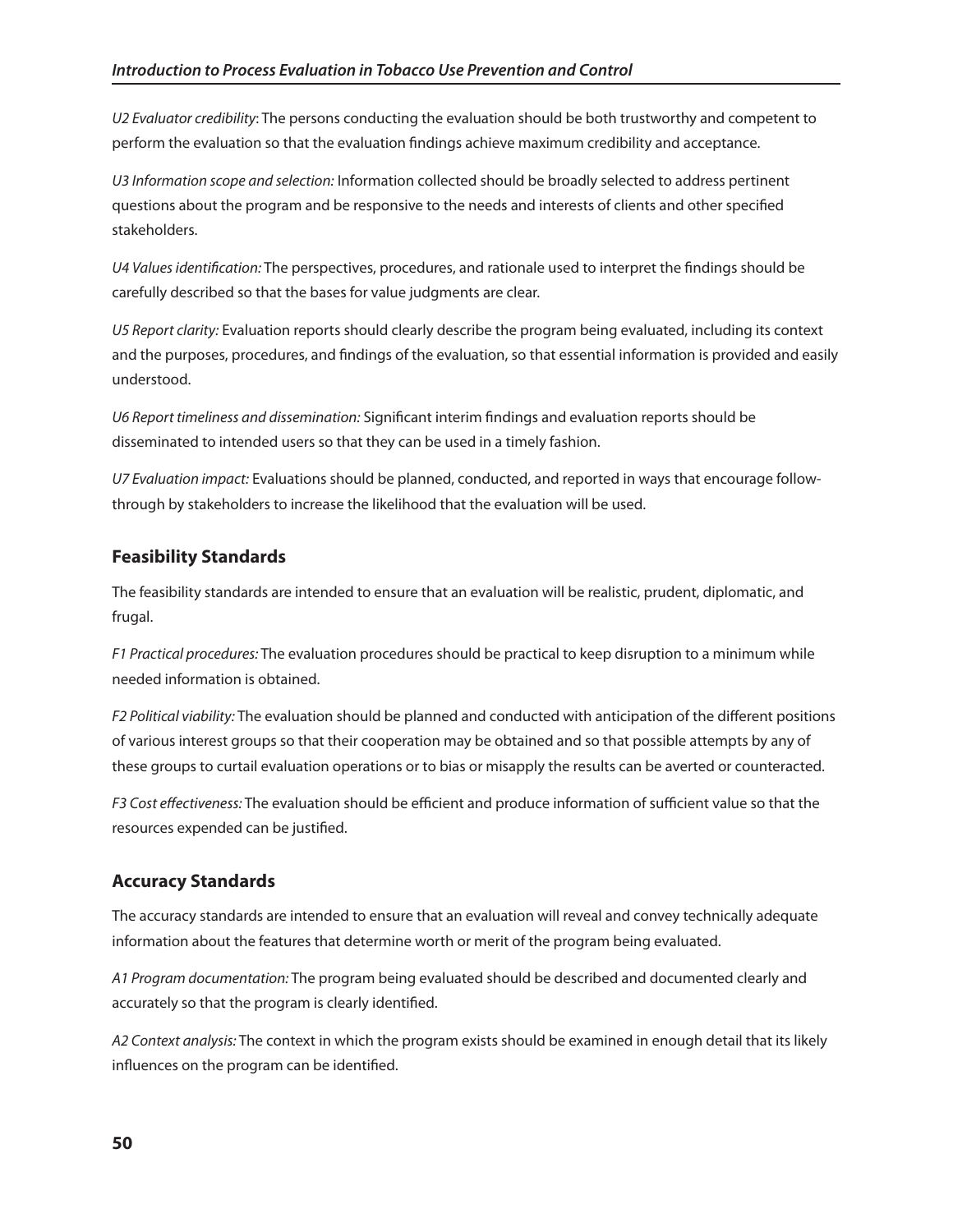*A3 Described purposes and procedures:* The purposes and procedures of the evaluation should be monitored and described in enough detail that they can be identified and assessed.

*A4 Defensible information sources:* The sources of information used in a program evaluation should be described in enough detail that the adequacy of the information can be assessed.

*A5 Valid information:* The information gathering procedures should be chosen or developed and then implemented in a way that ensures the interpretation arrived at is valid for the intended use.

*A6 Reliable information:* The information gathering procedures should be chosen or developed and then implemented in a way that ensures the information obtained is sufficiently reliable for the intended use.

*A7 Systematic information:* The information collected, processed, and reported in an evaluation should be systematically reviewed and any errors found should be corrected.

*A8 Analysis of quantitative information:* Quantitative information in an evaluation should be appropriately and systematically analyzed so that evaluation questions are effectively answered.

*A9 Analysis of qualitative information:* Qualitative information in an evaluation should be appropriately and systematically analyzed so that evaluation questions are effectively answered.

*A10 Justified conclusions:* The conclusions reached in an evaluation should be explicitly justified so that stakeholders can assess them.

*A11 Impartial reporting:* Reporting procedures should guard against distortion caused by personal feelings and biases of any party to the evaluation so that evaluation reports fairly reflect the evaluation findings.

*A12 Meta-evaluation:* The evaluation itself should be formatively and summatively evaluated against these and other pertinent standards so that its conduct is appropriately guided and stakeholders can closely examine its strengths and weaknesses upon completion.

## **Additional Resource:**

Sanders JR. The Program Evaluation Standards: How to Assess Evaluations of Educational Programs. 2d ed. Newbury Park, CA: Sage; 1994.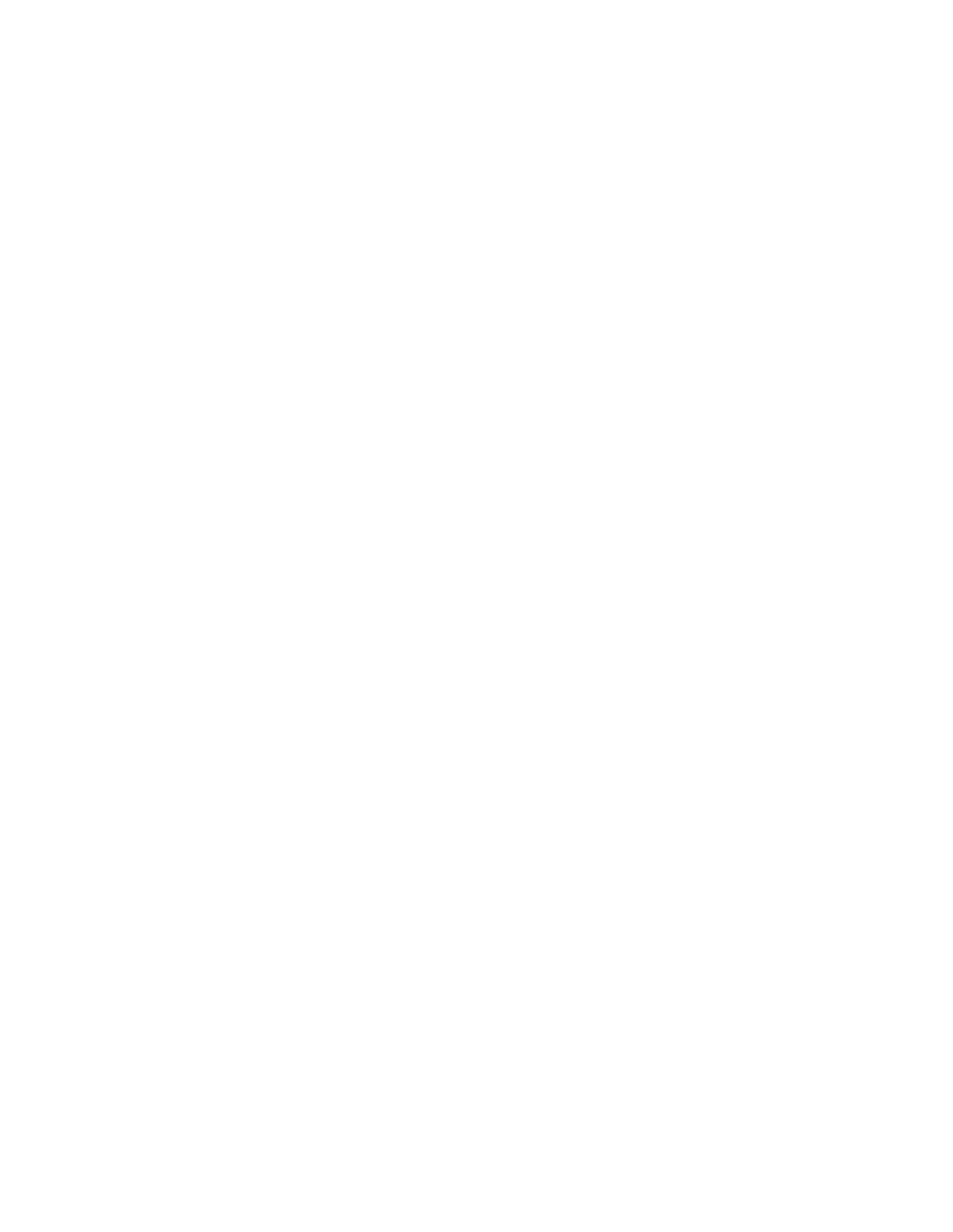## **APPEndIx C: AddITIonAl InFoRmATIon on ThE PURPosE, sElECTIon, And RolEs oF ThE EvAlUATIon AdvIsoRY gRoUP**

## *Why establish an advisory group?*

A fundamental element in the 10-step process is inclusion and engagement of an evaluation advisory group. This advisory group becomes critical in ensuring that the evaluation is participatory in nature.

Given that the purpose of evaluation is to provide useful information for program improvement and decision making, the key challenge is identifying and prioritizing what information and data would be most useful. Everything else flows from this initial determination—methods, measures, focus, analysis, and reporting. An evaluator, acting alone, may miss some important and relevant issues. Key stakeholders that are connected with a program at different levels and in various ways can provide different perspectives on what is important and useful to know. By bringing these perspectives together to inform the evaluation, each person in a collaboration makes a contribution—and each benefits.

An effective method for engaging stakeholders is to create an advisory group to participate in the design and implementation of the evaluation and to help determine what actions are needed, based on the evaluation findings. Increasing evaluation capacity becomes an added benefit of involving an advisory group. As stakeholders come together to discuss different evaluation activities and the results of data collection, they learn how to conduct program evaluations while also learning about each other and the program being evaluated. This experience strengthens personal relationships and increases each participant's ability to think evaluatively and apply what they've learned to future evaluation projects.

## *How should advisory group members be selected?*

Careful consideration should be given to the selection of advisory group members. To ensure that the group is able to function effectively, all advisory group members must agree to commit their time and energy to attending advisory group meetings whenever possible.

The advisory group should include representatives from the following groups:

- Staff who have administrative oversight of the program;
- Staff who are responsible for the daily operations of the program;
- Current or future recipients of program services;
- Stakeholders who are diverse in terms of class, gender, and age;
- Representatives of organizations interested in the outcomes of the evaluation;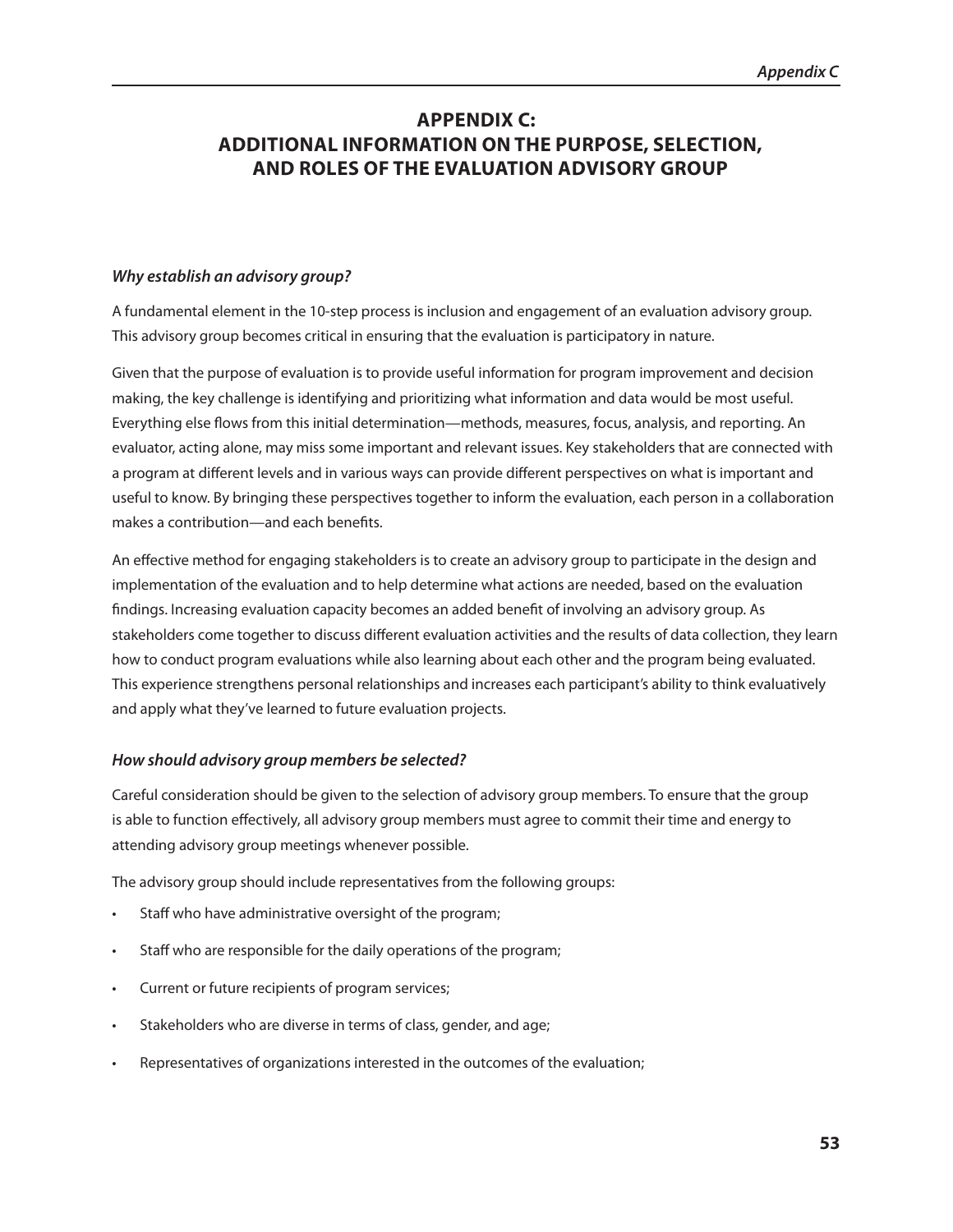- Staff who will be responsible for implementing the evaluation's recommendations and action plan; and
- Staff who have some experience with evaluation.

In selecting advisory group members, it is a good idea to involve people who bring variety in terms of their (1) views of the program, (2) intended uses of the evaluation results, (3) positions within the organization and community, and (4) experience with the program being evaluated. In addition, it is important that at least some of the team members have an understanding of the politics of the organization and the program.

## *How many people should be on the advisory group?*

The number of people on an advisory group will vary depending on the scope of the evaluation and the nature of the program being evaluated. Typically, advisory groups composed of 5 to 10 members are sufficient to create enough synergy and dialogue to keep the process going.

## *What is the role of the advisory group?*

The advisory group's function is to provide advice throughout the evaluation, to help the evaluator think through various program issues, to review drafts of the evaluation plan and data collection instruments, to provide insights into the collected data, and to make recommendations based on the evaluation's findings. The group's role is a reflective one, not one of making final decisions about the evaluation's design, implementation, or final report. In addition, the advisory group provides insights into the social and political context of the program being evaluated.

Members should meet to discuss the background of the program and develop the evaluation's rationale, purpose statement, stakeholders, and key questions to be addressed. This first meeting is critical to getting the evaluation focused in a way that will address the decision-making needs of the stakeholders. This meeting should be scheduled for a minimum of two hours. Although this meeting can take place via a conference call, ideally the advisory group will meet face-to-face at least twice during the evaluation process. In between these meetings, members may be asked to perform additional tasks.

Advisory group members should individually review the draft evaluation plan that is prepared by the evaluation facilitator and the evaluator.

Once the data collection instruments have been developed, the members should individually review the instruments to ensure that the key evaluation questions are addressed and the questions or items are well constructed.

When the evaluator has completed the data collection phase and has aggregated the data, the advisory group should be reconvened for another face-to-face meeting. During this meeting, the evaluator facilitates a discussion of the evaluation's findings and engages the group in a process of analyzing the findings. Typically, this discussion leads to development of a set of recommendations that the evaluator will incorporate into the final report. This meeting may last from two to six hours, depending on the quantity of information collected during the evaluation and the complexity of the evaluation findings.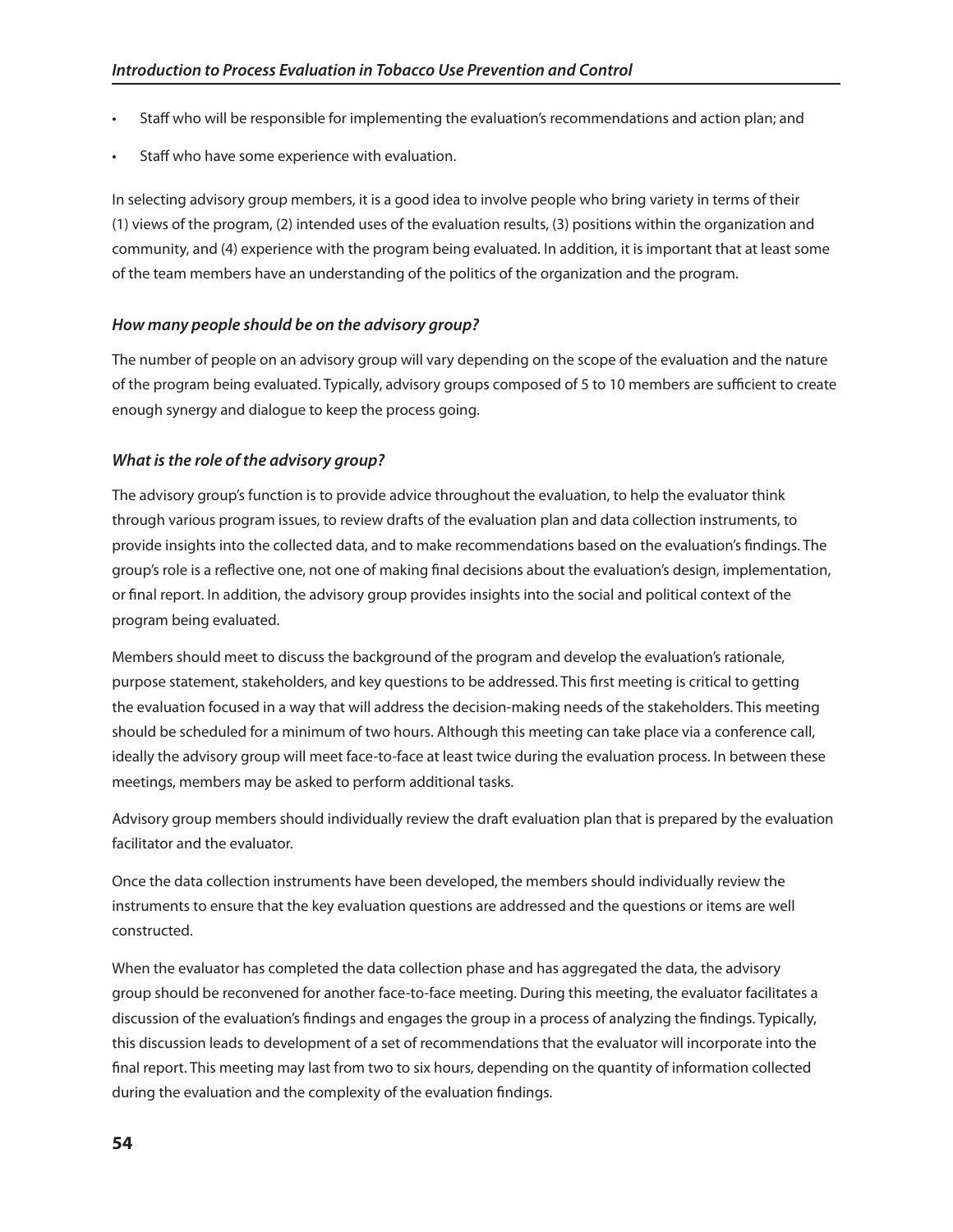After the evaluation report has been written, consider establishing a task force that will develop an action plan for implementing the evaluation's recommendations. This task force might be composed of the same people who served on the advisory group or it might be a combination of advisory group members and others who have more contact with the program's daily operations. If original advisory group members are not involved in the task force, it is important they understand why. All group members should always be thanked for their original participation.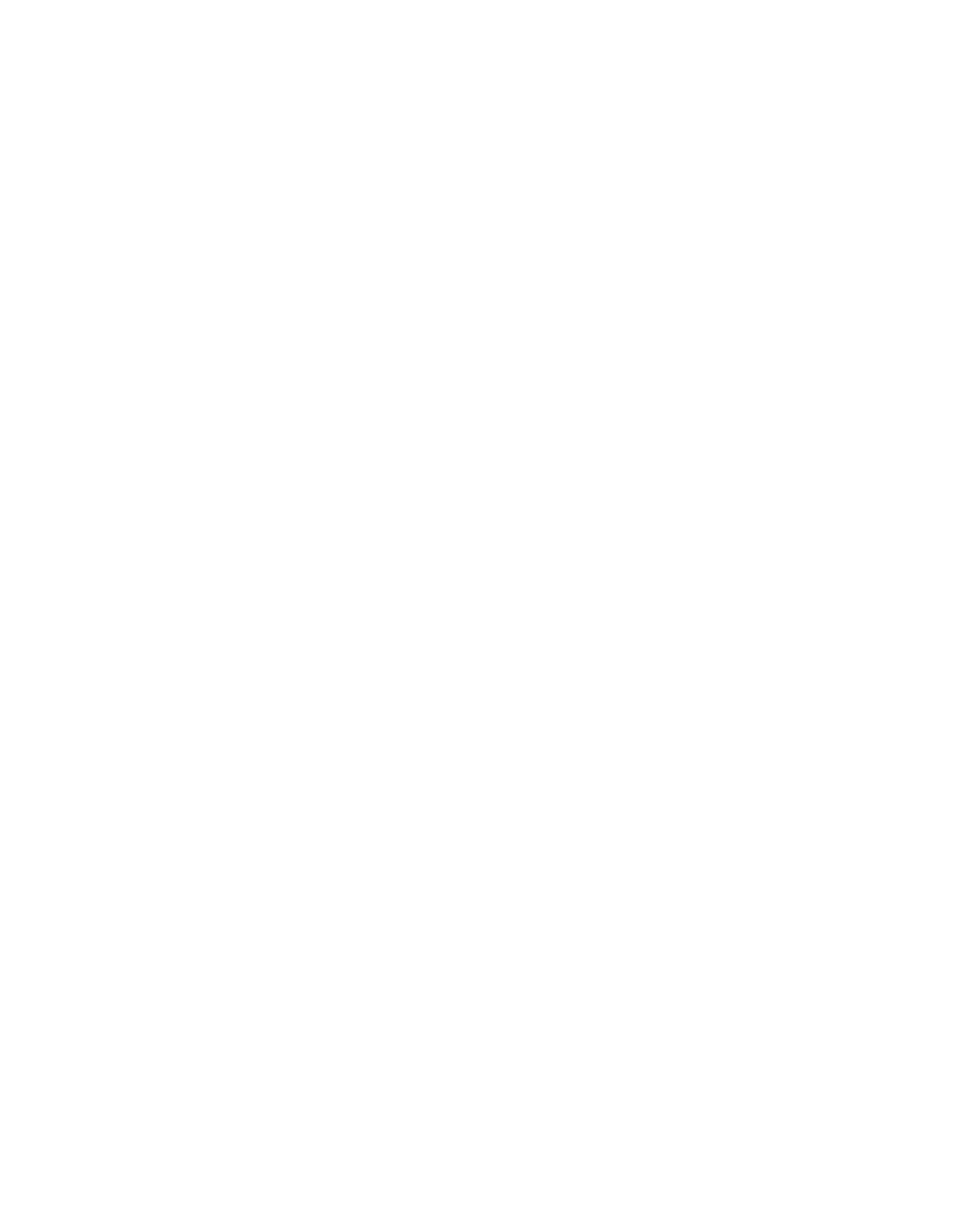## **APPENDIX D: PRoCEss EvAlUATIon QUEsTIons And logIC modEl FRom ThE CEnTER FoR ToBACCo PolICY REsEARCh**

This appendix includes an example of a logic model for a process evaluation provided by the Center for Tobacco Policy Research (CTPR), Saint Louis University School of Public Health (see also **Exhibit D-1** on page 71).

The CTPR evaluated a tobacco prevention and cessation initiative funded by the Missouri Foundation for Health. One of the initiative's strategies focused on an educational campaign to increase awareness among the general population about the dangers of tobacco in order to help gain public support for an increase in the state's tobacco tax. The evaluation also addressed numerous questions about the inputs, activities, and outputs of this initiative. Some of the questions that the evaluation was intended to answer through analysis of inputs, activities, and outputs appear below.

#### *Inputs*

- • Were the resources for the educational campaign adequate?
- Who were the collaborators for the campaign? How effective were both the existing and new collaborations?

#### *Activities*

- • What was the level of communication among stakeholders?
- Was there sufficient (or effective) communication among stakeholders?
- • How was the campaign developed and implemented?
- • Was the education campaign prepared for (and flexible enough) to respond to environmental changes?

#### *Outputs*

- • What was the reach of the grassroots education activities?
- • How many advocacy committees were developed?
- • How many volunteers were recruited?
- • What was the geographic coverage of the campaign?
- • How many people received the education messages?
- What were the responses from various audiences to the education messages?
- • Were the messages appropriate for different audiences?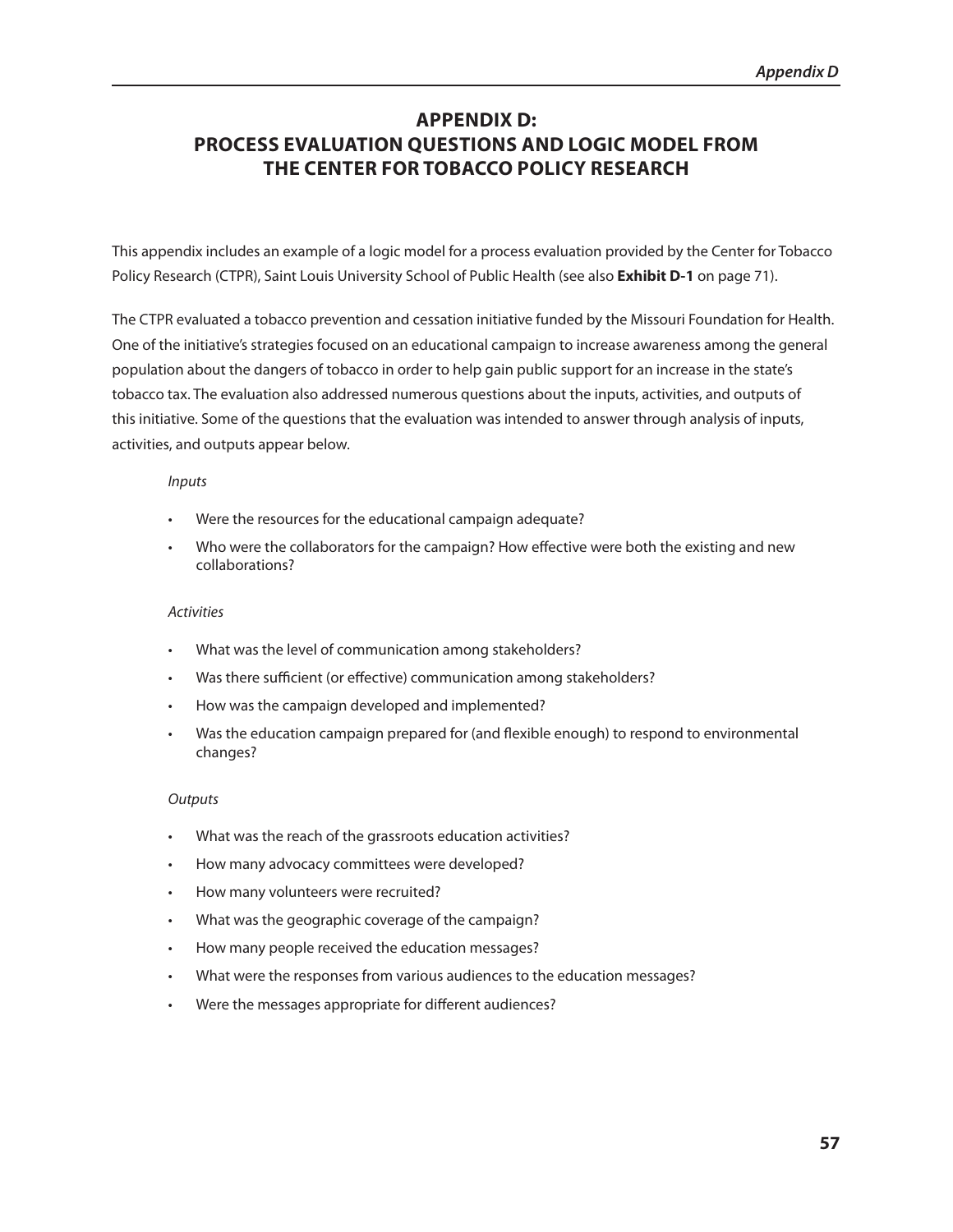

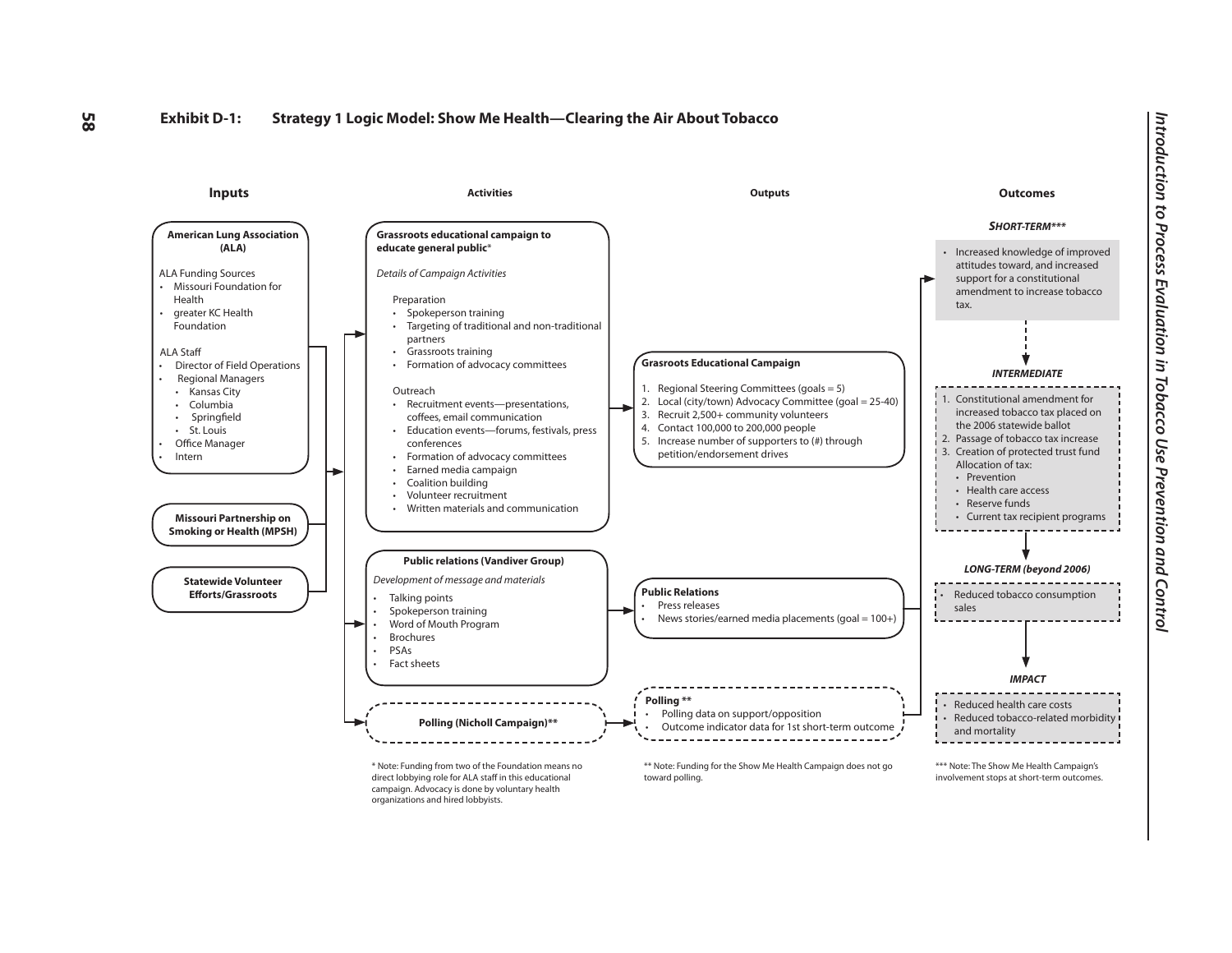## **REFEREnCEs**

- 1. Centers for Disease Control and Prevention. *Best Practices for Comprehensive Tobacco Control Programs.* Atlanta GA: U.S. Department of Health and Human Services; August 1999.
- 2. MacDonald G, Starr G, Schooley M, Yee SS, Klimowski K, Turner K. *Introduction to Program Evaluation for Comprehensive Tobacco Control Programs*. Atlanta, GA: U.S. Department of Health and Human Services; 2001.
- 3. Starr G, Rogers T, Schooley M, Porter S, Wiesen E, Jamison N. *Key Outcome Indicators for Evaluating Comprehensive Tobacco Control Programs*. Atlanta, GA: U.S. Department of Health and Human Services; 2005.
- 4. Centers for Disease Control and Prevention. Framework for program evaluation in public health. *MMWR* 1999b;48(RR11):1–40.
- 5. Mueller N, Luke D, Herbers S, Montgomery T. The best practices: Use of the guidelines by ten state tobacco control programs.American Journal of Preventive Medicine 2006;31(4).
- 6. Zaza S, Harris KW, Briss PA, editors. *The Guide to Community Preventive Services: What Works to Promote Health*. Task Force on Community Preventive Services; 2004.
- 7. California Department of Health Services, Tobacco Control Section. *Communities of Excellence in Tobacco Control* (Modules 1 and 2). Pre-production copy; September 2006.
- 8. Patton MQ. *Utilization-Focused Evaluation: The New Century Text*. 2nd edition. Newbury Park, CA: Sage; 1986.
- 9. Steckler A, Linnan L, editors. *Process Evaluation for Public Health Interventions and Research*. San Francisco, CA: Jossey-Bass; 2002.
- 10. Patton MQ. The CEFP as a model for integrating evaluation within organizations. Cancer Practice 2001;9(1): S11-S16.
- 11. Compton D, Baizerman M, editors. Managing Program Evaluation: Towards Explicating a Professional Orientation and Practice. *New Directions for Evaluation* (forthcoming).
- 12. Compton DW, Baizerman M, Preskill H, Rieker P, Miner K. Developing evaluation capacity while improving evaluation training in public health: The American Cancer Society's Collaborative Evaluation Fellows Project. *Evaluation and Program Planning* 2001;24 (1):33–40.
- 13. Torres R, Preskill H, Piontek M. *Evaluation Strategies for Communicating and Learning: Enhancing Learning in Organizations*. Thousand Oaks, CA: Sage Publications, Inc.; 1996.
- 14. Sanders JR. Joint Committee on Standards for Educational Evaluation. *The Program Evaluation Standards: How to Assess Educational Programs*. 2nd Edition. Thousand Oaks, CA: Sage Publications, Inc.; 1994.
- 15. Patton MQ. *Qualitative Evaluation and Research Methods*. 2nd ed. Thousand Oaks, CA: Sage Publications, Inc.; 1990.
- 16. Weiss CH. On theory-based evaluation: Winning friends and influencing people. *The Evaluation Exchange*  2004;IX(4):1-5.
- 17. Mattessich P. *The Manager's Guide to Program Evaluation: Planning, Contracting, and Managing for Useful Results.* Saint Paul, MN: Amherst H. Wilder Foundation; 2003.
- 18. NVivo 7. QSR International, Inc.
- 19. Atlas.ti. Scientific Software Development GmbH.
- 20. Greene JC. Stakeholder participation in utilization of evaluation. *Evaluation Review* 1988;12:2.
- 21. Compton DW, Baizerman M, Stockdill SH, editors. The art, craft, and science of evaluation capacity building: *New Directions for Evaluation* 2002;93.